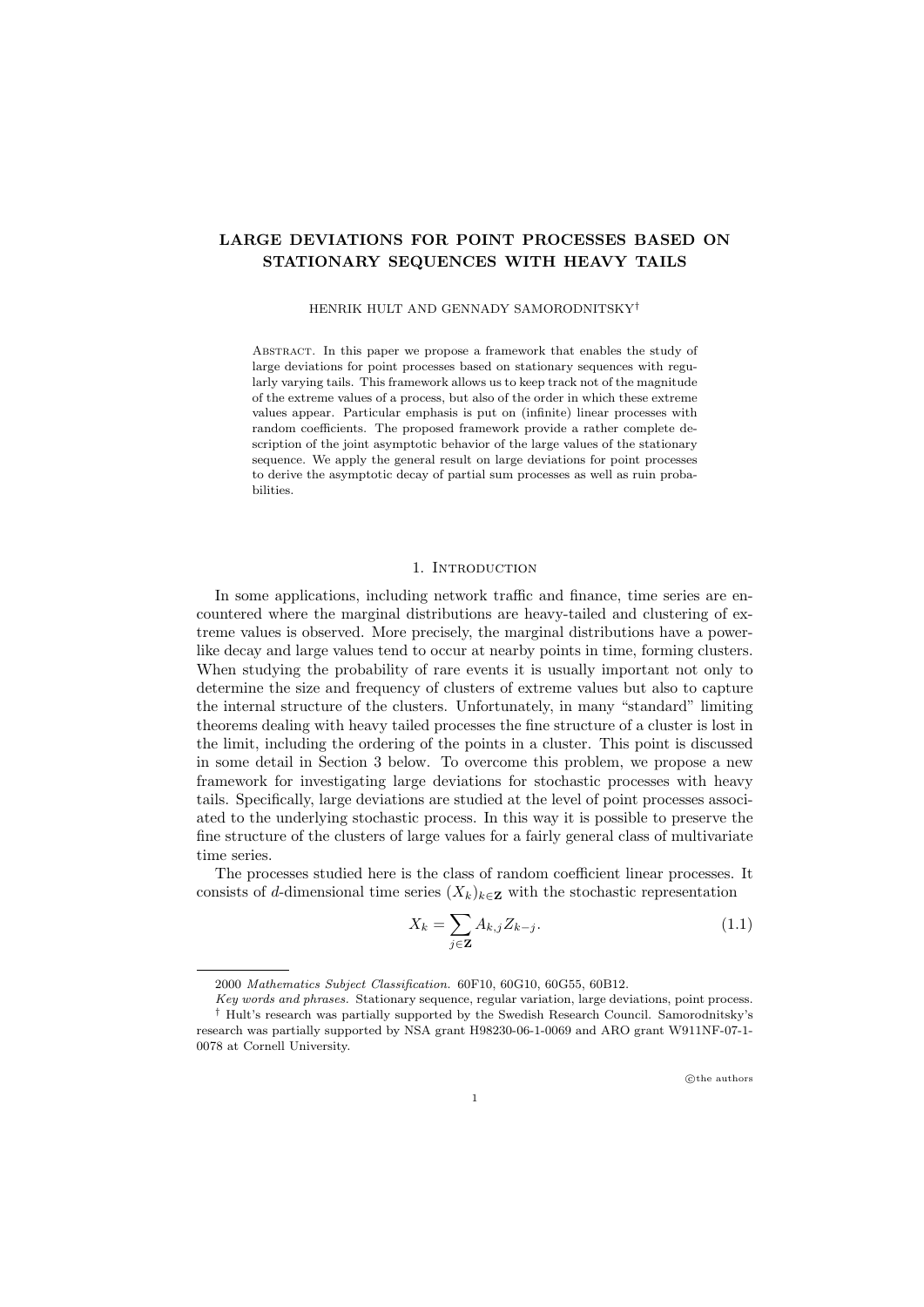The sequence  $(Z_j)_{j\in\mathbf{Z}}$  consists of independent and identically distributed random vectors with values in  $\mathbb{R}^p$ . A generic element of this sequence is denoted by Z. Each  $A_{k,j}$  is a random  $(d \times p)$  matrix. It is assumed that the sequence  $(A_k)_{k\in\mathbb{Z}}$ is stationary and each  $A_k$  is itself a sequence of matrices,  $A_k = (A_{k,j})_{i \in \mathbb{Z}}$ . It is assumed that the sequence  $(A_k)_{k\in\mathbb{Z}}$  is independent of the sequence  $(Z_k)_{k\in\mathbb{Z}}$ .

The probability of large values of the process  $(X_k)$  depends, of course, on the distributional assumptions on Z and  $A_{k,j}$ . In this paper the heavy-tailed case is considered; the distribution of  $Z$  is assumed to be regularly varying. Certain moment conditions will also be imposed on the random matrices  $A_{k,j}$  (see Section 2).

Probability distributions with regularly varying tails have become important building blocks in a wide variety of stochastic models. Evidence for power-tail distributions is well documented in a large number of applications including computer networks, telecommunications, finance, insurance, hydrology, atmospheric sciences, geology, ecology etc. For the multi-dimensional version of (1.1) the notion of multivariate regular variation will be used.

A d-dimensional random vector  $Z$  has a regularly varying distribution if there exists a non-null Radon measure  $\mu$  on  $\mathbf{R}^d \setminus \{0\}$  such that

$$
\frac{P(u^{-1}Z \in \cdot)}{P(|Z| > u)} \to \mu(\cdot) \tag{1.2}
$$

in  $M_0(\mathbf{R}^d)$ . Here  $M_0(\mathbf{R}^d)$  denotes the space of Radon measures on  $\mathbf{R}^d$  whose restriction to  $\{|x| \geq r\}$  is finite for each  $r > 0$ , with  $|\cdot|$  denoting the Euclidean norm. Convergence  $m_n \to m$  in  $\mathbf{M}_0(\mathbf{R}^d)$  is defined as the convergence  $m_n(f) \to m(f)$  for each bounded continuous function  $f$  vanishing on some neighborhood of the origin. See Hult and Lindskog (2006) for more details on the space  $\mathbf{M}_{0}(\mathbf{R}^{d})$ .

The limiting measure  $\mu$  necessarily obeys a homogeneity property: there is an  $\alpha > 0$  such that  $\mu(uB) = u^{-\alpha}\mu(B)$  for all Borel sets  $B \subset \mathbf{R}^d \setminus \{0\}$ . This follows from standard regular variation arguments (see e.g. Hult and Lindskog (2006), Theorem 3.1). The notation  $Z \in \text{RV}(\mu, \alpha)$  will be used for a random vector satisfying (1.2). See Basrak (2000), Resnick (1987, 2006), and Hult and Lindskog (2006) for more on multivariate regular variation.

The class of stochastic models with representation (1.1) is quite flexible and contains a wide range of useful time series. Here are some examples.

**Example 1.1** (Linear process). Let  $(A_i)$  be a sequence of deterministic real-valued d×p-matrices. Then, assuming convergence,  $X_k = \sum_{j \in \mathbf{Z}} A_j Z_{k-j}$  is a linear process. It is, clearly, stationary. The (d-dimensional) marginal distribution of this process has the representation  $(1.1)$ .

Example 1.2 (SRE). An important particular case of the random coefficient linear process is the stationary solution of a stochastic recurrence equation (SRE).

Assume that  $p = d$ , and let  $(Y_k, Z_k)_{k \in \mathbb{Z}}$  be a sequence of independent and identically distributed pairs of  $d \times d$ -matrices and d-dimensional random vectors. Put

$$
\Pi_{n,m} = \begin{cases} Y_n \cdots Y_m, & n \le m, \\ \mathrm{Id}, & n > m, \end{cases}
$$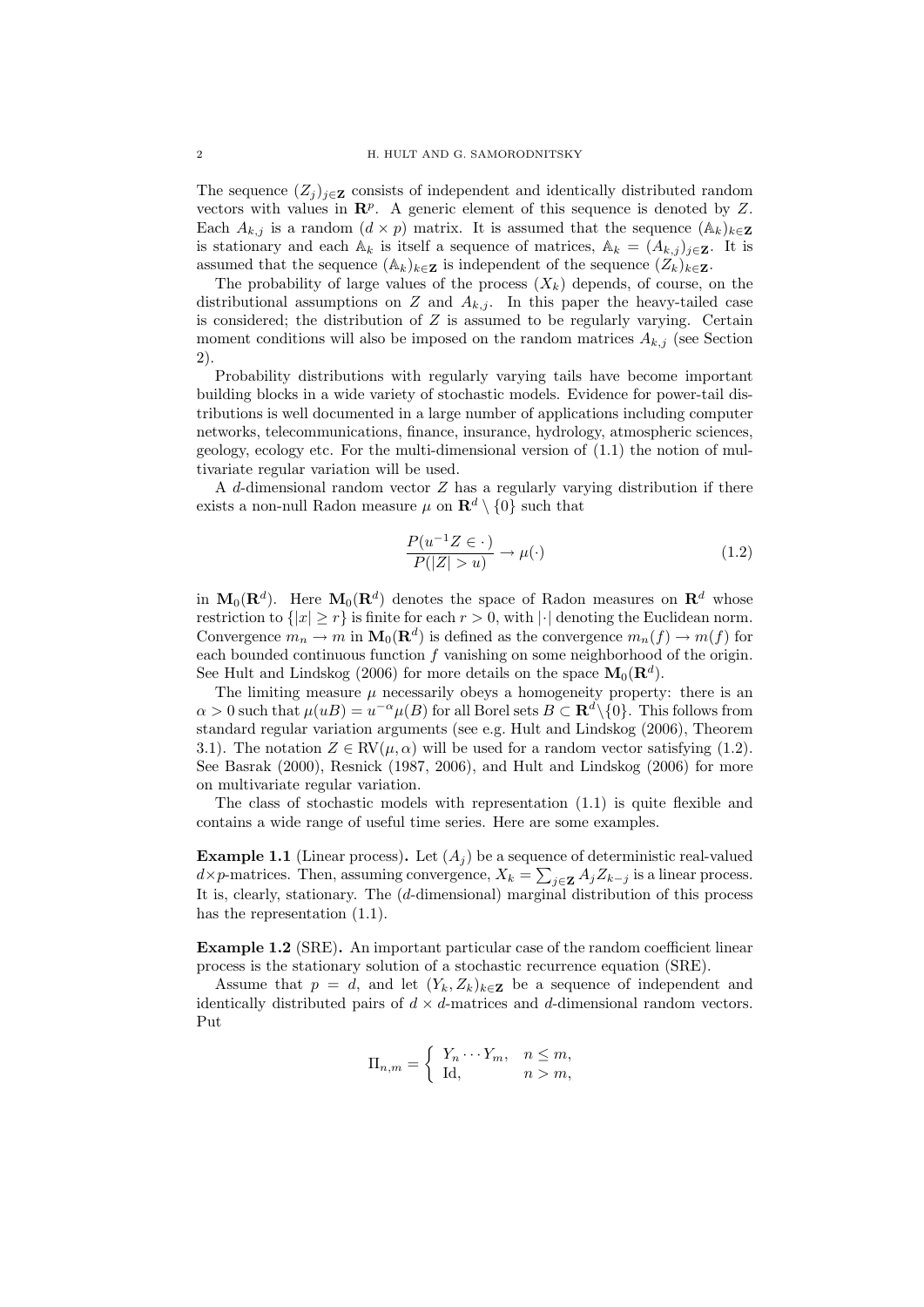where Id is the  $d \times d$  identity matrix. Under certain assumptions assuring existence of a stationary solution of a stochastic recurrence equation (SRE)

$$
X_k = Y_k X_{k-1} + Z_k, \quad k \in \mathbf{Z},
$$
\n
$$
(1.3)
$$

this stationary solution can be represented by a random coefficient linear process with  $A_{k,j} = \prod_{k-j+1,k}, j \ge 0$ , and  $A_{k,j} = 0, j < 0$ ; (e.g Kesten, 1973). Then the marginal distribution of the stationary solution to the SRE is of the form (1.1).

**Example 1.3** (Stochastic volatility). Let  $(X_k)$  be the solution of the SRE in the previous example where we assume  $X_k \in (0, \infty)^d$  a.s. Let  $(V_k)$  be a sequence of independent and identically distributed random diagonal matrices independent of  $(X_k)$ . Then  $U_k = V_k X_k$  has representation

$$
U_k = \sum_{j \in \mathbf{Z}} \tilde{A}_{k,j} Z_{k-j},
$$

where  $\tilde{A}_{k,j} = V_k A_{k,j}$  and  $A_{k,j}$  as in the previous example. The sequence  $U_k$  can be intepreted as a stochastic volatility model where  $X_k$  is the volatility.

## 2. Convergence and tail behavior

Consider a time series  $(X_k)$  with stochastic representation (1.1). Throughout this paper it is assumed that

$$
Z \in \text{RV}(\mu, \alpha)
$$
 and  
if  $\alpha > 1$ , we assume additionally that  $EZ = 0$ . (2.1)

To begin the study of extreme values for the time series  $(1.1)$  a first requirement is to establish conditions under which the infinite series converge a.s. and determine the tail behavior of the distribution of  $X_k$ . Under certain conditions results on the tail behavior were obtained recently by Hult and Samorodnitsky (2008), under a "predictability" assumption on the matrices  $(A_{k,j})$ . Here we summarize the results and remind the reader that in the current paper it is assumed that  $(A_{k,j})$  and  $(Z_j)$ are independent. Theorem 2.1 below describes the marginal tails; for simplicity we drop the time subscript k from both  $X_k$  and  $A_{k,i}$ .

Throughout the paper the notation  $||A||$  is used for the operator norm of a matrix A. The summation index will be omitted when it is clear what it is.

**Theorem 2.1.** Suppose that (2.1) holds and there is  $0 < \varepsilon < \alpha$  such that

$$
\sum E||A_j||^{\alpha-\varepsilon} < \infty \quad \text{and} \quad \sum E||A_j||^{\alpha+\varepsilon} < \infty, \quad \alpha \in (0,1) \cup (1,2), \tag{2.2}
$$

$$
E\left(\sum \|A_j\|^{\alpha-\varepsilon}\right)^{\frac{\alpha+\varepsilon}{\alpha-\varepsilon}} < \infty, \quad \alpha \in \{1,2\},\tag{2.3}
$$

$$
E\left(\sum \|A_j\|^2\right)^{\frac{\alpha+\varepsilon}{2}} < \infty, \quad \alpha \in (2, \infty). \tag{2.4}
$$

Then the series (1.1) converges a.s. and

$$
\frac{P(u^{-1}X \in \cdot)}{P(|Z| > u)} \to E\Big[\sum \mu \circ A_j^{-1}(\cdot)\Big],\tag{2.5}
$$

in  $\mathbf{M}_0(\mathbf{R}^d)$ .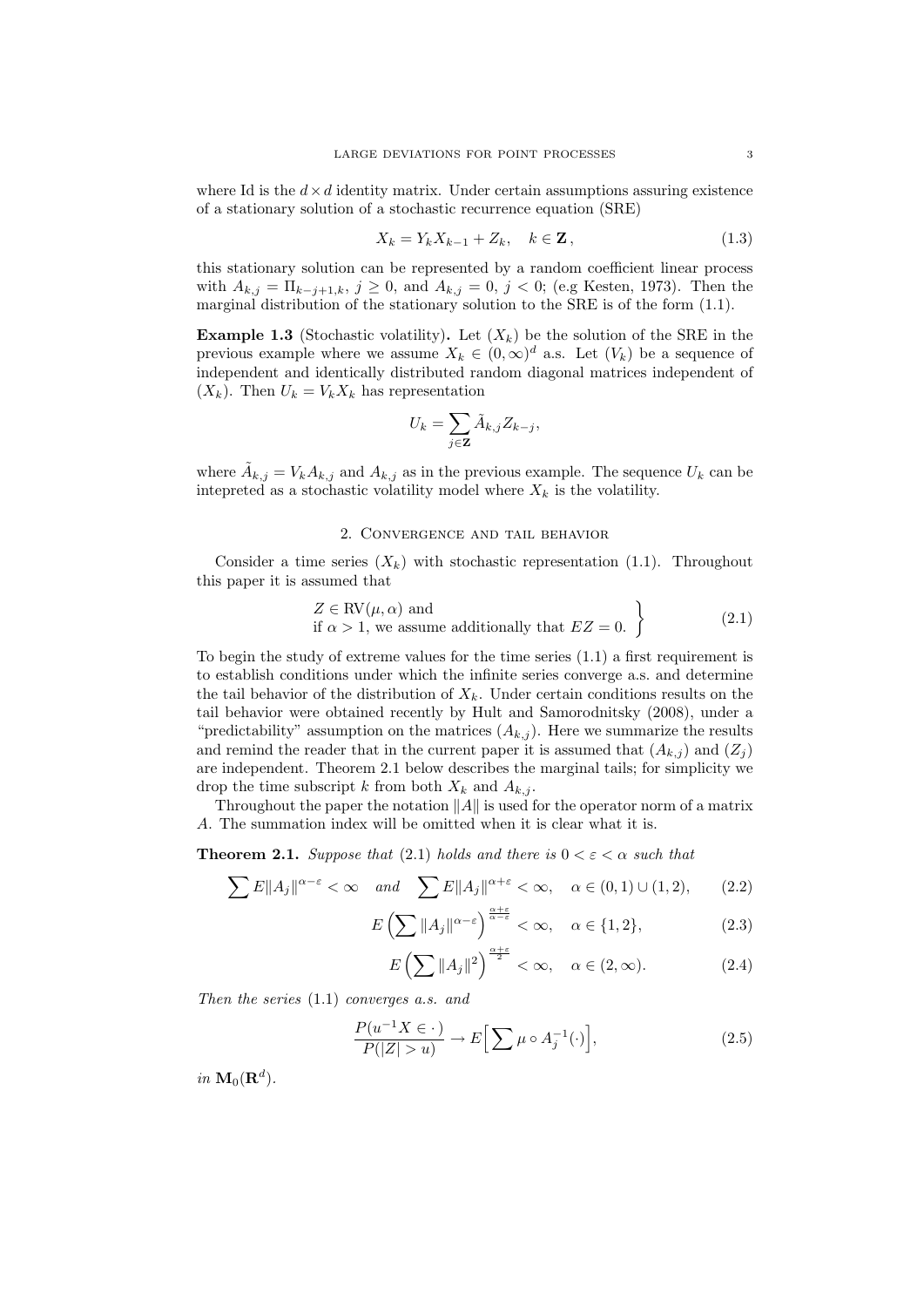The right hand side of (2.5) is interpreted as

$$
E\left[\sum \mu \circ A_j^{-1}(B)\right] = E\left[\sum \mu\{z : A_j z \in B\}\right],
$$

for any Borel set  $B \subset \mathbf{R}^d$ . When both Z and  $A_{k,j}$  are univariate  $(d = p = 1)$ , the limiting measure  $\mu$  of  $Z$  has the representation

$$
\mu(dz) = (w \alpha z^{-\alpha - 1} I\{z > 0\} + (1 - w) \alpha (-z)^{-\alpha - 1} I\{z < 0\}) dz \tag{2.6}
$$

for some  $w \in [0, 1]$ . Then  $(2.5)$  becomes

$$
\frac{P(X > ux)}{P(|Z| > u)} \to \sum E\Big[|A_j|^\alpha (wI\{A_j > 0\} + (1 - w)I\{A_j < 0\})\Big]x^{-\alpha},
$$

for each  $x > 0$ , with a similar expression for the negative tail.

**Example 2.1** (Linear process). If  $(X_k)$  is a linear process  $(A_{k,j} = A_j$  deterministic) and  $d = p = 1$ , then

$$
\frac{P(X > ux)}{P(|Z| > u)} \to \sum \left[ |A_j|^\alpha (wI\{A_j > 0\} + (1 - w)I\{A_j < 0\}) \right] x^{-\alpha}.
$$

**Example 2.2** (SRE). Suppose  $(X_k)$  is the solution to the stochastic recurrence equation in Example 1.2 with Y satisfying  $E||Y||^{\alpha+\varepsilon} < 1$  for some  $\varepsilon > 0$ . Then, in the case  $d = p = 1$ ,

$$
\frac{P(X > ux)}{P(|Z| > u)} \to \frac{w(1 - E(Y^+)^\alpha) + (1 - w)E(Y^-)^\alpha}{(1 - E(Y^+)^\alpha)^2 + (E(Y^-)^\alpha)^2} x^{-\alpha},
$$

see Hult and Samorodnitsky (2008), Example 3.3. Here, and throughout,  $x^+$  =  $\max\{x, 0\}$  denotes the positive part of x, and  $x^- = \max\{-x, 0\}$  its negative part. In particular, if Y is nonnegative then  $w = 1$ ,  $EY^{-} = 0$ , and the expression in the last display reduces to

$$
\frac{P(X > ux)}{P(|Z| > u)} \to (1 - EY^{\alpha})^{-1}x^{-\alpha}.
$$

**Example 2.3** (Stochastic volatility). Let  $(X_k)$  be as in the previous example where  $d = p = 1$  and Y and Z are nonnegative. Let  $(V_k)$  be a sequence of independent and identically distributed random variables, independent of  $(X_k)$ . Suppose  $EV^{\alpha+\varepsilon}$  <  $\infty$  for some  $\varepsilon > 0$ . Then  $U_k = V_k X_k$  satisfies

$$
\frac{P(U > ux)}{P(Z > u)} \to \frac{EV^{\alpha}}{1 - EY^{\alpha}} x^{-\alpha},
$$

Remark 2.1. The following two observations will be useful for later reference. It follows from Remark 4.1 in Hult and Samorodnitsky (2008) that for any increasing truncation  $n(x) \uparrow \infty$  one has

$$
\lim_{x \to \infty} \frac{P(|\sum_{|j| > n(x)} A_j Z_j| > x)}{P(|Z| > x)} = 0.
$$
\n(2.7)

Further, only values of  $Z_j$  comparable to the level x matter in the sense that

$$
\lim_{\tau \to 0} \limsup_{x \to \infty} \frac{P(|\sum_{j \in \mathbb{Z}} A_j Z_j I\{|Z_j| \le \tau x)\}| > x)}{P(|Z| > x)} = 0.
$$
\n(2.8)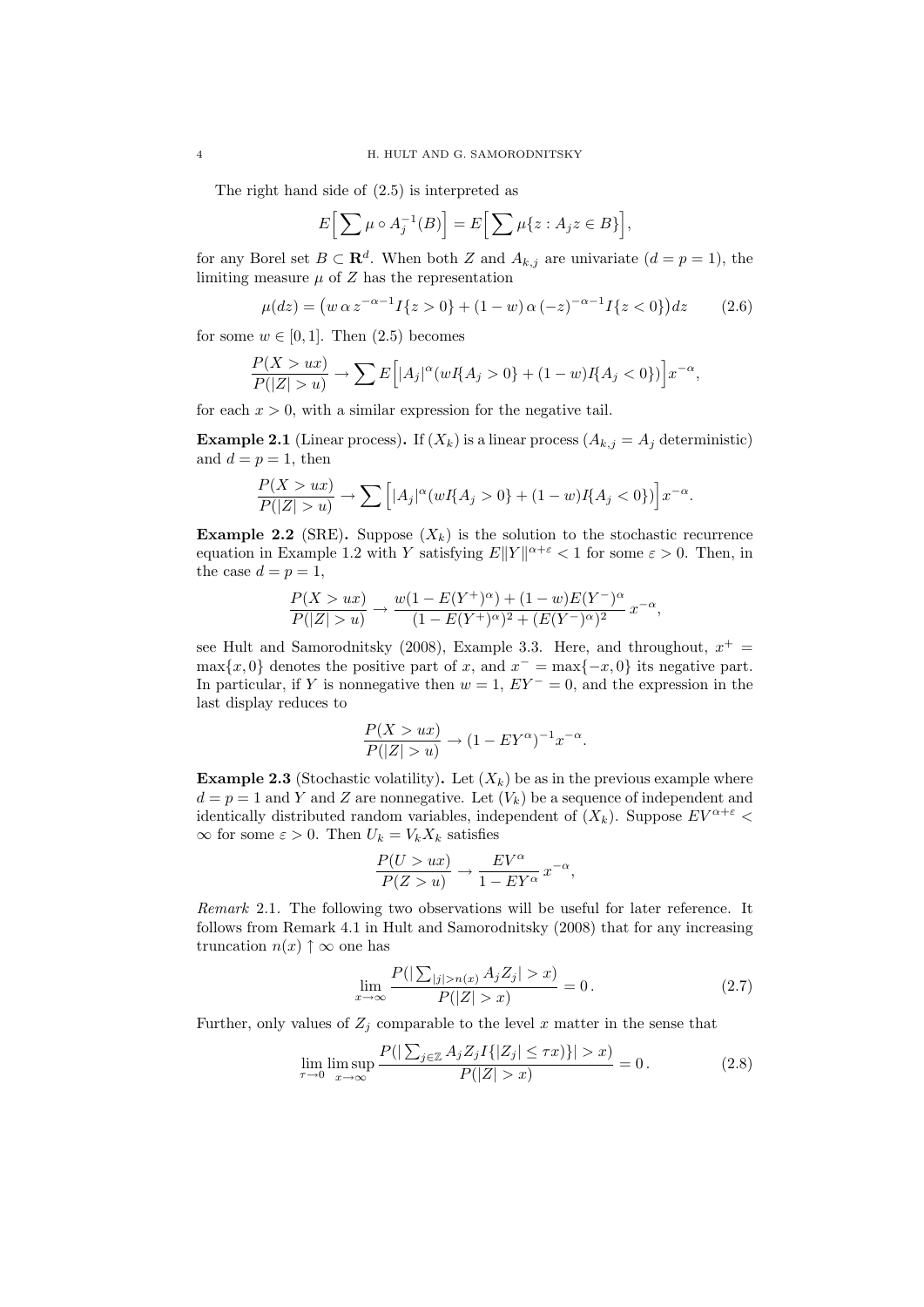In this section we discuss, somewhat informally, the joint asymptotic behavior of large values of the sequence  $(X_k)$  in (1.1). The goal is to set up the necessary background and intuition for the general result in Section 4. We consider two special cases, that of sequences of independent and identically distributed random variables as well as of moving average processes.

3.1. Independent and identically distributed random variables. Consider a sequence  $(Z_k)$  of independent and identically distributed real-valued random variables with  $Z \in \text{RV}(\alpha, \mu)$  and  $\mu$  as in (2.6). As mentioned before, for  $\alpha > 1$  it is assumed that  $EZ_k = 0$ . It is well known that for each  $n \geq 1$  the vector  $(Z_1, \ldots, Z_n)$ is regularly varying with limit measure  $\mu^{(n)}$  concentrated on the coordinate axes;

$$
\mu^{(n)}(dz_1,\ldots, dz_n)=\sum_{i=1}^n\mu(dz_i)\prod_{j\neq i}\delta_0(dz_j)\,,
$$

where  $\delta_x$  is a unit mass at x. The interpretation is that, asymptotically, only one of the variables  $Z_1, \ldots, Z_n$  will have large absolute value and each variable is equally likely of being large.

The same intuition holds true when considering variables  $Z_1, \ldots, Z_n$  in a time window of length n and letting  $n \to \infty$ , if the threshold increases with n at an appropriate rate. Let  $\gamma_n$  be a sequence with  $\gamma_n \to \infty$  and such that  $nP(|Z| >$  $\gamma_n$   $\rightarrow$  0 as  $n \rightarrow \infty$ . Then, the probability to see two different Z's of size of the order  $\gamma_n$  among the variables  $Z_1, \ldots, Z_n$ , is small compared to seeing just one Z of size of the order  $\gamma_n$ . Indeed, for any  $\varepsilon > 0$ ,

$$
\frac{P(\text{ there exist } 1 \le i < j \le n \text{ such that } |Z_i| > \gamma_n \varepsilon \text{ and } |Z_j| > \gamma_n \varepsilon)}{P(|Z_i| > \gamma_n \text{ for some } 1 \le i \le n)}
$$

$$
\sim \frac{(n(n-1)/2)P(|Z| > \gamma_n \varepsilon)^2}{nP(|Z| > \gamma_n)} \to 0.
$$

Here  $a_n \sim b_n$  is shorthand for  $\lim_{n \to \infty} a_n/b_n = 1$ .

A convenient description of the large values for the sequence  $Z_1, Z_2, \ldots$  can be obtained by considering the convergence of the point measures

$$
N_n = \sum_{k=1}^n \delta_{(k/n, \gamma_n^{-1}Z_k)}, \ n = 1, 2, \dots,
$$

on the state space  $[0,1] \times (\mathbf{R}^d \setminus \{0\})$ . The assumption  $nP(|Z| > \gamma_n) \to 0$  as  $n \to \infty$ implies that  $\gamma_n \to \infty$  too fast for a non-trivial weak convergence of  $N_n$  (described, for example, by Proposition 3.21 in Resnick (1987)). When  $\gamma_n$  grows so fast, the second coordinates of all points of the point measure  $N_n$  will tend to zero with probability 1. Since points with the zero second coordinate are defined to be not in the state space on which the point measures live (see, once again, Resnick (1987)), it turns out that the point measure  $N_n$  converges almost surely to the null measure, denoted  $\xi_0$ . Intuitively, this is exactly the situation where large deviations in the space of point measures might help: the hope is to find a sequence  $r_n \to \infty$  such that  $r_nP(N_n \in \cdot)$  converges to some limiting measure m on the space of point measures.

The above discussion makes it reasonable to expect that this limiting measure, m, is concentrated on point measures with one point, corresponding, for each  $n =$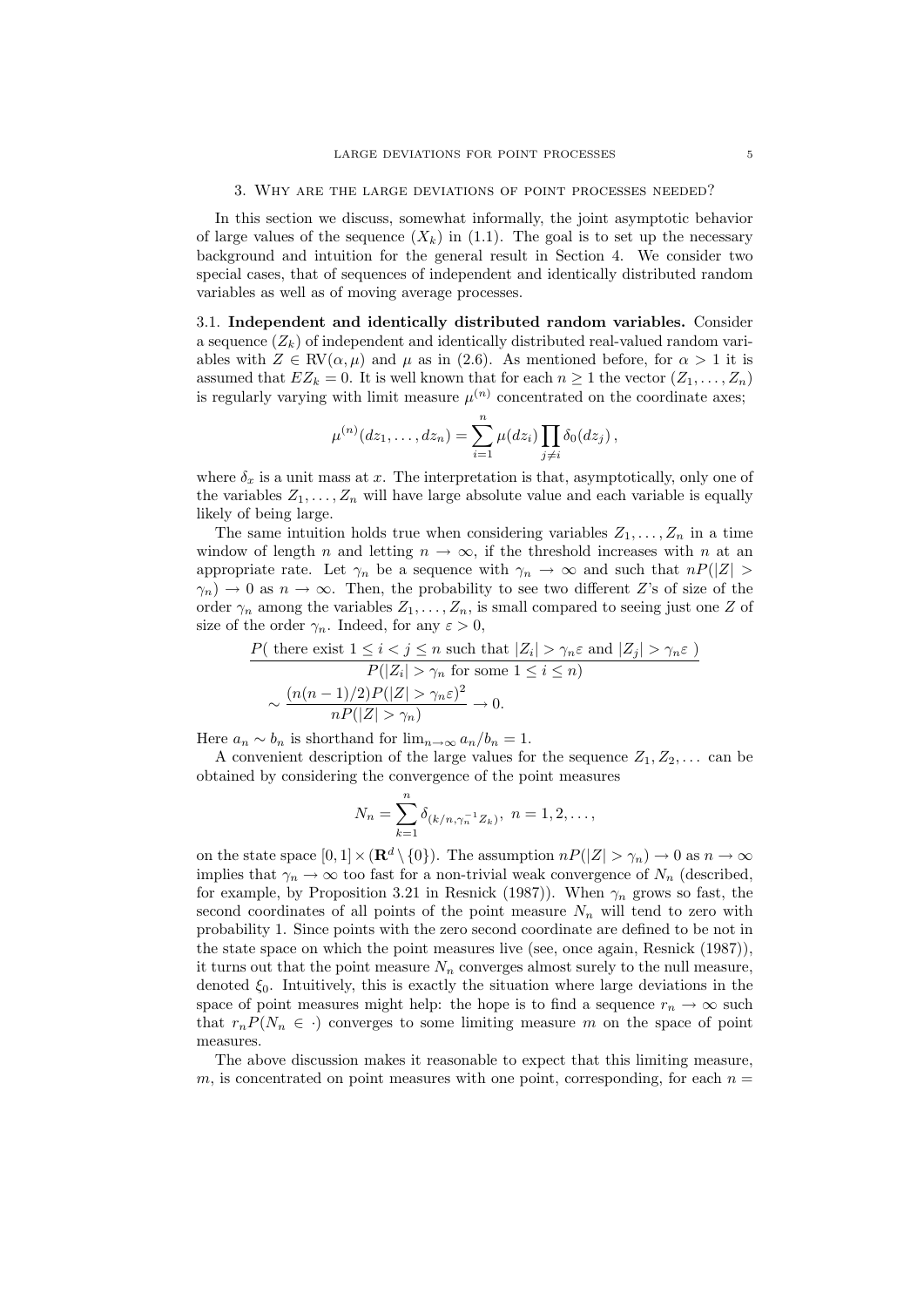1, 2, ..., to a single large (at the scale  $\gamma_n = n$ ) value of  $Z_{k^*}$ ,  $k^* = 1, \ldots, n$ . In fact, the limiting measure is expected to be

 $m(B) = (\text{Leb} \times \mu) \{(t, z) : \delta_{(t, z)} \in B\}$ , B a measurable set of measures.

The "uniform" coordinate t is interpreted as the rescaled within the set  $\{1, \ldots, n\}$ time  $k^*$  of the large  $Z_{k^*}$ -value. Since all  $Z_k$ 's have equal probability of being large, t is "uniformly distributed" on  $[0, 1]$ . The corresponding value z is governed by the limiting measure  $\mu$  which describes the large values of the Z-variables. The suggested convergence can be rigorously established, as is done (in a significantly more general setting) in Theorem 4.1 below.

It is possible to look at this convergence as the partial sum convergence of the underlying sequence  $(\delta_{(k/n,\gamma_n^{-1}Z_k)})$  in the space of point measures. This is similar to Sanov's theorem in the light-tailed case (see e.g. Dembo and Zeitouni (1998), Section  $6.2$ ).

3.2. A finite moving average. Suppose that, in (1.1),  $p = d = 1$ , and  $A_{k,j} = A_j$ are deterministic coefficients with  $A_j = 0$  if  $j < 0$  or  $j > q$ . Then  $(X_k)$  is a sequence with the representation

$$
X_k = A_0 Z_k + A_1 Z_{k-1} + \dots + A_q Z_{k-q}.
$$

Consider a time-window of length  $n$  where, for now,  $n$  is fixed. That is, we consider the vector  $(X_1, ..., X_n)$ . Then,  $(X_1, ..., X_n)^T = A'(Z_{1-q}, ..., Z_n)^T$  where A' is the  $n \times (n+1+q)$ -matrix

$$
A' = \begin{pmatrix} A_q & A_{q-1} & \dots & A_0 & 0 & \dots & \dots & 0 \\ 0 & A_q & A_{q-1} & \dots & A_0 & 0 & \dots & 0 \\ \vdots & \vdots & \ddots & \vdots & \ddots & \ddots & \vdots & \vdots \\ 0 & \dots & 0 & A_q & A_{q-1} & \dots & \dots & A_0 \end{pmatrix}
$$

.

Since the Z variables are independent the vector  $(Z_{1-q},..., Z_n)^T$  is regularly varying with limit measure concentrated on the coordinate axes, just as in the previous example. That is, asymptotically, only one variable among  $Z_{1-q}, \ldots, Z_n$  will be large on the large deviations scale, and they all have equal probability of being large. Suppose  $Z_{k^*}$  is large for some  $1 - q \leq k^* \leq n$ . Then, since all the other  $Z_k$ 's are small in comparison to  $Z_{k^*}$  we expect that  $X_k$  is small for  $k < k^*$  and  $k > k^* + q$  whereas for  $k^* \leq k \leq k^* + q$  we have

$$
X_k \approx A_{k-k^*} Z_{k^*}.
$$

If we study the convergence of the sequence of measures  $(r_n P(N_n \in \cdot))$ , where

$$
N_n = \sum_{k=1}^n \delta_{(k/n, \gamma_n^{-1}X_k)}, \, n = 1, 2 \dots,
$$

is defined on the state space  $[0,1] \times (\mathbf{R} \setminus \{0\})$ , we would expect that the limiting measure is concentrated on point measures with  $q + 1$  points of the form  $(t, x_i)$ , with the same time coordinate t and space coordinates of the form  $x_i = A_i z$  for some z. In other words, we expect the limiting measure to be

$$
m(B) = (\text{Leb} \times \mu) \{ (t, z) : \sum_{i=0}^{q} \delta_{(t, A_i z)} \in B \}, \quad B \text{ a measurable set of measures.}
$$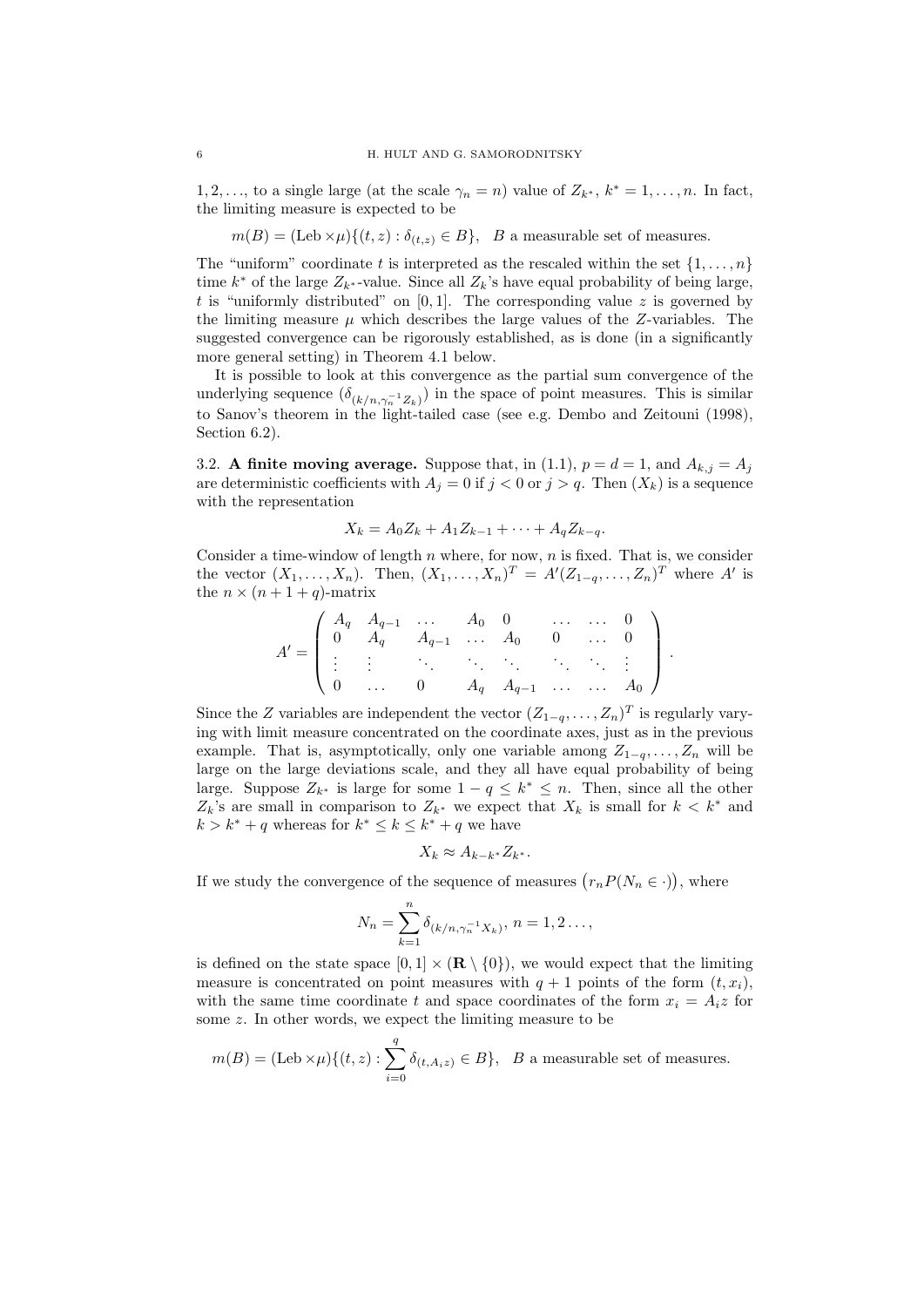The clustering of extreme values is captured in the limiting measure as there are  $q+1$  points corresponding to large values of the  $X_k$ 's. However, in the limit all these points have the same time-coordinate  $t$ , which means that the limiting measure does not keep track of the order in which the large values arrived. That is, the complete internal structure of the cluster of extreme values is not captured. The order at which the large values arrive is, however, of crucial importance when studying, for instance, the ruin probabilities, or the long strange segments corresponding to the process  $(X_k)$ ; see e.g. Asmussen (2000), Dembo and Zeitouni (1998), Mikosch and Samorodnitsky (2000), Hult et al. (2005). Therefore, information is lost in the limit.

Our suggestion for resolving this loss of information is via considering point measures similar to the measures  $N_n$  above, but enlarging the dimension of the state space so that each point of the point measure describes more than one value of the process  $(X_k)$ . It is intuitive that for a finite moving average of the above example it is enough to keep track of  $q+1$  consecutive observations of the stationary process, and this tells us how large the state space of the point measures should be. Specifically, we will consider the point measures

$$
\sum_{k=1}^{n} \delta_{(k/n,\gamma_n^{-1}(X_k,X_{k-1},...,X_{k-q}))},\, n=1,2\ldots.
$$

The above discussion should make it intuitive that, for such point processes, the limiting measure in a large deviations procedure should be concentrated on point measures with  $2q + 1$  points of the form

$$
(t, (A_0z, 0, \ldots, 0)), (t, (A_1z, A_0z, 0, \ldots, 0)), \ldots, (t, (0, \ldots, 0, A_qz)).
$$

Notice that the information about the order in which the extreme values arrived can be obtained because the space coordinates are simply shifts of each other.

In general, the complete information on the extreme values of the process will only be completely preserved if one keeps track of infinite (or increasing with  $n$ ) number of observations of the process  $(X_k)$ . This is possible to do, but we have chosen not pursue this last possibility because it complicates significantly the technical details of the construction of the point measures and working with these measures. Instead, we have chosen to to construct point measures based on finitely many consecutive observations of the stationary process, as if it were a finite moving average. In applications we are considering, this turns out to be sufficient via an application of a truncation argument.

### 4. Large deviations for point processes: the main result

We start with specifying the precise assumptions on the normalizing sequence  $(\gamma_n)_{n>1}$  that are needed to obtain a large deviation scaling. We assume that

$$
\left\{\n\begin{array}{l}\n(Z_1 + \cdots + Z_n)/\gamma_n \to 0, \quad \text{in probability and} \\
\gamma_n/\sqrt{n^{1+\epsilon}} \to \infty, \quad \text{for some } \epsilon > 0 \text{ if } \alpha = 2, \\
\gamma_n/\sqrt{n \log n} \to \infty, \quad \text{if } \alpha > 2.\n\end{array}\n\right\}\n\tag{4.1}
$$

Note that these conditions are exactly the same as those that were used in Theorem 2.1 in (Hult et al., 2005) to obtain a functional level large deviation result for the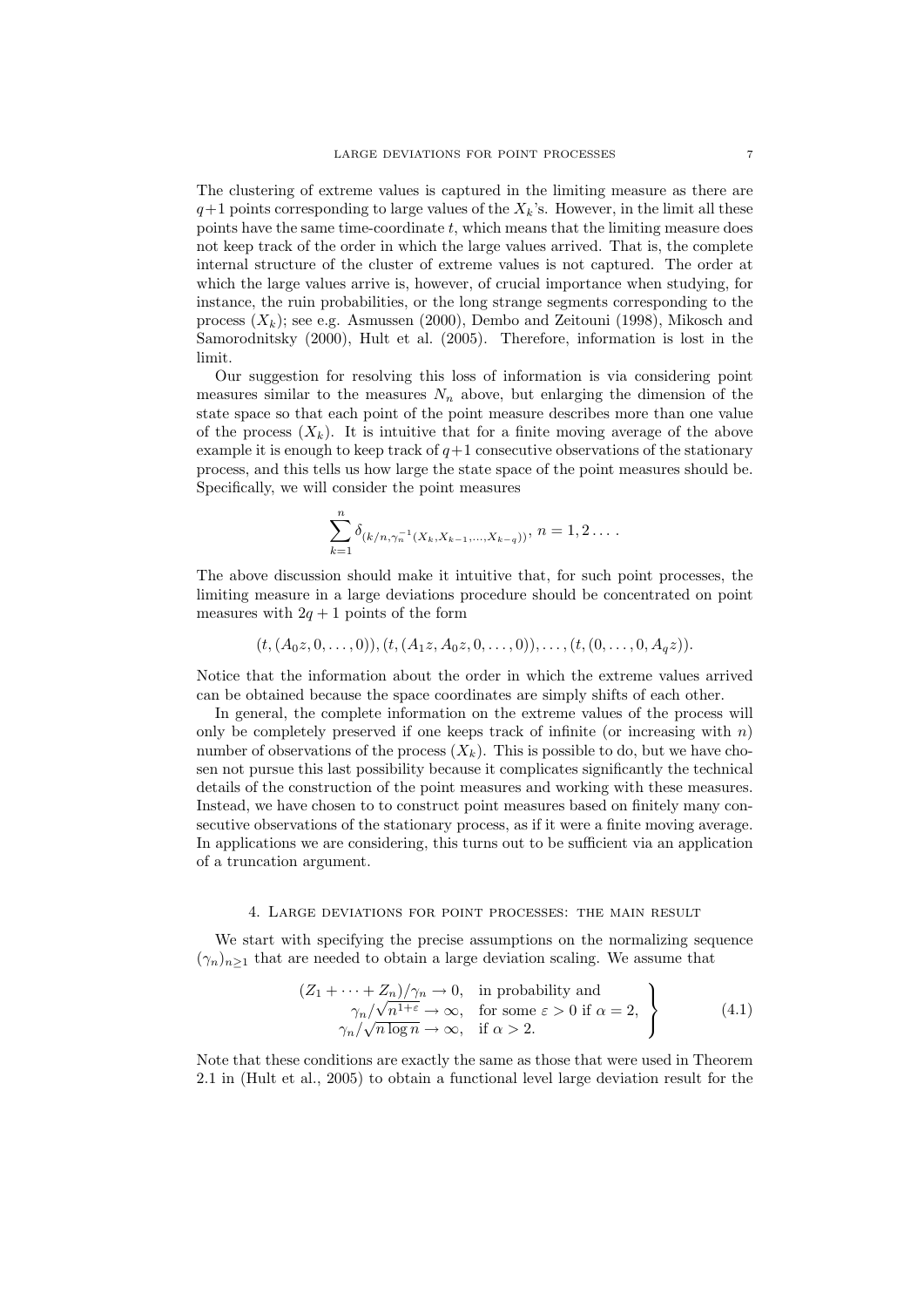partial sums of independent and identically distributed random vectors. If we set

$$
r_n = \frac{1}{nP(|Z| > \gamma_n)},
$$

then  $r_n \to \infty$  as  $n \to \infty$  and it turns out that normalizing the probability measures of the point processes by  $(r_n)$  is the correct normalization to obtain a large deviation result.

For  $q \geq 0$  define a point measure  $N_n^q$  on the space  $\mathbf{E}^q = [0,1] \times (\mathbf{R}^{d(q+1)} \setminus \{0\})$ by

$$
N_n^q = \sum_{k=1}^n \delta_{(k/n, \gamma_n^{-1} X_k, \gamma_n^{-1} X_{k-1}, \dots, \gamma_n^{-1} X_{k-q})}.
$$
\n(4.2)

We will show that the sequence of measures on the space of point measures,

$$
m_n^q(\cdot) = r_n P(N_n^q \in \cdot), \ n \ge 1,
$$

converges in the appropriate sense and compute the limiting measure, called  $m<sup>q</sup>$ , for any  $q \geq 0$ . The limiting measure will give us a partial description of the extremal behavior of the sequence  $(X_k)$ . This description will become more and more detailed as the number  $q$  is taken larger and larger.

A technical framework suitable for studying this problem is provided in the Appendix, and we are using the notation introduced there. Let  $N_p^q = N_p(E^q)$  be the space of point measures on  $\mathbf{E}^q$  equipped with the vague topology. The convergence  $m_n^q \to m^q$  takes place in the space  $\mathbf{M}_0(\mathbf{N}_p^q)$ , the space of Radon measures on  $\mathbf{N}_p^q$ that are finite on sets of the form  $\{\xi : d(\xi, \xi_0) > r\}$ , for each  $r > 0$  (see the Appendix). Here  $\xi_0$  denotes the null measure and  $d(\cdot, \cdot)$  the metric on  $\mathbb{N}_p^q$  given by (A.1). With this metric,  $(\mathbf{N}_p^q, d)$  is a complete separable metric space.

For a sequence of  $d \times p$ -matrices  $\mathbb{A} = (A_{k,j})_{j,k \in \mathbb{Z}}$  and  $(t, z) \in [0, 1] \times \mathbb{R}^p \setminus \{0\}$ we write

$$
T_{\mathbb{A},q}(t,z) = \sum_{j \in \mathbf{Z}} \delta_{(t,A_{j,j}z,A_{j-1,j-1}z,\ldots,A_{j-q,j-q}z)}.
$$

Under certain conditions on the matrices in  $A_{k,i}$ ,  $T_{\mathbb{A},q}$  will be a map from  $[0,1] \times$  $\mathbf{R}^p \setminus \{0\}$  into the space  $\mathbf{N}_p^q$ .

We are now ready to state the main result of this paper.

**Theorem 4.1.** Suppose that  $(2.1)$ ,  $(2.2)$ – $(2.4)$ , and  $(4.1)$  hold. Then, for any  $q \geq 0$ , the stationary process  $(X_k)_{k \in \mathbf{Z}}$  in (1.1) satisfies

$$
m_n^q(\cdot) = r_n P(N_n^q \in \cdot) \to E[(\text{Leb} \times \mu) \circ T_{\mathbb{A},q}^{-1}(\cdot)] =: m^q(\cdot)
$$
 (4.3)

in  $\mathbf{M}_0(\mathbf{N}_p^q)$ . In particular,  $T_{\mathbb{A},q}$  is, with probability 1, a map from  $[0,1] \times \mathbf{R}^p \setminus \{0\}$ into the space  $\mathbf{N}_p^q$ .

Remark 4.1. For any  $a > 0$  the measure  $m<sup>q</sup>$  on  $\mathbb{N}_{p}^{q}$  defined in (4.3) satisfies

$$
m^{q} \Big\{ \xi : \xi([0,1] \times \big\{ (x_{0},...,x_{q}) : |x_{i}| = a, \text{ some } i \in \{0,...,q\} \big\} \Big) > 0 \Big\}
$$
  
=  $E \Big[ \mu \big\{ z : \sum_{j \in \mathbf{Z}} \delta_{(A_{j,j}z,...,A_{j-q,j-q}z)}((x_{0},...,x_{q}):|x_{i}| = a, \text{ some } i \in \{0,...,q\}) > 0 \big\} \Big]$   
 $\leq \sum_{j \in \mathbf{Z}} E \mu \big\{ z : |A_{j,j}z| = a \big\} = 0$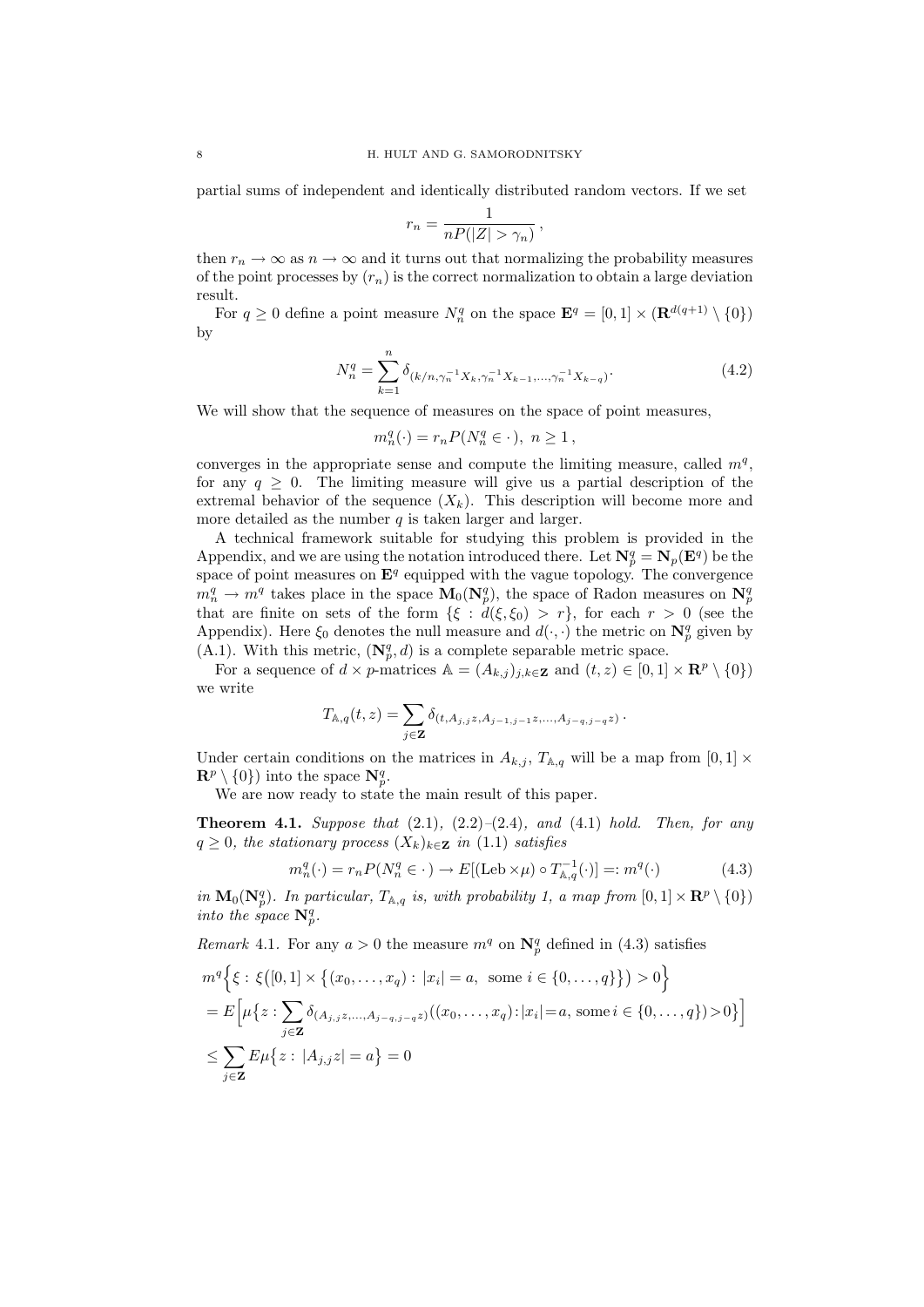by the scaling property of the measure  $\mu$ . This fact is useful for establishing continuity almost everywhere with respect to the measure  $m<sup>q</sup>$  of various mappings.

Example 4.1 (Independent and identically distributed random vectors). For a sequence of independent and identically distributed random vectors we have  $A_{k,j} =$  $AI{j = 0}$ , where A is a fixed  $d \times p$ -matrix, and, hence, for  $q = 0$ , the limiting measure  $m^0$  is given by  $m^0(\cdot) = (\text{Leb} \times \mu) \circ T_{iid}^{-1}(\cdot)$  where  $T_{iid}$  is the mapping

$$
T_{iid}(t, z) = \delta_{(t, z)}
$$

.

**Example 4.2** (Linear process). For a linear process the matrices  $A_{k,j} = A_j$ ,  $j \in \mathbb{Z}$ are deterministic. The limiting measure  $m^q$  is given by  $m^q(\cdot) = (\text{Leb} \times \mu) \circ T_{A,q}^{-1}(\cdot),$ with the mapping  $T_{A,q}$  simplifying to

$$
T_{A,q}(t,z) = \sum_{j \in \mathbf{Z}} \delta_{(t,A_jz,A_{j-1}z,\ldots,A_{j-q}z)}.
$$

**Proof of Theorem 4.1.** By Theorem A.2 we need to prove that the measure  $m<sup>q</sup>$ in (4.3) belongs to  $\mathbf{M}_0(\mathbf{N}_p^q)$ , and that

$$
m_n(F_{g_1,g_2,\varepsilon_1,\varepsilon_2}) \to m^q(F_{g_1,g_2,\varepsilon_1,\varepsilon_2})
$$
\n
$$
(4.4)
$$

for all Lipschitz functions  $g_1, g_2 \in C_K^+(\mathbf{E}^q)$  and  $\varepsilon_1, \varepsilon_2 > 0$ , where the functions  $F_{g_1,g_2,\epsilon_1,\epsilon_2}$  are given in (A.2) in the Appendix. For the first statement, it is enough to prove that for each  $\delta > 0$ ,

$$
ES_{\delta} =: E\left(\sum_{j\in\mathbf{Z}} I\{\|A_j\| > \delta\}\right) < \infty.
$$

This is an easy consequence of conditions (2.2)–(2.4). For example, if  $0 < \alpha \leq 2$ , then for  $0 < \varepsilon < \alpha$ ,

$$
E S_\delta \leq \delta^{-(\alpha-\varepsilon)} \sum_{j\in{\bf Z}} E\|A_j\|^{\alpha-\varepsilon} <\infty\,,
$$

and the case  $\alpha > 2$  is similar.

We now prove (4.4). Note that

$$
m_n(F_{g_1,g_2,\varepsilon_1,\varepsilon_2}) =
$$
\n
$$
r_n E\left[\left(1 - \exp\left\{-\left[\sum_{k=1}^n g_1(\frac{k}{n}, \frac{X_k}{\gamma_n}, \dots, \frac{X_{k-q}}{\gamma_n}) - \varepsilon_1\right]_+\right\}\right)\right]
$$
\n
$$
\times \left(1 - \exp\left\{-\left[\sum_{k=1}^n g_2(\frac{k}{n}, \frac{X_k}{\gamma_n}, \dots, \frac{X_{k-q}}{\gamma_n}) - \varepsilon_2\right]_+\right\}\right)\right].
$$
\n(4.5)

The first step is to truncate the infinite sum in the definition of  $X_k$ , replacing  $X_k$ by  $\sum_{|j| \le J_n} A_{k,j} Z_{k-j}$ , as follows. Let  $(J_n)$  be a sequence of positive numbers such that  $J_n \to \infty$  and

$$
J_n = o(n) \quad \text{if } 0 < \alpha < 1, \\
J_n = o(\min(n, \gamma_n / l(\gamma_n))) \quad \text{if } \alpha = 1, \\
J_n = o(\min(n, \gamma_n)) \quad \text{if } \alpha > 1,\n\tag{4.6}
$$

where for  $x > 0$ ,  $l(x) = E(|Z|I{|Z| \leq x})$ . The conditions on the asymptotic growth of  $J_n$  will be used below.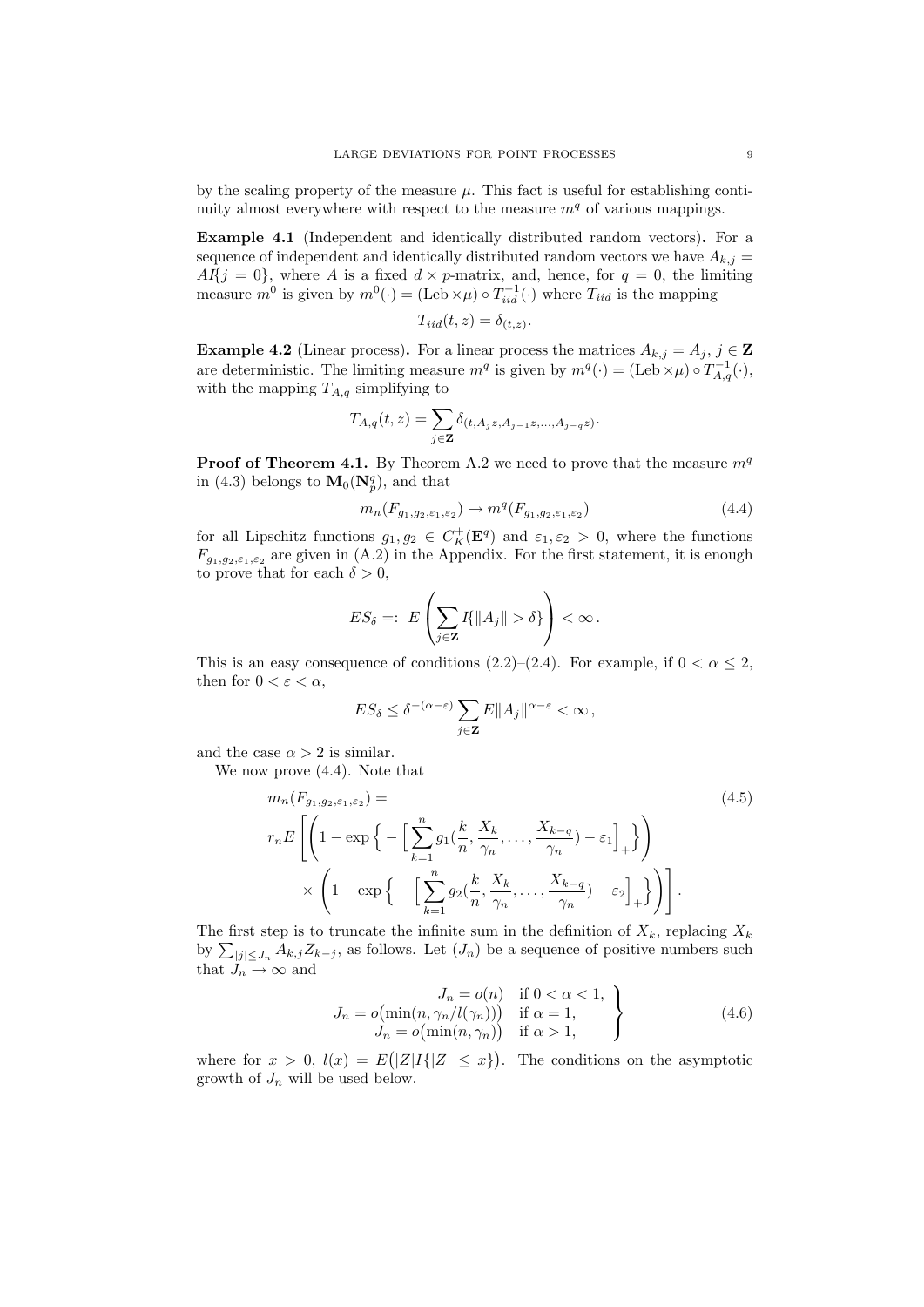By Lemma 4.1 there is a sequence  $\beta_n \downarrow 0$  such that

$$
r_n P\left(\max_{1\leq k\leq n}\frac{1}{\gamma_n}\Big|\sum_{|j|>J_n}A_{k,j}Z_{k-j}\Big|>\beta_n\right)\to 0
$$

as  $n \to \infty$ . Therefore, the expression in the right hand side of (4.5) is within  $o(1)$ of

$$
r_n E\Big[\Big(1-\exp\Big\{-\Big[\sum_{k=1}^n g_1\Big(\frac{k}{n}, R_{k,n} + \frac{1}{\gamma_n} \sum_{|j| \le J_n} A_{k,j} Z_{k-j}, \dots, \Big.\right. \\ \left. R_{k-q,n} + \frac{1}{\gamma_n} \sum_{|j| \le J_n} A_{k-q,j} Z_{k-q-j} \Big) - \varepsilon_1 \Big]_+\Big\}\Big)\Big]
$$
  

$$
\times \Big(1 - \exp\Big\{-\Big[\sum_{k=1}^n g_2\Big(\frac{k}{n}, R_{k,n} + \frac{1}{\gamma_n} \sum_{|j| \le J_n} A_{k,j} Z_{k-j}, \dots, \Big.\right. \\ \left. R_{k-q,n} + \frac{1}{\gamma_n} \sum_{|j| \le J_n} A_{k-q,j} Z_{k-q-j} \Big) - \varepsilon_2 \Big]_+\Big\}\Big)\Big]
$$

 $:= r_n E(\Theta_n),$ 

where  $(R_{k,n})$  are random variables satisfying  $|R_{k,n}| \leq \beta_n$  for all  $k, n$ .

To proceed we use the intuitive idea that only one of the Z's is likely to be large. Take  $\tau > 0$ . The above expression can be decomposed as

$$
r_n E(\Theta_n I\{\text{ all } |Z_{-J_n-q+1}|, \ldots, |Z_{n+J_n}| \text{ are less than } \tau \gamma_n\})
$$
  
+ 
$$
r_n E(\Theta_n I\{\text{exactly one of } |Z_{-J_n-q+1}|, \ldots, |Z_{n+J_n}| \text{ exceeds } \tau \gamma_n\})
$$
  
+ 
$$
r_n E(\Theta_n I\{\text{at least two of } |Z_{-J_n-q+1}|, \ldots, |Z_{n+J_n}| \text{ exceed } \tau \gamma_n\})
$$
  
= 
$$
r_n E(\Theta_n I\{\bigcap_{k=1}^{n+J_n} |Z_k| \leq \tau \gamma_n\})
$$
(4.7)

$$
= r_n E\left(\Theta_n I\right\{\prod_{t=-J_n-q+1}^{\infty} |Z_t| \leq \tau \gamma_n\} \right)
$$
\n
$$
+ r_n E\left(\Theta_n I\right\{\prod_{t=-J_n-q+1}^{n+J_n} \bigcap_{t=J_n}^{\infty} \{ |Z_t| > \tau \gamma_n, |Z_s| \leq \tau \gamma_n\} \} \right)
$$
\n
$$
(4.8)
$$

$$
{}_{i}E\left(\Theta_{n}I\left\{\bigcup_{t=-J_{n}-q+1} \bigcap_{s=-J_{n}-q+1,\ldots,n+J_{n}}\{|Z_{t}|>\tau\gamma_{n},|Z_{s}|\leq\tau\gamma_{n}\}\right\}\right)
$$
(4.8)

$$
+ r_n E\Big(\Theta_n I \Big\{ \bigcup_{t=-J_n-q+1}^{n+J_n} \bigcup_{\substack{s=-J_n-q+1,\dots,n+J_n\\s\neq t}} \{|Z_t| > \tau \gamma_n, |Z_s| > \tau \gamma_n\} \Big\} \Big). \tag{4.9}
$$

We claim that the main contribution comes from (4.8) and that the contributions from the other terms vanish as  $n \to \infty$  and then  $\tau \to 0$ . Let us start with (4.7). Recall that  $g_1$  and  $g_2$  have compact supports in  $\mathbf{E}^q = [0,1] \times (\mathbf{R}^{d(q+1)} \setminus \{0\}).$ Hence, there is a  $\delta > 0$  such that  $([0,1] \times \{(x_0,\ldots,x_q) : \max\{|x_0|,\ldots,|x_q|\}$  $\delta$ )  $\cap$  {support(g<sub>1</sub>) ∪ support(g<sub>2</sub>)} =  $\emptyset$ . On the set  $\bigcap_{t=-J_n-q+1}^{n+J_n}$  { $|Z_t| \leq \tau \gamma_n$ } we have, for large  $n$ ,

$$
r_n E\Big(\Theta_n I\Big\{\cap_{t=-J_n-q+1}^{n+J_n}|Z_t|\leq \tau\gamma_n\Big\}\Big)
$$
  

$$
\leq r_n E\Big(\Theta_n I\Big\{\bigcup_{k=1-q}^n\Big\{|R_{k,n}+\frac{1}{\gamma_n}\sum_{|j|\leq J_n}A_{k,j}Z_{k-j}I\{|Z_{k-j}|\leq \tau\gamma_n\}|\Big>\delta\Big\}\Big)
$$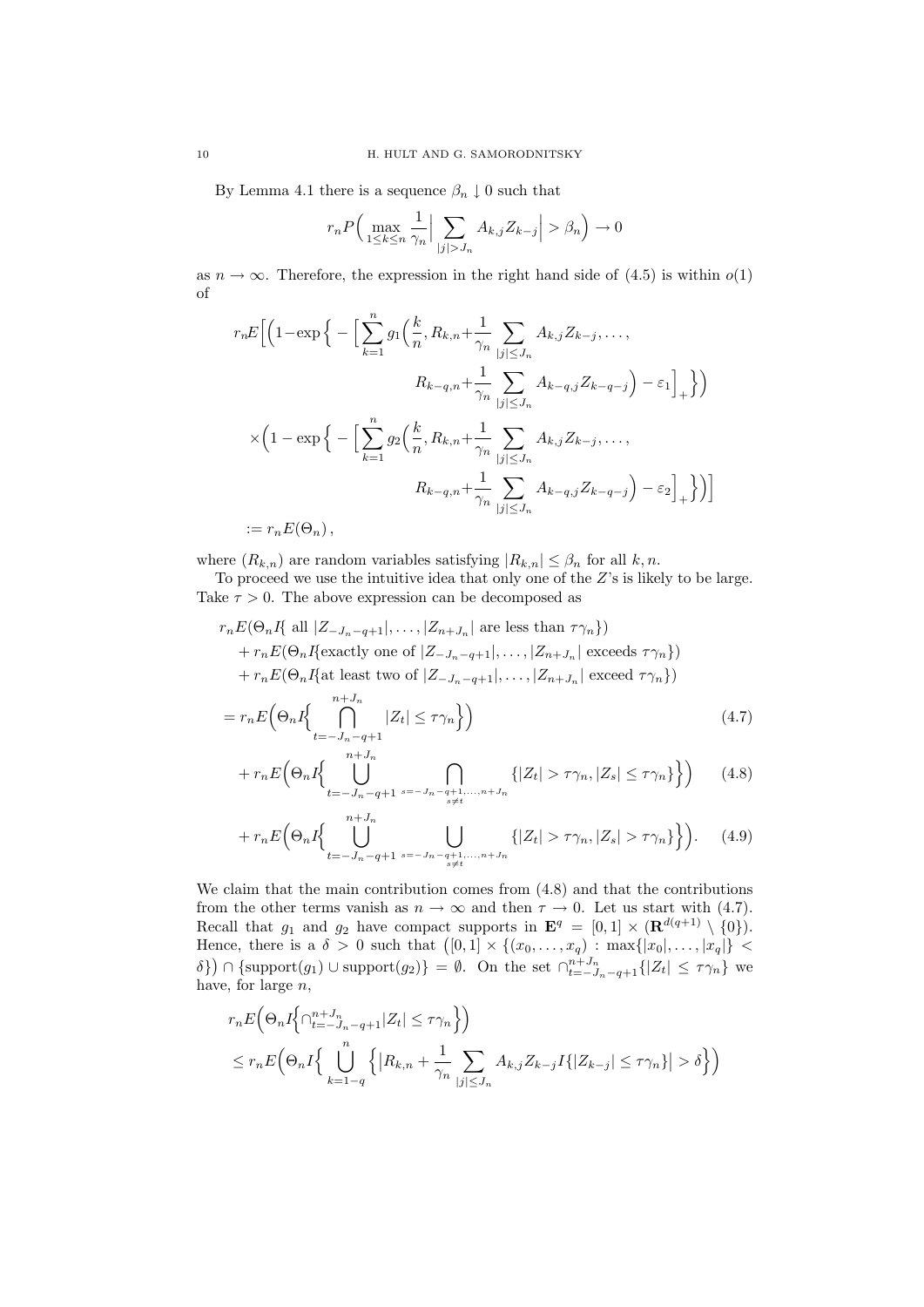$$
\leq r_n P\Big(\bigcup_{k=1-q}^n \Big\{\Big|R_{k,n} + \frac{1}{\gamma_n} \sum_{|j| \leq J_n} A_{k,j} Z_{k-j} I\{|Z_{k-j}| \leq \tau \gamma_n\}\Big| > \delta\Big\}\Big)
$$
  

$$
\leq r_n(n+q) P\Big(\Big|\sum_{|j| \leq J_n} A_{0,j} Z_j I\{|Z_j| \leq \tau \gamma_n\}\Big| > \gamma_n \delta/2\Big) \to 0,
$$

as  $n \to \infty$  and then  $\tau \to 0$ , by appealing to (2.8) (the last inequality used the fact that  $\beta_n \downarrow 0$ ). For (4.9) we observe that for any  $\tau > 0$ 

$$
r_n E\left(\Theta_n I\left\{\bigcup_{t=-J_n-q+1}^{n+J_n} \bigcup_{s=J_n-q+1,\ldots,n+J_n} \{|Z_t| > \tau \gamma_n, |Z_s| > \tau \gamma_n\}\right\}\right)
$$
  

$$
\leq r_n P\left(\bigcup_{t=-J_n-q+1}^{n+J_n} \bigcup_{s=J_n-q+1,\ldots,n+J_n} \{|Z_t| > \tau \gamma_n, |Z_s| > \tau \gamma_n\}\right)
$$
  

$$
\leq r_n (n+q+2J_n)^2 P(|Z| > \tau \gamma_n)^2 \to 0
$$

as  $n \to \infty$  by the definition of  $r_n$  and the fact that  $J_n/n$  is bounded. Hence, as claimed, the main contribution comes from (4.8). Since the union is disjoint we may rewrite (4.8) as

$$
\sum_{t=-J_n-q+1}^{n+J_n} r_n E\Big[ \Big(1 - \exp\Big\{ - \Big[ \sum_{k=1}^n g_1\Big(\frac{k}{n}, R_{k,n} + \frac{1}{\gamma_n} \sum_{|j| \le J_n} A_{k,j} Z_{k-j}, \dots, \Big] \Big\}
$$

$$
R_{k-q,n} + \frac{1}{\gamma_n} \sum_{|j| \le J_n} A_{k-q,j} Z_{k-q-j} \Big) - \varepsilon_1 \Big]_+\Big\} \Big)
$$

$$
\times \Big(1 - \exp\Big\{ - \Big[ \sum_{k=1}^n g_2\Big(\frac{k}{n}, R_{k,n} + \frac{1}{\gamma_n} \sum_{|j| \le J_n} A_{k,j} Z_{k-j}, \dots, \Big] \Big\}
$$

$$
R_{k-q,n} + \frac{1}{\gamma_n} \sum_{|j| \le J_n} A_{k-q,j} Z_{k-q-j} \Big) - \varepsilon_2 \Big]_+\Big\} \Big)
$$

$$
\times I\{ |Z_t| > \tau \gamma_n, |Z_s| \le \tau \gamma_n, \text{all } s = -J_n - q + 1, \dots, n + J_n, s \ne t \} \Big]. \tag{4.10}
$$

As  $|Z_t|$  is large and  $|Z_s|$  is small,  $s \neq t$ , we can practically ignore the contribution from the  $|Z_s|$ -terms. To be precise we claim that the above expression is asymptotically equal (written  $a_n \sim b_n$ ) to

$$
\sum_{t=-J_n-q+1}^{n+J_n} r_n E \Biggl[ \Biggl( 1 - \exp \Biggl\{ - \Biggl[ \sum_{k=1}^n g_1 \Bigl( \frac{k}{n}, R_{k,n} + \frac{1}{\gamma_n} \Biggl] \sum_{|j| \le J_n} A_{k,j} Z_{k-j} I \Biggl\{ t = k - j \Biggr\}, \dots, \nR_{k-q,n} + \frac{1}{\gamma_n} \sum_{|j| \le J_n} A_{k-q,j} Z_{k-q-j} I \Biggl\{ t = k - q - j \Biggr\} \Biggr) - \varepsilon_1 \Biggr]_+ \Biggr\} \Biggr) \n\times \Biggl( 1 - \exp \Biggl\{ - \Biggl[ \sum_{k=1}^n g_2 \Bigl( \frac{k}{n}, R_{k,n} + \frac{1}{\gamma_n} \Biggr] \sum_{|j| \le J_n} A_{k,j} Z_{k-j} I \Biggl\{ t = k - j \Biggr\}, \dots, \nR_{k-q,n} + \frac{1}{\gamma_n} \sum_{|j| \le J_n} A_{k-q,j} Z_{k-q-j} I \Biggl\{ t = k - q - j \Biggr\} \Biggr) - \varepsilon_1 \Biggr]_+ \Biggr\} \Biggr)
$$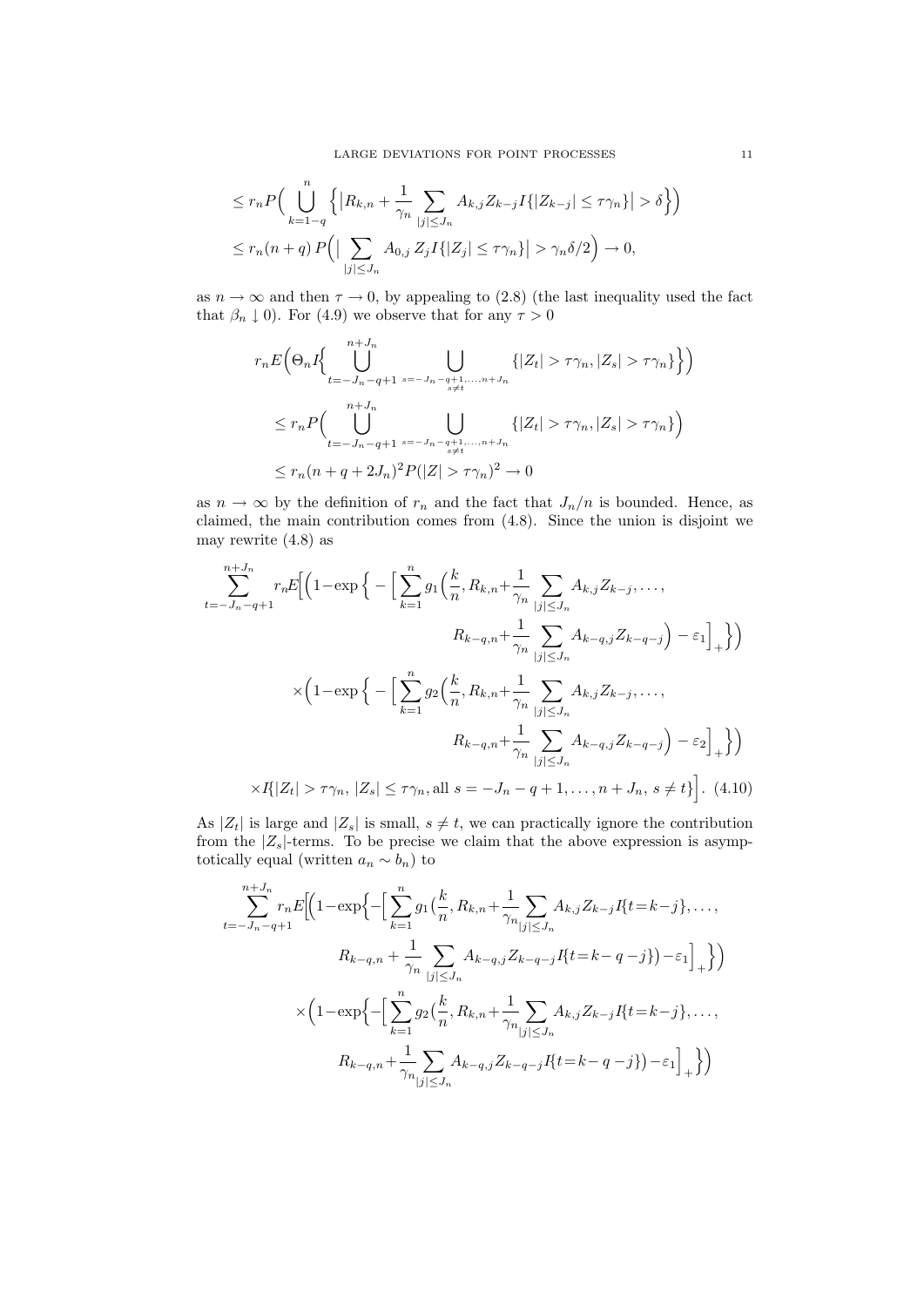$$
\times I\{|Z_t| > \tau \gamma_n\}\bigg]
$$
  
=: 
$$
\sum_{t=-J_n-q+1}^{n+J_n} r_n E[\Theta'_n I\{|Z_t| > \tau \gamma_n\}].
$$
 (4.11)

For now we postpone the proof that  $(4.10) \sim (4.11)$  and proceed, instead, with analyzing  $(4.11)$ . We can rewrite  $(4.11)$  as

$$
\sum_{t=-J_n-q+1}^{n+J_n} r_n E\Big[\Big(1-\exp\Big\{-\Big[\sum_{k=1}^n g_1(\frac{k}{n}, R_{k,n} + \frac{1}{\gamma_n} A_{k,k-t} Z_t I\{|k-t| \leq J_n\}, \dots, \Big] \Big]
$$
  
\n
$$
R_{k-q,n} + \frac{1}{\gamma_n} A_{k-q,k-q-t} Z_t I\{|k-q-t| \leq J_n\} - \varepsilon_1\Big]_+\Big\}\Big)
$$
  
\n
$$
\times \Big(1-\exp\Big\{-\Big[\sum_{k=1}^n g_2(\frac{k}{n}, R_{k,n} + \frac{1}{\gamma_n} A_{k,k-t} Z_t I\{|k-t| \leq J_n\}, \dots, \Big] \Big]
$$
  
\n
$$
R_{k-q,n} + \frac{1}{\gamma_n} A_{k-q,k-q-t} Z_t I\{|k-q-t| \leq J_n\} - \varepsilon_2\Big]_+\Big\}\Big)
$$
  
\n
$$
\times I\{|Z_t| > \tau \gamma_n\}\Big]
$$

In the sequel, as the subscripts change, we will write  $R_n$  instead of the proper  $R_{k,n}$ corresponding to the appropriate subscripts. We will not impose any assumtions on these random variables apart from the fact that  $|R_n| \leq \beta_n$  for all n. With  $l = k - t$ we can rewrite the above expression as

$$
\sum_{t=-J_n-q+1}^{n+J_n} r_n E\Biggl[ \Biggl(1-\exp\Biggl\{-\Biggl[\sum_{l=1-t}^{n-t} g_1\Biggl(\frac{t+l}{n}, R_n+\frac{1}{\gamma_n} A_{t+l,l} Z_t I\{|l|\leq J_n\},\ldots, \\ R_n+\frac{1}{\gamma_n} A_{t+l-q,l-q} Z_t I\{|l-q|\leq J_n\}\Biggr)-\varepsilon_1\Biggr]_+\Biggr\}\Biggr)
$$
  

$$
\times \Biggl(1-\exp\Biggl\{-\Biggl[\sum_{l=1-t}^{n-t} g_2\Biggl(\frac{t+l}{n}, R_n+\frac{1}{\gamma_n} A_{t+l,l} Z_t 1\{|l|\leq J_n,\ldots,\\ R_n+\frac{1}{\gamma_n} A_{t+l-q,l-q} Z_t I\{|l-q|\leq J_n\}\}\Biggr)-\varepsilon_2\Biggr]_+\Biggr\}\Biggr)
$$
  

$$
\times I\{|Z_t|>\tau\gamma_n\}\Biggr].
$$

By stationarity we may replace  $A_{t+l-i,l}$  by  $A_{l-i,l}$ ,  $i = 0, \ldots, q$ , and conditioning on  $Z_t$  the above equals

$$
\int_{|z|>\tau} \sum_{t=-J_n-q+1}^{n+J_n} r_n E\Big[\Big(1-\exp\Big\{-\Big[\sum_{l=1-t}^{n-t} g_1\Big(\frac{t+l}{n}, R_n+A_{l,l}zI\{|l|\leq J_n\},\ldots, \nR_n+A_{l-q,l-q}zI\{|l-q|\leq J_n\}\Big)-\varepsilon_1\Big]_+\Big\}\Big) \n\times\Big(1-\exp\Big\{-\Big[\sum_{l=1-t}^{n-t} g_2\Big(\frac{t+l}{n}, R_n+A_{l,l}zI\{|l|\leq J_n\},\ldots, \nR_n+A_{l-q,l-q}zI\{|l-q|\leq J_n\}\Big)-\varepsilon_2\Big]_+\Big\}\Big)\Big]
$$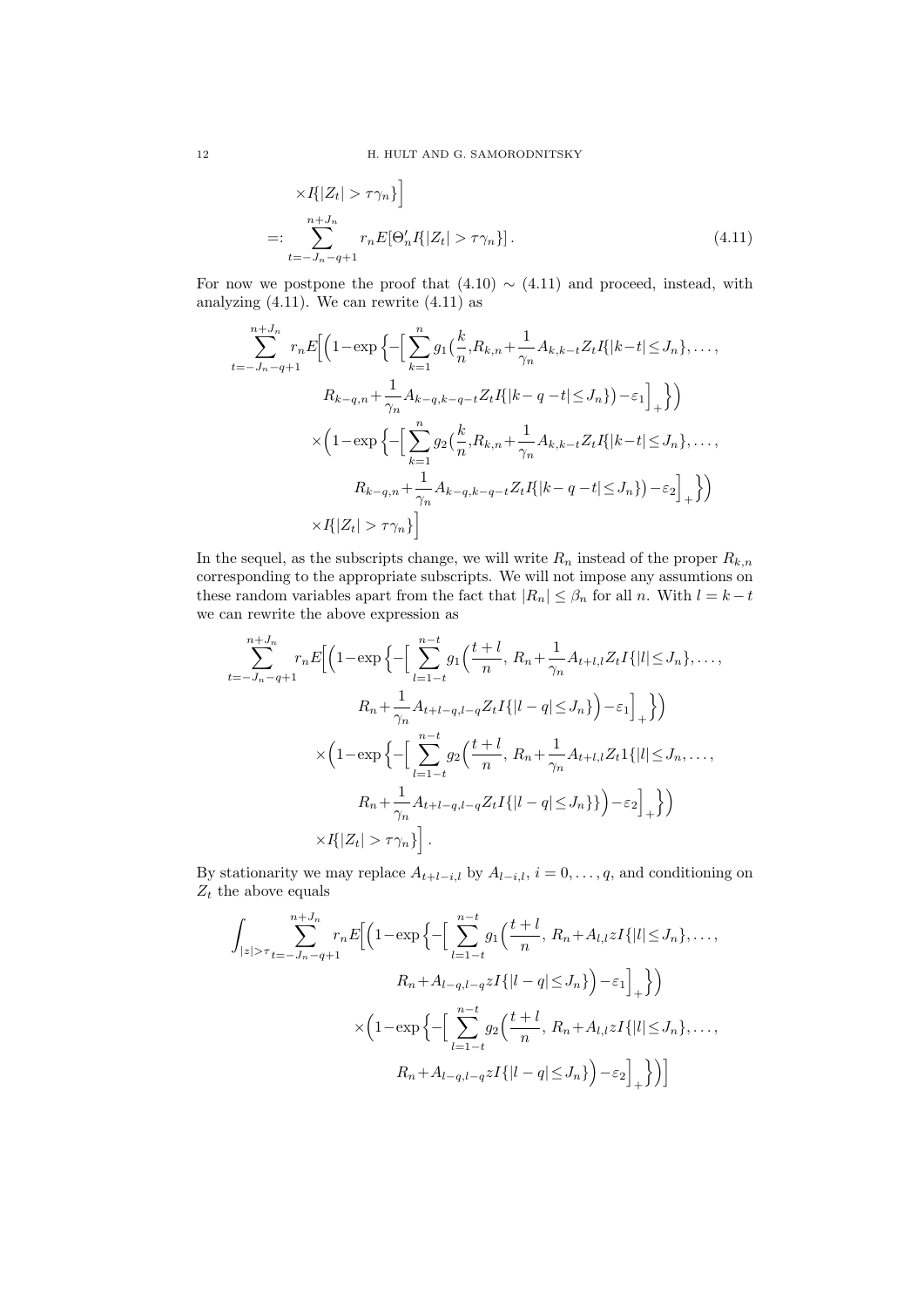$$
\times P(\gamma_n^{-1} Z_t \in dz)
$$
  
=: 
$$
\int_{|z| > \tau} \kappa_n(z) r_n n P(\gamma_n^{-1} Z \in dz)
$$
  
=: 
$$
\int_{|z| > \tau} \kappa_n(z) \mu_n(dz) \sim \int_{|z| > \tau} \tilde{\kappa}_n(z) \mu_n(dz),
$$

where

$$
\tilde{\kappa}_n(z) = \sum_{t=-J_n+1}^{n+J_n} E\Big[ \Big( 1 - \exp\Big\{ - \Big[ \sum_{l=1-t}^{n-t} g_1\Big(\frac{t+l}{n}, A_{l,l} z I\{|l| \le J_n\}, \dots, \\ A_{l-q,l-q} z I\{|l-q| \le J_n\} \Big) - \varepsilon_1 \Big]_+\Big\} \Big)
$$
  

$$
\times \Big( 1 - \exp\Big\{ - \Big[ \sum_{l=1-t}^{n-t} g_2\Big(\frac{t+l}{n}, A_{l,l} z I\{|l| \le J_n\}, \dots, \\ A_{l-q,l-q} z I\{|l-q| \le J_n\} \Big) - \varepsilon_2 \Big]_+\Big\} \Big) \Big] \frac{1}{n},
$$

and we have used the uniform continuity of the functions  $g_1$  and  $g_2$  and the fact that  $|R_n| \leq \beta_n \downarrow 0$ . We claim that, as  $n \to \infty$ ,

$$
\int_{|z|>\tau} \tilde{\kappa}_n(z) \,\mu_n(dz) \to \int_{|z|>\tau} \kappa(z) \,\mu(dz) \,, \tag{4.12}
$$

where

$$
\kappa(z) = \int_0^1 E\Big[ \Big(1 - \exp\Big\{-\Big[\sum_{l \in \mathbf{Z}} g_1\Big(t, A_{l,l}z, \dots, A_{l-q,l-q}z\Big) - \varepsilon_1\Big]_+\Big\}\Big) \\ \times \Big(1 - \exp\Big\{-\Big[\sum_{l \in \mathbf{Z}} g_2\Big(t, A_{l,l}z, \dots, A_{l-q,l-q}z\Big) - \varepsilon_2\Big]_+\Big\}\Big)\Big] dt.
$$

Note, first of all, that  $\mu_n \to \mu$  in  $M_0(\mathbf{R}^d)$ . Since the functions  $(\tilde{\kappa}_n)$  and  $\kappa$  are uniformly bounded, it is enough to prove the convergence in (4.12) when integrating over the set  $\{\tau \langle |z| < M\}$  for any finite  $M > \tau$ . Using the fact  $J_n/n \to 0$  one needs to check that for any K

$$
\int_{\tau < |z| < M} \kappa_n^{(K)}(z) \,\mu_n(dz) \to \int_{\tau < |z| < M} \kappa(z) \,\mu(dz) \,,\tag{4.13}
$$

with

$$
\kappa_n^{(K)}(z) = \sum_{t=-K+1}^{n+K} E\Big[ \Big( 1 - \exp\Big\{ - \Big[ \sum_{l=1-t}^{n-t} g_1(\frac{t+l}{n}, A_{l,l} z I\{|l| \le J_n\}, \dots, \\ A_{l-q,l-q} z I\{|l-q| \le J_n\} ) - \varepsilon_1 \Big]_+ \Big\} \Big)
$$
  

$$
\times \Big( 1 - \exp\Big\{ - \Big[ \sum_{l=1-t}^{n-t} g_2(\frac{t+l}{n}, A_{l,l} z I\{|l| \le J_n\}, \dots, \\ A_{l-q,l-q} z I\{|l-q| \le J_n\} ) - \varepsilon_2 \Big]_+ \Big\} \Big) \Big] \frac{1}{n} \, .
$$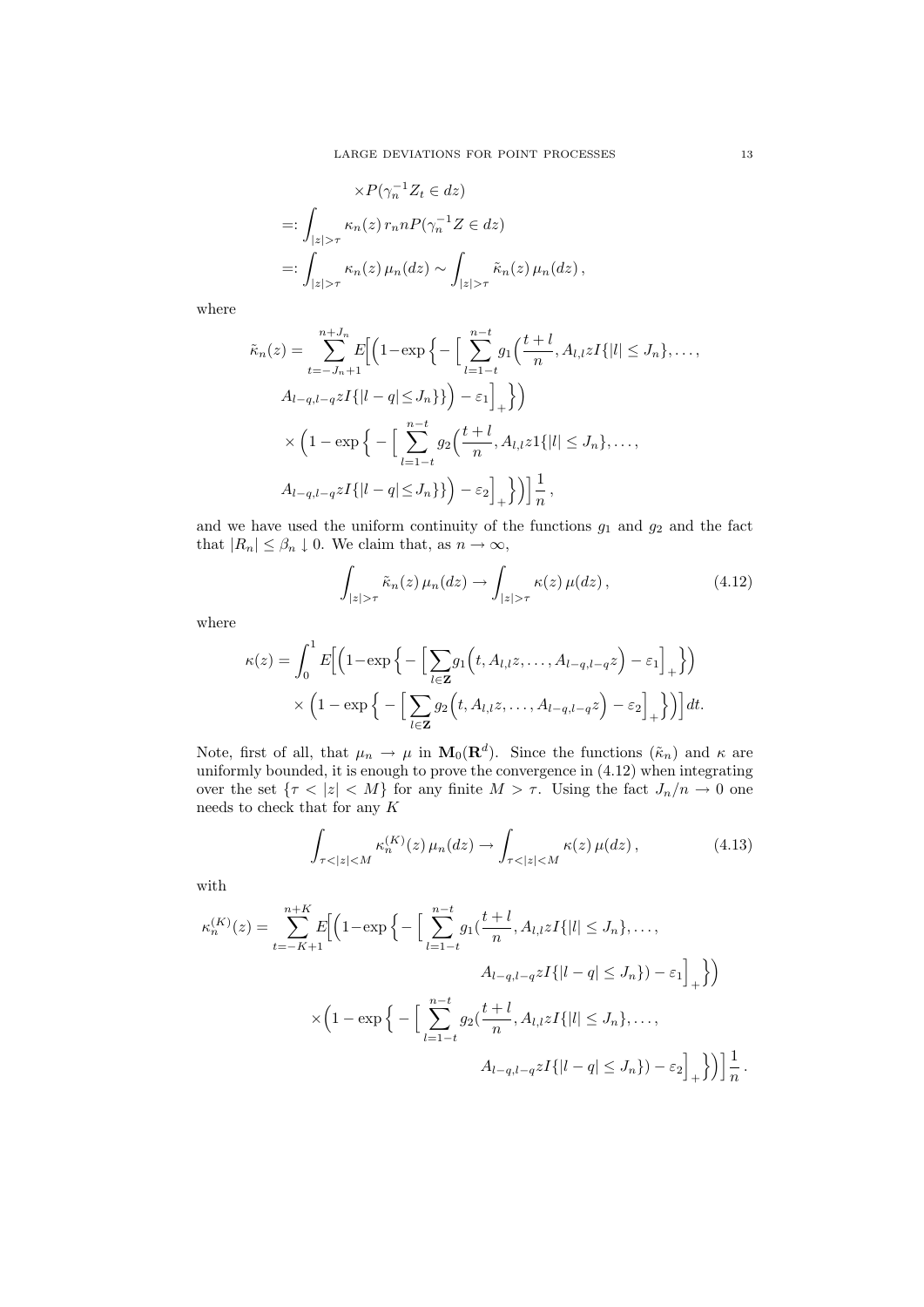Recall that the supports of  $g_1$  and  $g_2$  does not intersect the set  $[0, 1] \times \{(x_0, \ldots, x_q)$ :  $\max\{|x_0|,\ldots,|x_q|\}<\delta\}$ , some  $\delta>0$ . The assumptions (2.2)- (2.4) imply that

$$
P(||A_{l,l}|| \ge \delta/M \text{ for some } |l| \ge K) \to 0 \text{ as } K \to \infty. \tag{4.14}
$$

Since the limit in (4.13) does not depend on K, one may replace  $\kappa_n^{(K)}$  in it (but still using the same notation) with

$$
\kappa_n^{(K)}(z) = \sum_{t=-K+1}^{n+K} E\Biggl[\Bigl(1-\exp\Biggl\{-\Bigl[\sum_{l\in\mathbf{Z}} g_1(\frac{t+l}{n}, A_{l,l}z, \dots, A_{l-q,l-q}z) - \varepsilon_1\Bigr]_+\Bigr\}\Bigr) \times \Biggl(1-\exp\Biggl\{-\Bigl[\sum_{l\in\mathbf{Z}} g_2(\frac{t+l}{n}, A_{l,l}z, \dots, A_{l-q,l-q}z) - \varepsilon_2\Bigr]_+\Bigr\}\Bigr)\Biggr]\frac{1}{n}.
$$

However,  $\kappa_n^{(K)} \to \kappa$  uniformly (in z). Therefore, (4.13) follows, e.g. by Billingsley (1968, Theorem 5.5). Having now established (4.12), we let  $\tau \to 0$  to obtain

$$
\int_{|z|>\tau} \kappa(z)\mu(dz) \to E[(\text{Leb}\times\mu) \circ T_{\mathbb{A}}^{-1}(F_{g_1,g_2,\varepsilon_1,\varepsilon_2})],
$$

as required.

It remains only to prove the asymptotic equivalence  $(4.10) \sim (4.11)$ . Denote  $C_n = \{-J_n - q + 1, \ldots, n + J_n\}$ . Substracting (4.11) from (4.10) yields

$$
\sum_{t=-J_n-q+1}^{n+J_n} r_n \Big( E[\Theta_n I\{ |Z_t| > \tau \gamma_n, |Z_s| \le \tau \gamma_n, \text{ all } s \in C_n, s \ne t \}]
$$
  
\n
$$
- E[\Theta'_n I\{ |Z_t| > \tau \gamma_n \}] \Big)
$$
  
\n
$$
= \sum_{t=-J_n-q+1}^{n+J_n} r_n E[(\Theta_n - \Theta'_n)I\{ |Z_t| > \tau \gamma_n, |Z_s| \le \tau \gamma_n \text{ all } s \in C_n, s \ne t \}] \quad (4.15)
$$
  
\n
$$
+ \sum_{t=-J_n-q+1}^{n+J_n} r_n E[\Theta'_n I\{ |Z_t| > \tau \gamma_n \} (1 - I\{ |Z_s| \le \tau \gamma_n, \text{ all } s \in C_n, s \ne t \} ) ] \Big).
$$
  
\n(4.16)

Since  $\Theta'_n \leq 1$ , we can bound (4.16) by

$$
\sum_{t=-J_n-q+1}^{n+J_n} r_n P(|Z| > \tau \gamma_n) \left(1 - \left(1 - P(|Z| > \tau \gamma_n)\right)^{n+q+2J_n}\right) \to 0,
$$

as  $n \to \infty$  by the choice of  $r_n$  and the fact that  $J_n/n \to 0$ . To handle (4.15) we use Lemma 4.2. This completes the proof.  $\Box$ 

**Lemma 4.1.** For the stationary process  $(X_k)_{k\in\mathbb{Z}}$  in (1.1) we have, under the assumptions  $(2.2)$  -  $(2.4)$  and  $(4.6)$ ,

$$
\lim_{n \to \infty} r_n P\Big(\max_{1 \le k \le n} \Big| \sum_{|j| > J_n} A_{k,j} Z_{k-j} \Big| > \gamma_n \varepsilon \Big) = 0
$$

for any  $\varepsilon > 0$ .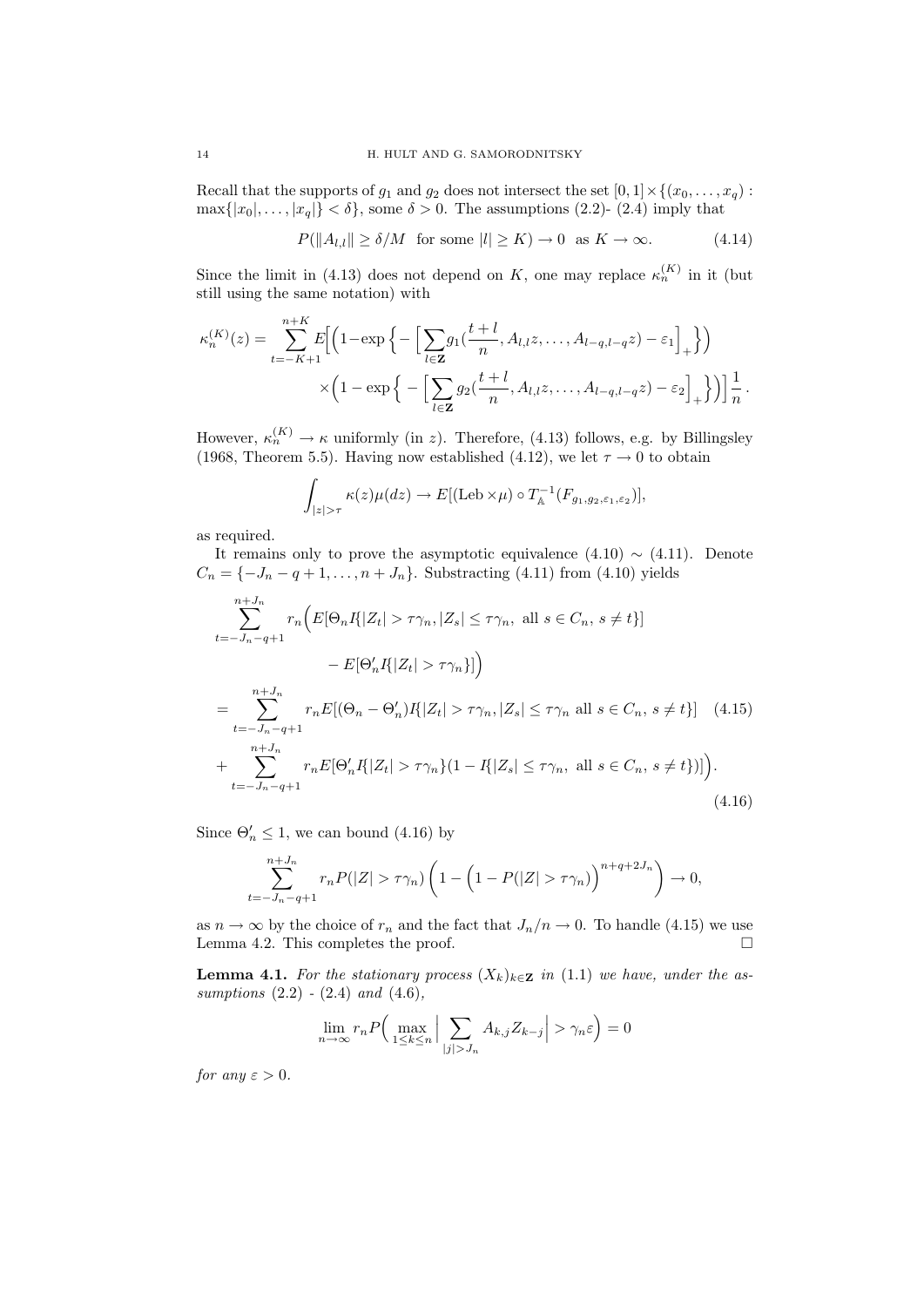Proof. By stationarity we have

$$
r_n P\Big(\max_{1\leq k\leq n}\Big|\sum_{|j|>J_n}A_{k,j}Z_{k-j}\Big|>\gamma_n\varepsilon\Big)\quad\leq r_n n P\Big(\Big|\sum_{|j|>J_n}A_{k,j}Z_{k-j}\Big|>\gamma_n\varepsilon\Big).
$$

Using Remark 2.1 and the definition of  $r_n$ , we see that the above expression is bounded from above by

$$
o(1) n r_n P(|Z| > \gamma_n \varepsilon) \to 0
$$

as  $n \to \infty$ .

**Lemma 4.2.** Let  $\tilde{\Delta}_n$  be the sum in (4.15). Then  $\lim_{\tau \to 0} \limsup_{n \to \infty} \tilde{\Delta}_n = 0$ .

Proof. Note that by taking norms it is enough to consider the one dimensional case  $d = p = 1$ . Furthermore, it is clearly enough to consider a single function g and  $\varepsilon > 0$  and prove that

$$
\lim_{\tau \to 0} \limsup_{n \to \infty} r_n \Delta_n = 0, \tag{4.17}
$$

where

$$
\Delta_n = \sum_{t \in C_n} E\left[\exp\left\{-\left[\sum_{k=1}^n g\left(\frac{k}{n}, R_{k,n} + \frac{1}{\gamma_n} \sum_{|j| \le J_n} A_{k,j} Z_{k-j}, \dots, \right.\right.\right.\right.
$$

$$
R_{k-q,n} + \frac{1}{\gamma_n} \sum_{|j| \le J_n} A_{k-q,j} Z_{k-q-j}\right) - \varepsilon\Big]_+\right\}
$$

$$
-\exp\left\{-\left[\sum_{k=1}^n g\left(\frac{k}{n}, R_{k,n} + \frac{1}{\gamma_n} \sum_{|j| \le J_n} A_{k,j} Z_{k-j} I\{t = k-j\}, \dots, \right.\right.
$$

$$
R_{k-q,n} + \frac{1}{\gamma_n} \sum_{|j| \le J_n} A_{k-q,j} Z_{k-q-j} I\{t = k-q-j\}\right) - \varepsilon\Big]_+\right\}\Big]
$$

$$
\times I\{|Z_t| > \tau \gamma_n, |Z_s| \le \tau \gamma_n \text{ all } s \in C_n, s \ne t\}\Bigg],
$$

where, as above,  $C_n = \{-J_n - q + 1, \ldots, n + J_n\}$ . Let L be the Lipschitz constant of g with respect to the metric on  $\mathbf{E}^q$  given by

 $d((s, x_0, \ldots, x_q), (t, y_0, \ldots, y_q)) = |s - t| + \min\{1, |x_0 - y_0| + \cdots + |x_q - y_q|\}\}.$ Notice that, in the obvious notation,

$$
|\Delta_n| \leq LE \sum_{k=1}^n \min \left\{ 1, \sum_{i=0}^q \frac{1}{\gamma_n} \Big| \sum_{|j| \leq J_n} A_{k-i,j} Z_{k-i-j} I\{|Z_{k-i-j}| \leq \tau \gamma_n\} \Big| \right\}
$$
  
\n
$$
\leq L n(q+1) E \min \left[ 1, \frac{1}{\gamma_n} \Big| \sum_{|j| \leq J_n} A_{0,j} Z_{-j} I\{|Z_{-j}| \leq \tau \gamma_n\} \Big| \right] \qquad (4.18)
$$
  
\n
$$
= L n(q+1) \int_0^1 P\Big( \Big| \sum_{|j| \leq J_n} A_{0,j} Z_{-j} I\{|Z_{-j}| \leq \tau \gamma_n\} \Big| > x \gamma_n \Big) dx.
$$

Suppose first that  $0 < \alpha < 1$ . We have by (2.8), as  $\tau \downarrow 0$ ,

$$
r_n \Delta_n \le o(1) \frac{nr_n}{\gamma_n} \int_0^{\gamma_n} P(|Z| > x) dx = o(1) nr_n P(|Z| > \gamma_n) \to 0
$$

by Karamata's theorem, and (4.17) follows.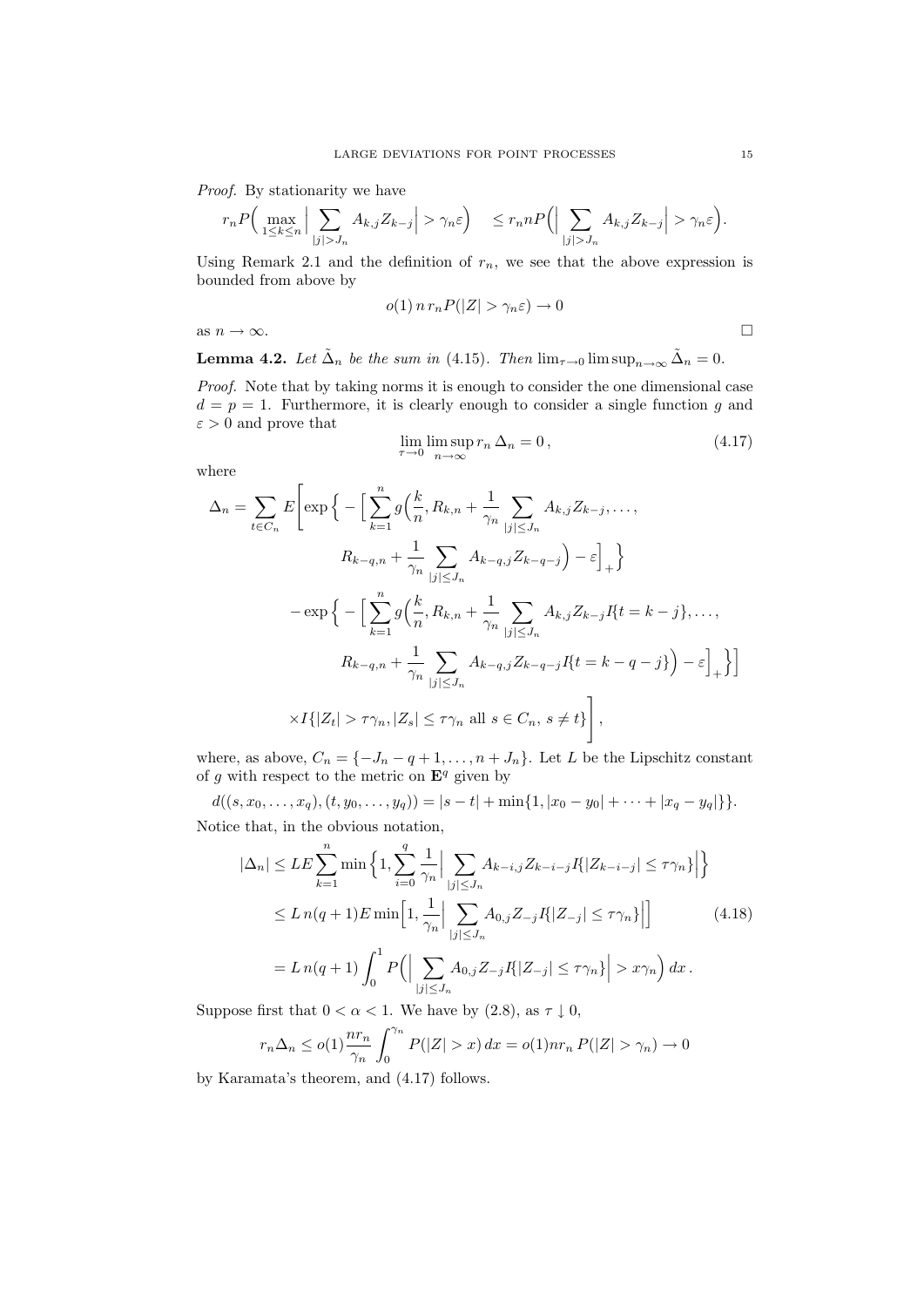Consider now the case  $\alpha \geq 1$ . We abbreviate

$$
\Delta_n := E(D_n) = \sum_{t=-J_n-q+1}^{n+J_n} E(D_n I(B_t)),
$$

where

$$
B_t = \left\{ |Z_t| > \tau \gamma_n, |Z_s| \le \tau \gamma_n \text{ all } s \in C_n, s \ne t \right\}.
$$

Since g has a compact support, there is  $\delta > 0$  such that  $g(s, x_0, \ldots, x_q) = 0$  for all  $s \in [0, 1]$  and  $\{(x_0, \ldots, x_q) : |x_0| + \cdots + |x_q| < \delta\}$ . Let  $t \in \{-J_n - q + 1, \ldots, n + J_n\}$ . We have on the event  $B_t$ ,

$$
|D_{n}|I\{B_{t}\}\leq \Big|\sum_{k=1}^{n}g\Big(\frac{k}{n},R_{k,n}+\frac{1}{\gamma_{n}}\sum_{|j|\leq J_{n}}A_{k,j}Z_{k-j},\ldots,\\R_{k-q,n}+\frac{1}{\gamma_{n}}\sum_{|j|\leq J_{n}}A_{k-q,j}Z_{k-q-j}\Big)\\-\sum_{k=1}^{n}g\Big(\frac{k}{n},R_{k,n}+\frac{1}{\gamma_{n}}\sum_{|j|\leq J_{n}}A_{k,j}Z_{k-j}I\{t=k-j\},\ldots,\\R_{k-q,n}+\frac{1}{\gamma_{n}}\sum_{|j|\leq J_{n}}A_{k-q,j}Z_{k-q-j}I\{t=k-q-j\}\Big)|I\{B_{t}\}.
$$

Let  $K_t = \{k : t - J_n \leq k \leq t + q + J_n\}$  and decompose the last expression into the sum over  $K_t$  and  $\{1, \ldots, n\} \setminus K_t$ . Then, on the event  $B_t$ ,  $|\Delta_n|$  is bounded above by

$$
L \sum_{k \in K_t} \min \left\{ 1, \sum_{i=0}^q \frac{1}{\gamma_n} \Big| \sum_{|j| \le J_n} A_{k-i,j} Z_{k-i-j} I\{|Z_{k-i-j}| \le \tau \gamma_n\} I\{j \ne k-i-t\} \Big| \right\}
$$
  
+ 
$$
||g||_{\infty} \sum_{k \notin K_t} I \left\{ \sum_{i=0}^q \left( |R_{k-i,n}| + \frac{1}{\gamma_n} \Big| \sum_{|j| \le J_n} A_{k-i,j} Z_{k-i-j} I\{|Z_{k-i-j}| \le \tau \gamma_n\} \Big| \right) > \delta \right\}
$$
  
:=  $D_{n,1} + D_{n,2}$ . (4.19)

We start with  $D_{n,2}$ . Recall that for all i,  $|R_{k-i,n}|$  is bounded by  $\beta_n \downarrow 0$ . Using in the sequel the letter  $C$  for a finite positive constant that may change from time to time, we see that for large  $n$ ,

$$
r_n \sum_{t=-J_n-q+1}^{n+J_n} E(D_{n,2}I(B_t)) \leq C r_n (n+q+2J_n) n P(|Z| > \tau \gamma_n)
$$
  
 
$$
\times P\Big(\sum_{i=0}^q \Big|\sum_{|j|\leq J_n} A_{k-i,j} Z_{k-i-j} I(|Z_{k-i-j}| \leq \tau \gamma_n\Big| > \delta \gamma_n/2\Big)
$$
  
 
$$
\leq C \tau^{-\alpha} n (q+1) P\Big(\Big|\sum_{|j|\leq J_n} A_{k,j} Z_{k,j} I(|Z_{k,j}| \leq \tau \gamma_n\Big|\Big| > \frac{\delta \gamma_n}{2(q+1)}\Big).
$$

Using (2.8) shows that for small  $\tau > 0$  this is further bounded by

 $C n P(|Z| > \gamma_n) \to 0 \text{ as } n \to \infty$ 

by the choice of  $\gamma_n$ .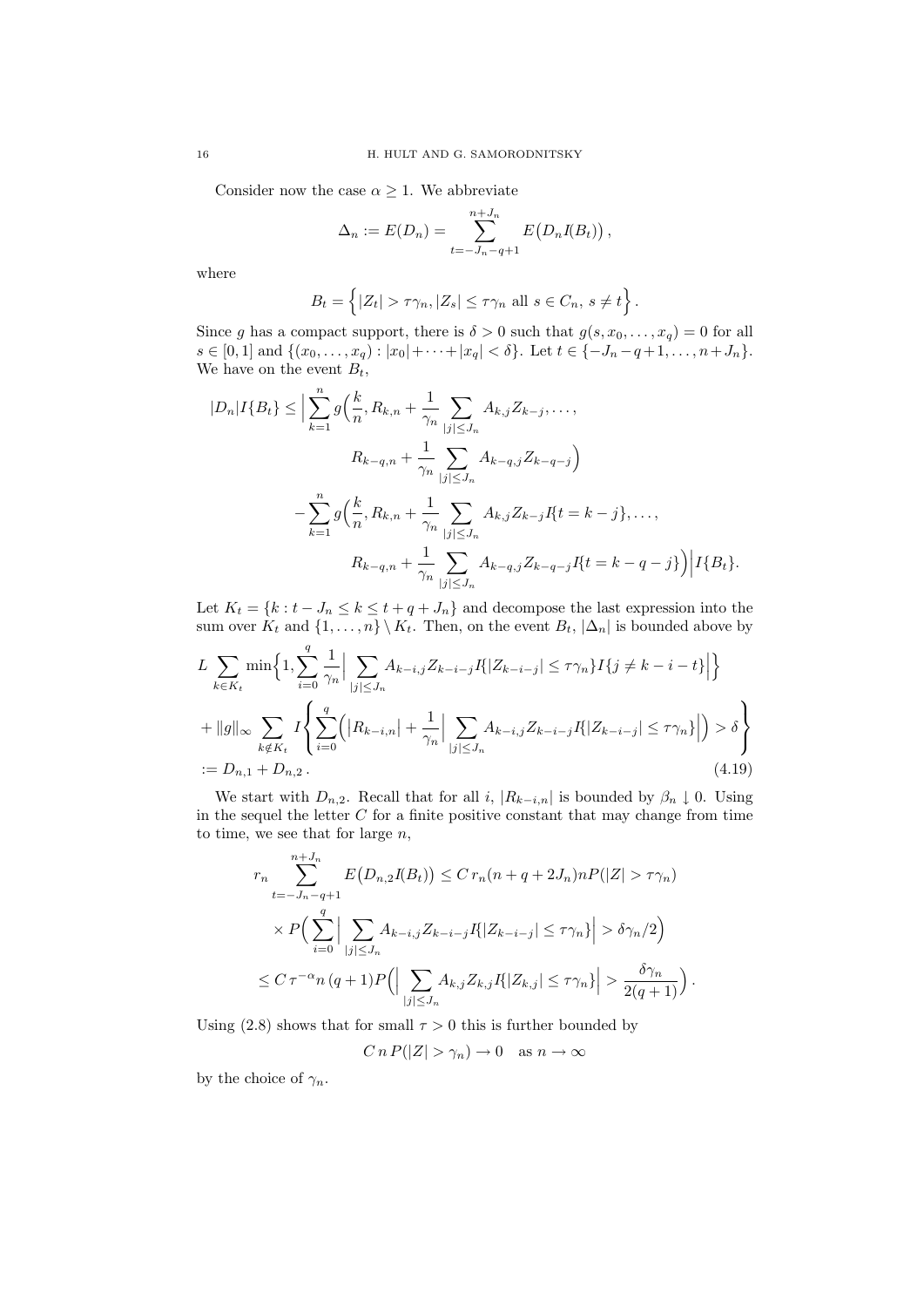It remains to consider the  $D_{n,1}$  term in (4.19). Note that in  $D_{n,1}$ , for each t, k is restricted to at most  $2J_n + q + 1$  possible values. We have

$$
r_{n} \sum_{t=-J_{n}-q+1}^{n+J_{n}} E(D_{n,1}I(B_{t}))
$$
  
\n
$$
\leq C r_{n}(n+q+2J_{n})P(|Z| > \tau \gamma_{n})
$$
  
\n
$$
J_{n} E \min\left[1, \sum_{i=0}^{q} \frac{1}{\gamma_{n}} \Big| \sum_{|j| \leq J_{n}} A_{k-i,j} Z_{k-i-j} I(|Z_{k-i-j}| \leq \tau \gamma_{n})\Big|\right]
$$
  
\n
$$
\leq C(q+1) \frac{J_{n}}{\gamma_{n}} \frac{P(|Z| > \tau \gamma_{n})}{P(|Z| > \gamma_{n})} E\Big| \sum_{|j| \leq J_{n}} A_{0,j} Z_{-j} I(|Z_{-j}| \leq \tau \gamma_{n})\Big|.
$$
 (4.20)

Suppose first that  $\alpha = 1$ . For large *n* the last expression can be bounded by

$$
C\,\tau^{-1}\frac{J_n}{\gamma_n}E\big(|Z|I\{ |Z| \leq \tau \gamma_n\}\big)E\sum_{|j|\leq J_n}|A_j|.
$$

Note that  $E\sum_{|j|\leq J_n}|A_j|$  stays bounded by (2.2). Furthermore, the function  $l(x)$  $E(|Z|I(|Z| \leq x))$  is slowly varying. Therefore, the above expression vanishes as  $n \to \infty$  by (4.6).

Next consider the case  $\alpha > 1$ . Let  $\mu_n = E(ZI\{|Z| \leq \tau \gamma_n\})$ . Note that

$$
E\Big|\sum_{|j|\leq J_n} A_j Z_j I\{|Z_j|\leq \tau\gamma_n\}\Big|\leq E\Big|\sum_{|j|\leq J_n} A_j \big(Z_j I\{|Z_j|\leq \tau\gamma_n\}-\mu_n\big)\Big|+|\mu_n| E\Big|\sum_{|j|\leq J_n} A_j\Big|
$$
  
=:  $I + II$ .

Let us start with II. Since  $EZ = 0$ , we see that, as  $n \to \infty$ ,

$$
|\mu_n| \leq E(|Z|I(|Z| > \tau \gamma_n)) \sim C \tau \gamma_n P(|Z| > \tau \gamma_n).
$$

Furthermore, to deal with  $\sum_{|j| \le J_n} A_j$ , we use the assumptions  $(2.2) - (2.4)$ . Suppose, for example, that  $1 < \alpha \leq 2$ . Choose  $\varepsilon$  small enough so that  $\alpha - \varepsilon > 1$ , and notice that

$$
E\left|\sum_{|j|\leq J_n} A_j\right| \leq C J_n^{1-(\alpha-\varepsilon)^{-1}} E\left(\sum_{|j|\leq J_n} |A_j|^{\alpha-\varepsilon}\right)^{1/(\alpha-\varepsilon)} \leq C J_n^{1-(\alpha-\varepsilon)^{-1}},
$$

and so the corresponding term in  $(4.20)$  is bounded, for large n, by

$$
C\,\tau^{1-2\alpha}J_n^{2-(\alpha-\varepsilon)^{-1}}P(|Z|>\gamma_n)\,.
$$

Note that for  $\varepsilon$  small enough,  $\theta := 2 - (\alpha - \varepsilon)^{-1} < \alpha$ . In that case the above expression is  $o(J_n/\gamma_n) \to 0$  as  $n \to \infty$  by (4.6). Similarly, in the case  $\alpha > 2$  this term goes to zero as well.

For I, by the Burkholder-Davis-Gundy inequality,

$$
E\Big|\sum_{|j|\leq J_n}A_j\big(Z_jI\{|Z_j|\leq \tau\gamma_n\}-\mu_n\big)\Big|\leq CE_A\Big[E_Z\Big(\sum_{|j|\leq J_n}A_j^2\big(Z_jI\{|Z_j|\leq \tau\gamma_n\}-\mu_n\big)^2\Big)^{\frac{1}{2}}\Big].
$$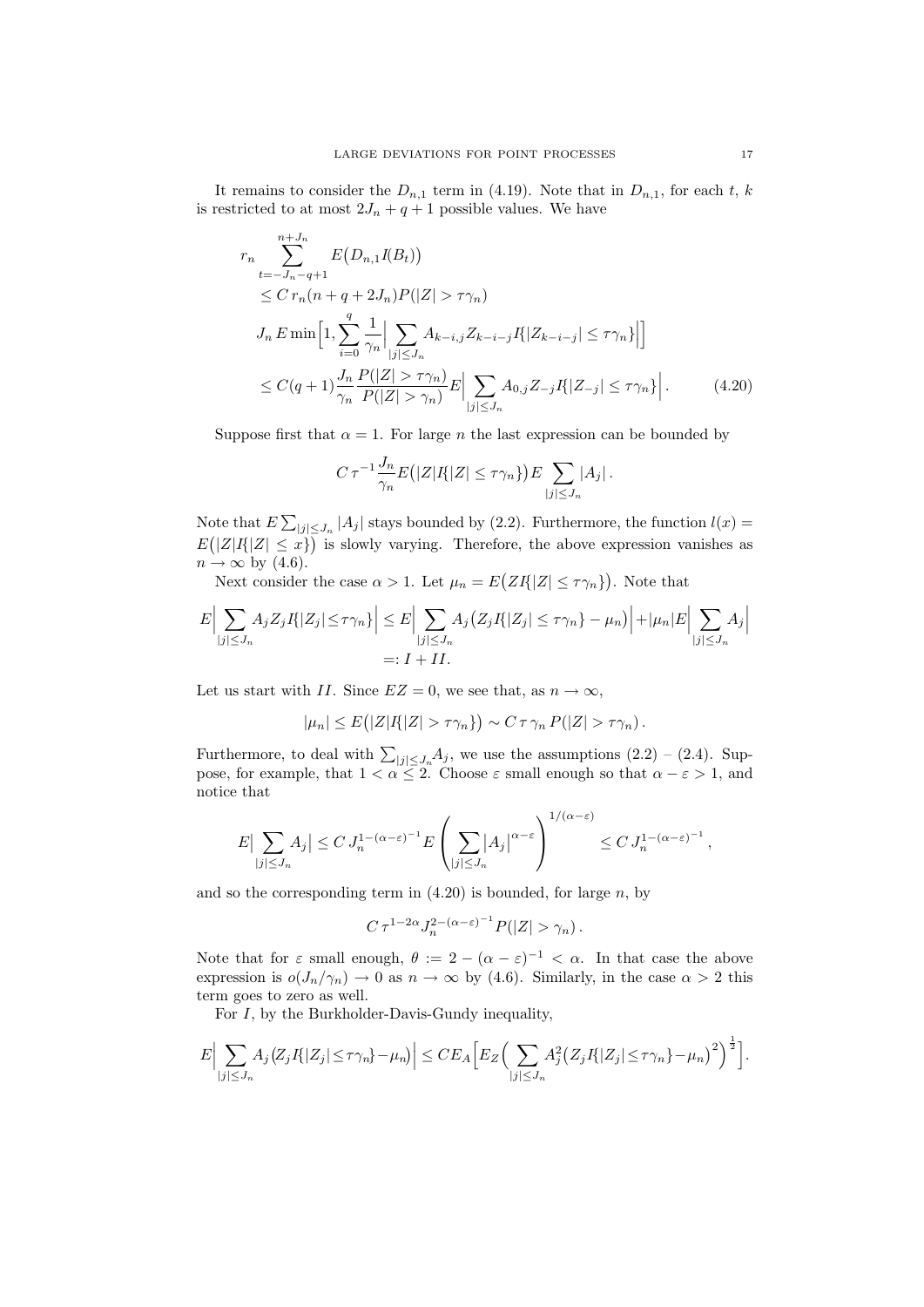We use, once again, the assumptions (2.2)–(2.4). Assuming again that  $1 < \alpha \leq 2$ , and choosing  $\varepsilon$  as above, we see that the above expression is bounded by

$$
C E_A \Big[ E_Z \Big( \sum_{|j| \le J_n} |A_j|^{\alpha - \varepsilon} |Z_j I| |Z_j| \le \tau \gamma_n \Big) - \mu_n \Big|^{\alpha - \varepsilon} \Big)^{1/(\alpha - \varepsilon)} \Big]
$$
  

$$
\le C \Big( E |Z I| |Z| \le \tau \gamma_n \Big) - \mu_n \Big|^{\alpha - \varepsilon} \Big)^{1/(\alpha - \varepsilon)} E \Big( \sum_{|j| \le J_n} |A_j|^{\alpha - \varepsilon} \Big)^{1/(\alpha - \varepsilon)}
$$

,

which is bounded, and so the corresponding term term in (4.20) converges to zero because  $J_n/\gamma_n \to 0$  as  $n \to \infty$ . The case  $\alpha > 2$  is entirely analogous (and simpler). This completes the proof of the lemma in all cases.  $\Box$ 

### 5. First Applications

Theorem 4.1 provides a rather complete description of the asymptotics of the probability of rare events for the sequence  $(X_k)$ . In this section we provide some immediate applications of this theorem. For the sake of simplicity and to avoid complicated formulas we restrict attention to the case where both  $A_{k,j}$  and  $Z_j$  are univariate and  $A_{k,j} \geq 0$  a.s. Then Z has a univariate regularly varying distribution and its limiting measure can be written as in (2.6).

5.1. Order statistics. The first application is to order statistics. Let  $X_{i:n}$  be the ith order statistic of  $X_1, \ldots, X_n$  in descending order. That is,

$$
X_{1:n} \ge X_{2:n} \ge \cdots \ge X_{n:n}.
$$

Fix an integer  $q \ge 1$  and consider the q-dimensional vector  $(X_{1:n}, \ldots, X_{q:n})$  consisting of the q largest values. We denote by  $A_i^*$  the *i*th order statistic of the sequence  ${A_{j,j}, j \in \mathbf{Z}}$  in descending order; under the assumptions  $(2.2) - (2.4)$  this is a well defined random variable. Note that for  $\infty > u_1 > u_2 > \cdots > u_q > 0$ , we can write

$$
P(X_{1:n} > \gamma_n u_1, \dots, X_{q:n} > \gamma_n u_q) = P(N_n^0 \in B(u_1, \dots, u_q))
$$

with

$$
B = B(u_1, \dots, u_q) = \bigcap_{i=1}^q \{ \xi : \xi([0,1] \times (u_i, \infty)) \geq i \}.
$$

Then we have the following implication of Theorem 4.1.

**Corollary 5.1.** Let  $d = p = 1$ , and assume that  $A_{k,j} \geq 0$  for all k, j, and that the hypotheses of Theorem 4.1 hold. Then

$$
\frac{P((X_{1:n} > \gamma_n u_1, \dots, X_{q:n} > \gamma_n u_q))}{nP(|Z| > \gamma_n)} \to w E \min_{i=1,\dots,q} (A_i^* u_i^{-1})^{\alpha}.
$$

Proof. First note that

$$
m^{0}(B(u_{1},...,u_{q})) = E[(\text{Leb} \times \mu) \circ T_{\mathbb{A}}^{-1}(B(u_{1},...,u_{q}))]
$$
  
\n
$$
= E\left[\mu\left\{z : \sum \delta_{A_{j,j}z}(u_{1},\infty) \geq 1,..., \sum \delta_{A_{j,j}z}(u_{q},\infty) \geq q\right\}\right]
$$
  
\n
$$
= E[\mu\{z : A_{1}^{*}z \in (u_{1},\infty),..., A_{q}^{*}z \in (u_{q},\infty)\}]
$$
  
\n
$$
= w E \min_{i=1,...,q} (A_{i}^{*}u_{i}^{-1})^{\alpha}.
$$

The claim, therefore, is a direct application of Theorem 4.1 once we show that the set  $B(u_1, \ldots, u_q)$  is bounded away from the null measure and  $m(\partial B(u_1, \ldots, u_q)) =$ 0.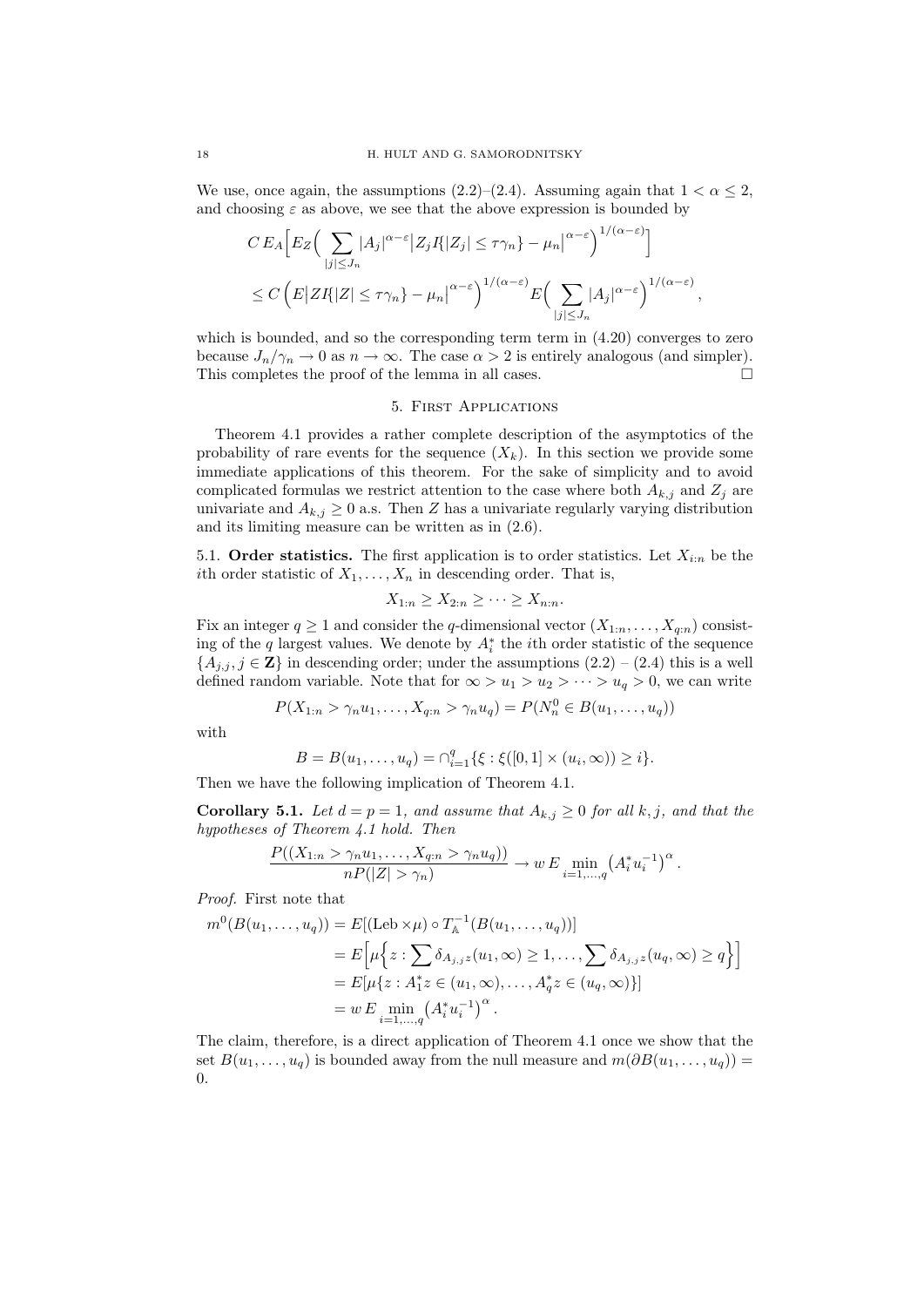The set  $B(u_1, \ldots, u_q)$  is open. To see this, write  $B(u_1, \ldots, u_q) = \bigcap_{i=1}^q B_i$  with  $B_i = \{\xi : \xi([0,1] \times (u_i, \infty)) \geq i\}.$  Then,  $B_i^c = \{\xi : \xi([0,1] \times (u_i, \infty)) < i\}$  and for a sequence of measures  $(\xi_n) \subset B_i^c$  with  $\xi_n \stackrel{\nu}{\to} \xi$  we have, by the Portmanteau theorem,

$$
i > \liminf_{n \to \infty} \xi_n([0,1] \times (u_i,\infty)) \ge \xi([0,1] \times (u_i,\infty)).
$$

Hence,  $\xi \in B_i^c$  so  $B_i^c$  is closed. This shows that  $B_i$  is open and, consequently,  $B(u_1,\ldots,u_q)$  is open. Similarly, the set  $C_i = \{ \xi : \xi([0,1] \times [u_i,\infty)) \geq i \}$  is closed. Since  $B_i \subset C_i$  and  $C_i$  does not contain the null measure, we see that each  $B_i$  is bounded away from the null measure and, hence, so is B.

Further, it follows, by the above calculation, that

$$
m(\partial B(u_1, \dots, u_q)) = m(B(u_1, \dots, u_q)) - m(B(u_1, \dots, u_q))
$$
  
\n
$$
\leq m(\cap_{i=1}^q C_i) - m(B(u_1, \dots, u_q))
$$
  
\n
$$
= E\Big[\int_0^\infty I_{\left[\frac{u_1}{A_1^*}, \infty\right)}(z) \cdots I_{\left[\frac{u_q}{A_q^*}, \infty\right)}(z) w \alpha z^{-\alpha - 1} dz\Big]
$$
  
\n
$$
- E\Big[\int_0^\infty I_{\left(\frac{u_1}{A_1^*}, \infty\right)}(z) \cdots I_{\left(\frac{u_q}{A_q^*}, \infty\right)}(z) w \alpha z^{-\alpha - 1} dz\Big] = 0.
$$

This proves the claim.

5.2. Hitting times. Next we consider the large deviations of first hitting times. Take  $a > 0$  and consider the first hitting time of  $(a\gamma_n, \infty);$ 

$$
\tau_n = \inf\{k : X_k > a\gamma_n\}.
$$

**Corollary 5.2.** Let  $d = p = 1$ , and assume that  $A_{k,j} \geq 0$  for all k, j, and that the hypotheses of Theorem 4.1 hold. Then for any  $\lambda > 0$ 

$$
\frac{P(\tau_n \le \lambda n)}{nP(|Z| > \gamma_n)} \to \lambda E[(A_1^*)^{\alpha}]wa^{-\alpha}
$$

*Proof.* It is enough to prove the statement for  $\lambda = 1$ ; the proof for a general  $\lambda > 0$ will then follow via denoting  $m = \lceil \lambda n \rceil$  and redefining appropriately the sequence  $(\gamma_n)$ . We have

$$
r_n P(\tau_n \le n) = r_n P(\sup_{0 \le k \le n} X_k/\gamma_n > a) = r_n P(X_{1:n} > \gamma_n a),
$$

and the statement follows from Corollary 5.1.

#### 6. Large deviations of the partial sums

In this section large deviation results for the partial sums  $S_n = X_1 + \cdots + X_n$ ,  $n = 1, 2, \ldots$  are considered. The main idea is to start from Theorem 4.1 and derive results for the partial sum by summing up the points in the point measure  $N_n$ , while applying the continuous mapping argument.

It turns out that for success of this program additional assumptions are needed. The first assumption is designed to control the contribution of "relatively small" values of the  $X_k$ 's. To this end we introduce the following condition: for each  $\delta > 0$ 

$$
\lim_{\varepsilon \downarrow 0} \limsup_n r_n P\Big(\Big|\sum_{k=1}^n X_k I\{|X_k| \le \gamma_n \varepsilon\}\Big| > \gamma_n \delta\Big) = 0. \tag{6.1}
$$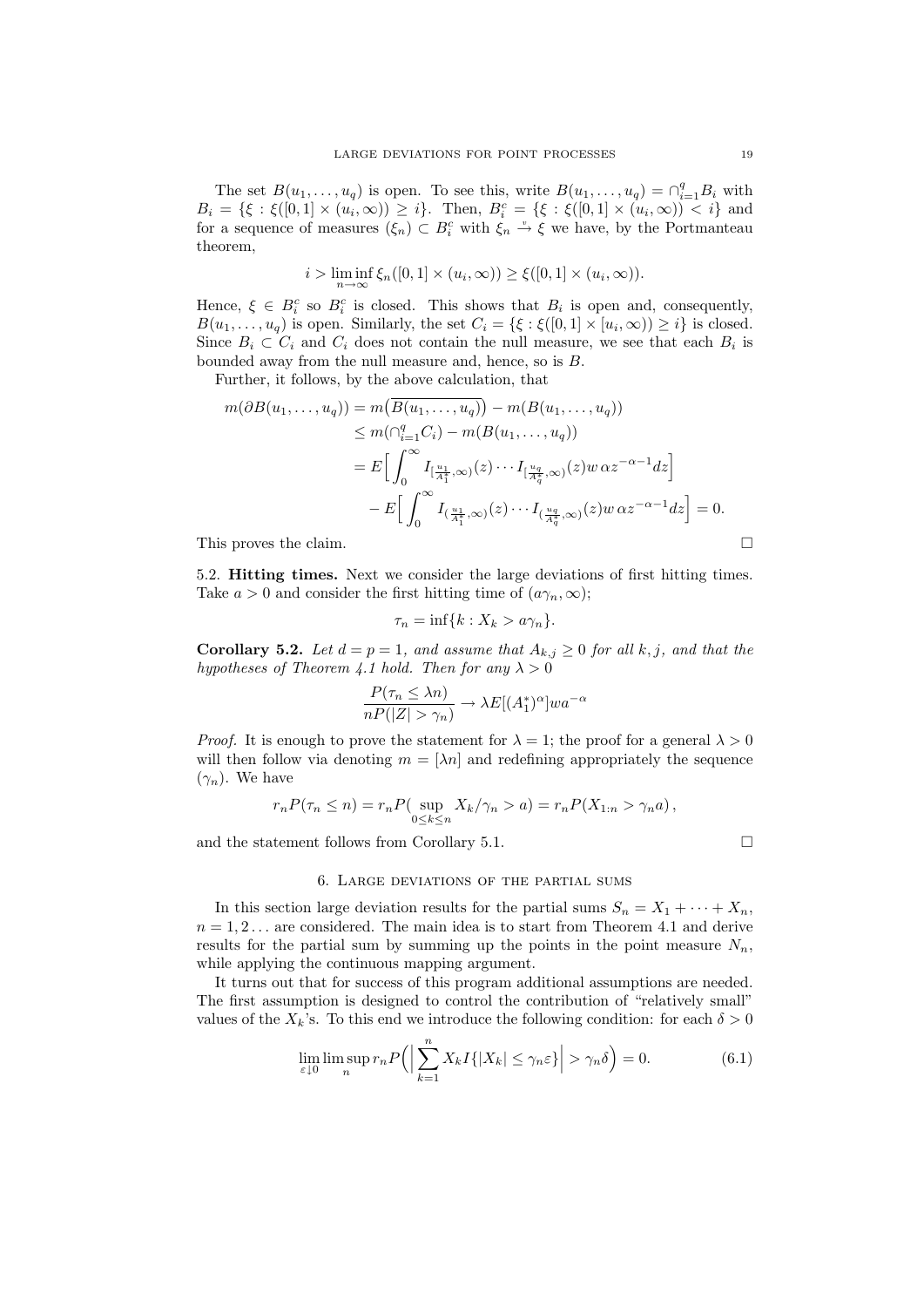The second assumption we need is

the sum 
$$
\sum A_{j,j}
$$
 converges a.s. and  $E \sup_{J \subset \mathbf{Z}} \left\| \sum_{j \in J} A_{j,j} \right\|^{\alpha} < \infty$ . (6.2)

**Theorem 6.1.** Assume the hypotheses of Theorem 4.1 and, in addition, that  $(6.1)$ and (6.2) hold. Then

$$
r_n P(\gamma_n^{-1} S_n \in \cdot) \to E\Big[\mu\Big(z : \sum_{j \in \mathbf{Z}} A_{j,j} z \in \cdot\Big)\Big] \tag{6.3}
$$

in  $\mathbf{M}_0(\mathbf{R}^d)$ .

Remark 6.1. Note that the large deviation result is uniform in the sense that the normalization  $r_n$  is the same for all sets. In particular, the univariate result ( $p =$  $d = 1$ ) can be stated as

$$
\lim_{n \to \infty} \frac{P(S_n > \rho \gamma_n)}{nP(|Z| > \rho \gamma_n)} = wE\left(\left[\left(\sum A_{j,j}\right)^+\right]^\alpha\right) + (1 - w)E\left(\left[\left(\sum A_{j,j}\right)^-\right]^\alpha\right)
$$

for every  $\rho > 0$ , where the limiting measure associated with Z is given by (2.6).

Remark 6.2. In some cases, replacing conditions  $(6.1)$  and  $(6.2)$  by somewhat stronger conditions, we can modify the proof of Theorem 6.1 to obtain large deviations of the partial sum of the absolute values of the process. It is sufficient to change condition (6.2) to

$$
E\left(\sum \|A_{j,j}\|\right)^{\alpha} < \infty. \tag{6.4}
$$

If  $0 < \alpha \leq 1$ , or  $\alpha > 1$  and  $n/\gamma_n \to 0$ , then it is sufficient to change condition (6.1) to, for each  $\delta > 0$ ,

$$
\lim_{\varepsilon \downarrow 0} \limsup_n r_n P\Big(\sum_{k=1}^n |X_k| I\{|X_k| \le \gamma_n \varepsilon\} > \gamma_n \delta\Big) = 0. \tag{6.5}
$$

In this case one concludes that  $S_n^{\text{abs}} = \sum_{k=1}^n |X_k|$  satisfies

$$
r_n P(\gamma_n^{-1} S_n^{\text{abs}} \in \cdot) \to E\Big[\mu\Big(z : \sum_{j \in \mathbf{Z}} |A_{j,j} z| \in \cdot\Big)\Big] \tag{6.6}
$$

in  $\mathbf{M}_0(\mathbf{R}^d).$ 

If, on the other hand,  $\alpha > 1$  and  $\gamma_n \equiv n$ , then it is sufficient to change condition (6.1) to, for each  $\delta > 0$ ,

$$
\lim_{\varepsilon \downarrow 0} \limsup_n r_n P\Big(\big|\sum_{k=1}^n (|X_k| - E|X_0|) I\{|X_k| \le n\varepsilon\}\big| > n\delta\Big) = 0,\tag{6.7}
$$

and then  $(S_n^{abs} - nE|X_0|)$  satisfies

$$
r_n P(n^{-1} (S_n^{\text{abs}} - nE|X_0|) \in \cdot) \to E\Big[\mu\Big(z : \sum_{j \in \mathbf{Z}} |A_{j,j} z| \in \cdot\Big)\Big] \tag{6.8}
$$

in  $\mathbf{M}_{0}(\mathbf{R}^{d}).$ 

*Proof.* The idea is to divide  $S_n$  into three parts. One term containing the terms where  $\varepsilon < |X_k| \leq 1/\varepsilon$  for a small positive  $\varepsilon$ , and the other two parts containing terms with  $|X_k| \leq \varepsilon$  and  $|X_k| > 1/\varepsilon$ , respetively. The contribution from the latter two parts turns out to be negligible.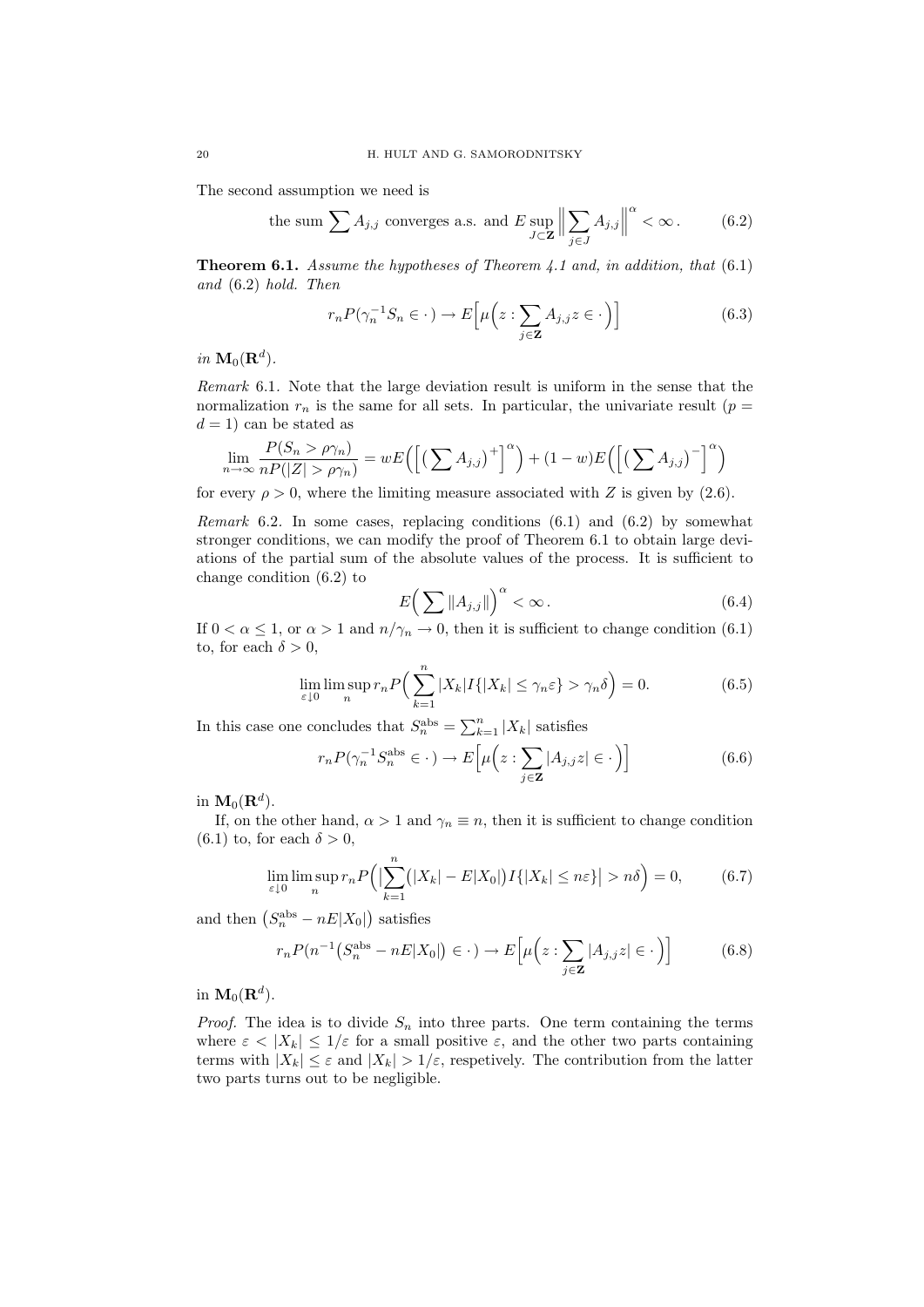For  $0 < \varepsilon < 1$  let  $g_{\varepsilon}$  be a function  $[0,1] \times \mathbf{R}^d \setminus \{0\} \to \mathbf{R}^d$  such that  $g_{\varepsilon}(t,x) =$  $g_{\varepsilon}(x) = x$  on  $\varepsilon < |x| \leq 1/\varepsilon$ ,  $g_{\varepsilon}(x) = 0$  for all other values of x. First we consider the convergence of  $r_n P(N_n^0(g_\varepsilon) \in \cdot)$  with  $N_n^0$  as in Theorem 4.1. Let  $m^0$  be the limiting measure in (4.3) with  $q = 0$ . Note that  $g_{\varepsilon}$  is continuous except at the points  $|x| = \varepsilon$ and  $1/\varepsilon$ . By Remark 4.1

$$
m^{0}\Big\{\xi:\xi\big([0,1]\times\{|x|=\varepsilon \text{ or } 1/\varepsilon\}\big)>0\Big\}=0.
$$

Hence, the map  $\xi \mapsto \xi(g_{\varepsilon})$  from  $N_p$  to  $\mathbf{R}^d$  satisfies the continuity assumption in the mapping theorem (Lemma A.2). Therefore, Theorem 4.1, with  $q = 0$ , together with the mapping theorem, imply that

$$
r_n P(N_n^0(g_\varepsilon) \in \cdot) \to E\Big[ (\text{Leb} \times \mu) \Big( (t, z) : \sum_{j \in \mathbf{Z}} g_\varepsilon(t, A_{j, j} z) \in \cdot \Big) \Big] := \tilde{m}_\varepsilon(\cdot) \tag{6.9}
$$

in  $\mathbf{M}_0(\mathbf{R}^d).$ 

Put  $\tilde{m}_n(\cdot) = r_n P(\gamma_n^{-1} S_n \in \cdot)$  and  $\tilde{m}$  as in the right-hand-side of (6.3). We need to show  $\tilde{m}_n(f) \to \tilde{m}(f)$  for any  $f \in C_0(\mathbf{R}^d)$ ; in fact, it is sufficient to consider uniformly continuous f (see the Appendix). For any such f there is  $\eta > 0$  such that  $x \in \text{support}(f)$  implies  $|x| > \eta$ . For any  $\delta > 0$ 

$$
\tilde{m}_n(f) = r_n E[f(\gamma_n^{-1} S_n)]
$$
  
= 
$$
r_n E[f(\gamma_n^{-1} S_n) I\{|\gamma_n^{-1} S_n - N_n^0(g_{\varepsilon})| > \delta\}]
$$
  
+ 
$$
r_n E[f(\gamma_n^{-1} S_n) I\{|\gamma_n^{-1} S_n - N_n^0(g_{\varepsilon})| \le \delta\}].
$$

The first term is bounded above by

$$
|f|_{\infty} r_n P(|\gamma_n^{-1} S_n - N_n^0(g_{\varepsilon})| > \delta) \le |f|_{\infty} r_n P\left(\left|\sum_{k=1}^n X_k I\{|X_k| \le \gamma_n \varepsilon\}\right| > \frac{\gamma_n \delta}{2}\right) + |f|_{\infty} r_n P\left(\left|\sum_{k=1}^n X_k I\{|X_k| > \frac{\gamma_n}{\varepsilon}\}\right|\right) > \frac{\gamma_n \delta}{2}\right). \tag{6.10}
$$

The assumption (6.1) guarantees that the first member in the right hands side of (6.10) is asymptotically negligible. The second member in the right hands side of (6.10) is, up to a constant, bounded above by

$$
r_n P\Big(\max_{k=1,\dots,n}|X_k| > \gamma_n/\varepsilon\Big) \le r_n n P(|X_0| > \gamma_n/\varepsilon) \to 0
$$

as first  $n \to \infty$  and then  $\varepsilon \to 0$ .

Therefore, the statement of the theorem will follow once we show that

$$
\lim_{\delta \downarrow 0} \limsup_{\varepsilon \downarrow 0} \limsup_{n \to \infty} r_n E\left[ \left| f(\gamma_n^{-1} S_n) - f(N_n^0(g_\varepsilon)) \right| I\{ |\gamma_n^{-1} S_n - N_n^0(g_\varepsilon)| \le \delta \} \right] = 0,
$$
\n(6.11)

and

$$
\lim_{\varepsilon \downarrow 0} \tilde{m}_{\varepsilon}(f) = \tilde{m}(f). \tag{6.12}
$$

Indeed, in that case we could write for each  $\varepsilon > 0$  and  $\delta > 0$ 

$$
|\tilde{m}_n(f) - \tilde{m}(f)| \le r_n E[|f(\gamma_n^{-1}S_n) - f(N_n^0(g_{\varepsilon}))|I\{|\gamma_n^{-1}S_n - N_n^0(g_{\varepsilon})| \le \delta\}] + r_n E[f(\gamma_n^{-1}S_n)I\{|\gamma_n^{-1}S_n - N_n^0(g_{\varepsilon})| > \delta\}] + |r_n E[f(N_n^0(g_{\varepsilon}))I\{|\gamma_n^{-1}S_n - N_n^0(g_{\varepsilon})| \le \delta\}] - r_n E[f(N_n^0(g_{\varepsilon}))]|
$$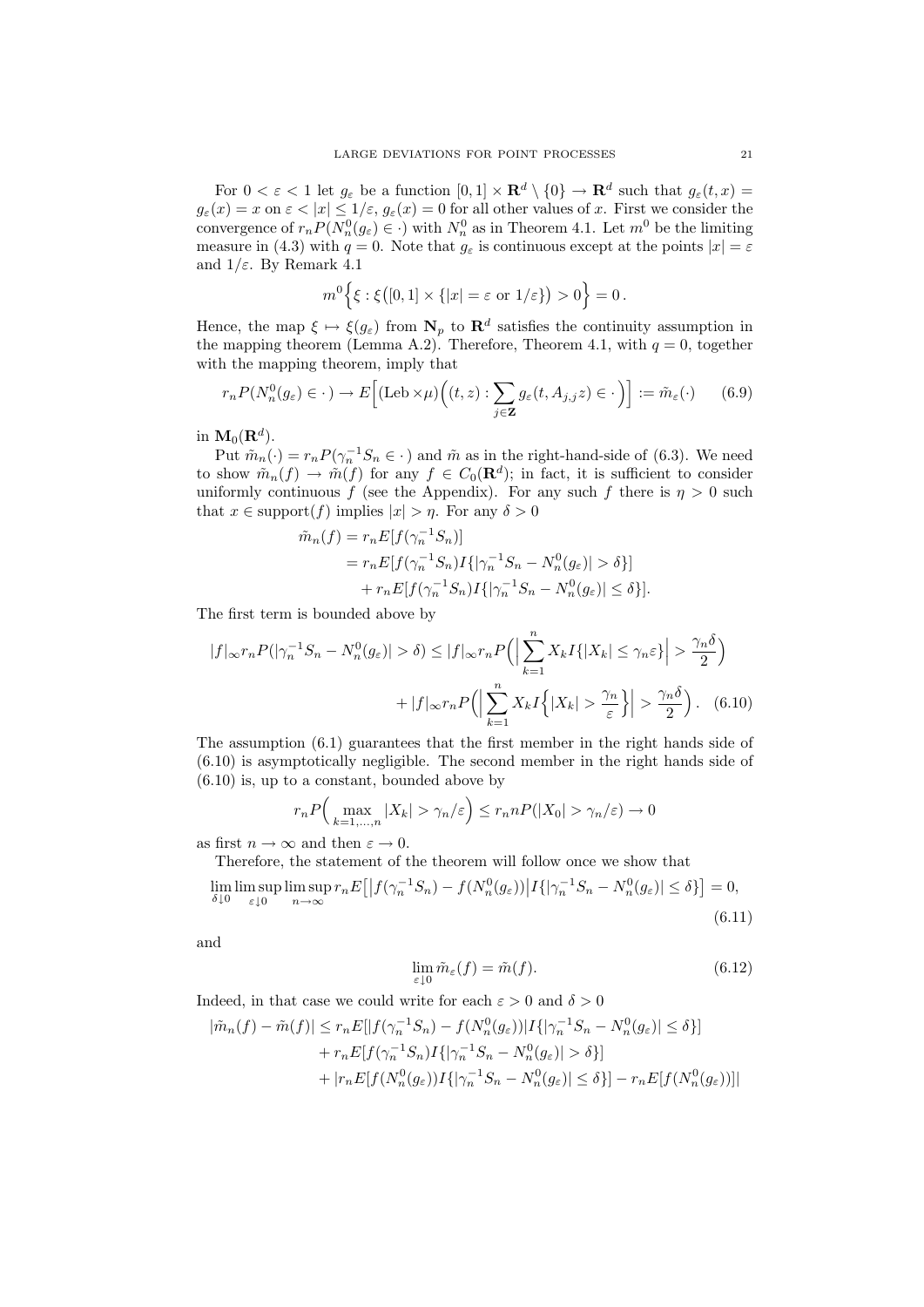+ 
$$
|r_n E[f(N_n^0(g_\varepsilon))] - m_\varepsilon(f)|
$$
  
+  $|\tilde{m}_\varepsilon(f) - \tilde{m}(f)|$ .

By  $(6.11)$ , the argument in  $(6.10)$ ,  $(6.9)$ , and  $(6.12)$ , each term converges to 0 as first  $n \to \infty$ , then  $\varepsilon \downarrow 0$ , and finally  $\delta \downarrow 0$ .

It remains to prove (6.11) and (6.12). We start with (6.11). Choose  $\delta$  above to be smaller than  $\eta/2$ . The reason for this is that if either  $f(\gamma_n^{-1}S_n) > 0$  or  $f(N_n^0(g_\varepsilon)) > 0$ , then on  $\{|\gamma_n^{-1}S_n - N_n^0(g_\varepsilon)| \le \delta\}$  we have  $|N_n^0(g_\varepsilon)| > \eta/2$ . Since f is uniformly continuous the expression in  $(6.11)$  is bounded above by

$$
o_{\delta}(1) r_n E\Big[I\{|N_n^0(g_{\varepsilon})| > \eta/2\}I\{|\gamma_n^{-1}S_n - N_n^0(g_{\varepsilon})| \le \delta\}\Big]
$$
  

$$
\le o_{\delta}(1)r_n P(|N_n^0(g_{\varepsilon})| > \eta/2).
$$

As  $n \to \infty$  and  $\varepsilon \downarrow 0$ , (6.9) and (6.12) (still to be proved) show that this remains bounded by const  $o_{\delta}(1)$ . As  $\delta \downarrow 0$  this converges to 0.

It remains to show (6.12). We have, as  $\varepsilon \downarrow 0$ ,

$$
\tilde{m}_{\varepsilon}(f) = \int_{\Omega} \int_{\mathbf{R}^d \setminus \{0\}} f\Big(\sum g_{\varepsilon}(A_{j,j}z)\Big) \mu(dz) P(d\omega)
$$

$$
\to \int_{\Omega} \int_{\mathbf{R}^d \setminus \{0\}} f\Big(\sum A_{j,j}z\Big) \mu(dz) P(d\omega)
$$

$$
= \tilde{m}(f),
$$

by dominated convergence. Indeed,  $\sum g_{\varepsilon}(A_{j,j} z) \to \sum A_{j,j} z$ ,  $\mu \times P$ -a.e. as  $\varepsilon \downarrow 0$ , f is continuous, and

$$
\left|f(\sum g_{\varepsilon}(A_{j,j}z))\right| \leq |f|_{\infty}I\Big\{\sup_{J\subset\mathbf{Z}}\Big|\sum_{j\in J}A_{j,j}z\Big|>\eta\Big\}\,,
$$

which is  $\mu \times P$ -integrable by the scaling property of the measure  $\mu$  and the assumption  $(6.2)$ .

6.1. Checking the conditions of Theorem 6.1. To apply Theorem 6.1 one needs to verify the extra assumptions imposed there. In this section we provide conditions that are easier to check for some more specific models.

**Proposition 6.1.** Let  $(X_k)$  be the stationary process in (1.1) satisfying the conditions of Theorem 4.1. If  $0 < \alpha < 1$ , then (6.5) holds and, hence, (6.1) holds as well. If  $0 < \alpha < 1$ , then (6.4) holds and, hence, (6.2) holds as well.

*Proof.* Assume that  $0 < \alpha < 1$ . By Markov's inequality, Karamata's theorem, and, finally, Theorem 2.1

$$
\lim_{\varepsilon \downarrow 0} \limsup_{n} r_n P\Big(\sum_{k=1}^n |X_k| I\{|X_k| \le \gamma_n \varepsilon\} > \gamma_n \delta\Big)
$$
\n
$$
\le \lim_{\varepsilon \downarrow 0} \limsup_{n} r_n (\gamma_n \delta)^{-1} E\Big(\sum_{k=1}^n |X_k| I\{|X_k| \le \gamma_n \varepsilon\}\Big)
$$
\n
$$
= \lim_{\varepsilon \downarrow 0} \limsup_{n} r_n n (\gamma_n \delta)^{-1} E|X_0| I\{|X_0| \le \gamma_n \varepsilon\}
$$
\n
$$
= \lim_{\varepsilon \downarrow 0} \limsup_{n} r_n n (\gamma_n \delta)^{-1} C(\gamma_n \varepsilon) P(|X_0| > \gamma_n \varepsilon)
$$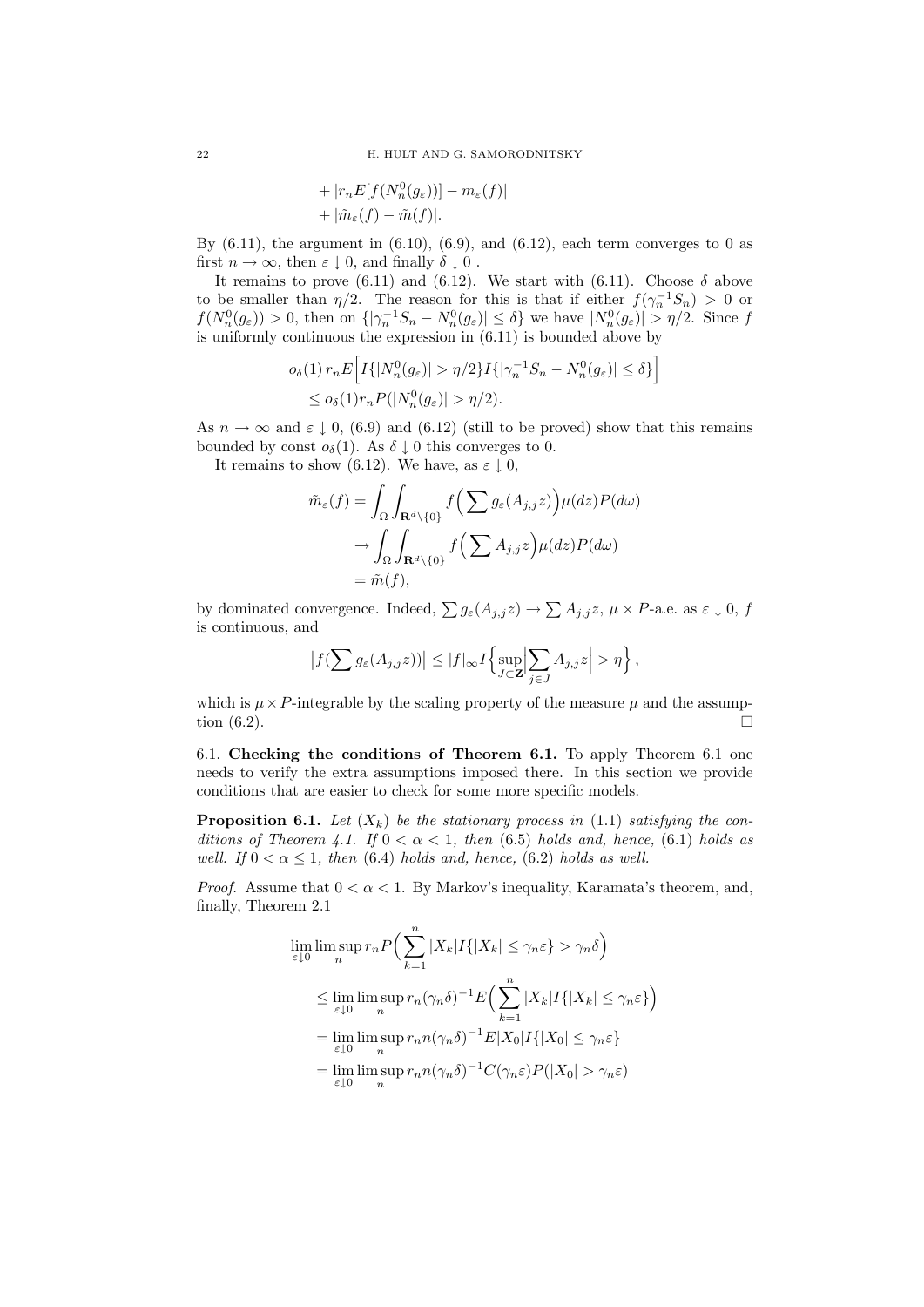$$
= \lim_{\varepsilon \downarrow 0} \limsup_n C \frac{\varepsilon P(|X_0| > \gamma_n \varepsilon)}{\delta P(|Z| > \gamma_n)}
$$

$$
= \lim_{\varepsilon \downarrow 0} C \frac{\varepsilon^{1-\alpha}}{\delta} = 0,
$$

and so (6.1) holds. If  $0 < \alpha \leq 1$  then by (2.2) and Cauchy-Schwarz inequality

$$
E\left(\sum \|A_j\|\right)^{\alpha} \le \sum E \|A_j\|^{\alpha}
$$
  
\n
$$
\le \sum \left(E \|A_j\|^{\alpha-\varepsilon}\right)^{1/2} \left(E \|A_j\|^{\alpha+\varepsilon}\right)^{1/2}
$$
  
\n
$$
\le \left(\sum E \|A_j\|^{\alpha-\varepsilon}\right)^{1/2} \left(\sum E \|A_j\|^{\alpha+\varepsilon}\right)^{1/2} < \infty,
$$
  
\nand so (6.4) holds.

If the sum (1.1) defining the process  $(X_k)$  is finite, then modest additional assumptions on the sequence  $(\mathbb{A}_k)_{k\in\mathbb{Z}}$  will guarantee applicability of Theorem 6.1. We present one such situation.

**Proposition 6.2.** Let  $(X_k)$  be the stationary process in (1.1) satisfying the conditions of Theorem 4.1. Suppose, further, that the sequence  $(\mathbb{A}_k)_{k\in\mathbb{Z}}$  is i.i.d. such that for some  $M = 0, 1, 2, ..., A_{k,j} = 0$  a.s. for  $|j| > M$ . Then (6.1) holds and, further, (6.5) and (6.7) (as appropriate) hold. Also, both (6.4) and (6.2) hold, and so Theorem 6.1 applies.

When the i.i.d. assumption of the sequence  $(\mathbb{A}_k)_{k\in\mathbb{Z}}$  is dropped one can still obtain sufficient conditions for (6.1). See Lemma 7.3.

*Proof.* For finite sums the condition  $(6.4)$  is a trivial consequence of  $(2.2)$  -  $(2.4)$ . We will show that  $(6.1)$  holds; the proof for  $(6.5)$  and  $(6.7)$  is similar. It is, clearly, enough to consider the case  $d = 1$ . Notice, further, that

$$
P\left(\left|\sum_{k=1}^{n} X_k I\{|X_k| \le \gamma_n \varepsilon\}\right| > \gamma_n \delta\right) \tag{6.13}
$$

$$
\leq P\Big(\text{for some }k=1,\ldots,n,\ |A_{k,j}Z_{k-j}| > \gamma_n\varepsilon \text{ for at least }2 \text{ different }j\Big) +P\Big(\big|\sum_{k=1}^n X_k I\{|A_{k,j}Z_{k-j}|\leq \gamma_n M\varepsilon \text{ for all }k=1,\ldots,n \text{ and }|j|\leq M\} > \gamma_n\delta\Big).
$$

The first term in the right hand side of (6.13) is bounded by

$$
n \sum_{\substack{i,j=-M,\dots,M \\ i \neq j}} P(|A_{0,i}Z_{-i}| > \gamma_n \varepsilon, |A_{0,j}Z_{-j}| > \gamma_n \varepsilon)
$$
  
=  $o(1) n P(|Z| > \gamma_n) = o(1)(1/r_n),$ 

as in Lemma 3.4 in Hult and Samorodnitsky (2008). The second term in the right hand side of (6.13) does not exceed

$$
\sum_{j=-M}^{M} P\left(\left|\sum_{k=1}^{n} A_{k,j} Z_{k-j} I\{|A_{k,j} Z_{k-j}| \leq \gamma_n M\varepsilon \text{ for all } k=1,\ldots,n\right.\right)
$$
  
and  $|j| \leq M$   $> \gamma_n \delta/(2M+1)$ .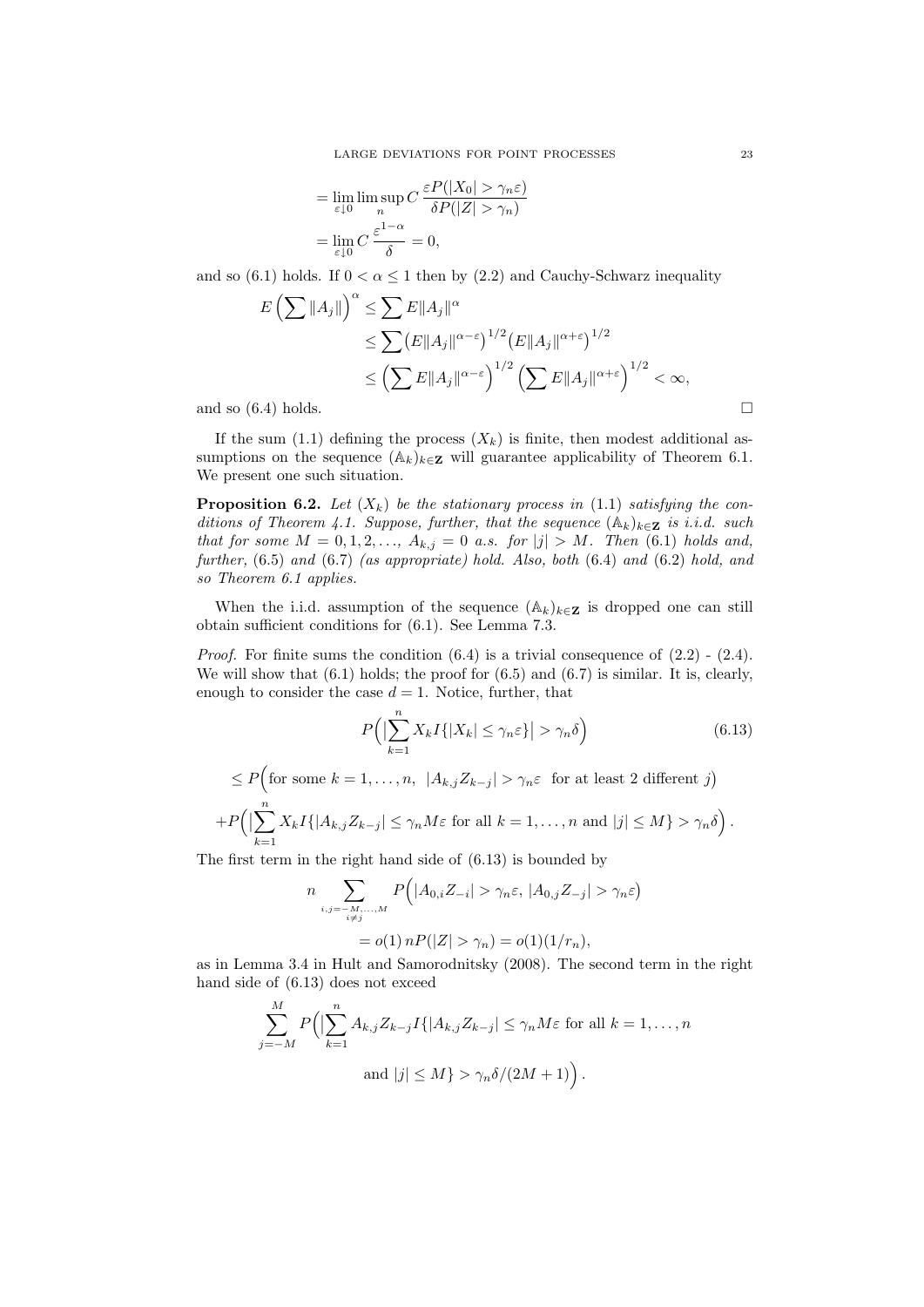By the assumed independence, for every  $|j| \leq M$ ,

$$
\lim_{\varepsilon \downarrow 0} \limsup_n r_n P\Big(\Big|\sum_{k=1}^n A_{k,j} Z_{k-j} I\{|A_{k,j} Z_{k-j}| \le \gamma_n M \varepsilon \text{ for all } k = 1, ..., n
$$
  
and  $|j| \le M$  >  $\gamma_n \delta/(2M+1)\Big) = 0$ ,

see the argument in Lemma 2.1 in (Hult et al., 2005). Therefore, (6.1) follows.  $\Box$ 

Finally, for certain symmetric stochastic recurrence equations as in Examples 1.2 and 2.2 we provide sufficient conditions for the applicability of Theorem 6.1.

**Proposition 6.3.** Suppose that the i.i.d. pairs  $(Y_k, Z_k)_{k \in \mathbb{Z}}$  are symmetric (i.e.  $(-Y_k, -Z_k) \stackrel{\text{d}}{=} (Y_k, Z_k)$ ,  $Z \in \text{RV}(\mu, \alpha)$  for some  $0 < \alpha < 2$  and  $E||Y||^{\alpha+\varepsilon} < 1$  for some  $\varepsilon > 0$ . Then the random recursion (1.3) has a unique stationary solution, and it satisfies Theorem 6.1.

Proof. Existence and uniqueness of a stationary solution follows from Corollary 2.3 in Hult and Samorodnitsky (2008), which also shows that this solution is of the form (1.1) and satisfies the assumptions of Theorem 4.1. For  $0 < \alpha < 1$  the statement follows from Proposition 6.1. For  $\alpha \geq 1$  we have by convexity (see Lemma 3.3.1 in Kwapień and Woyczyński (1992))

$$
E\left(\sum \|A_j\|\right)^{\alpha} = E\left(\sum_{j=0}^{\infty} \|\prod_{i=0}^{j} Y_i\|\right)^{\alpha}
$$
  

$$
\leq E\left(\sum_{j=0}^{\infty} \prod_{i=0}^{j} \|Y_i\|\right)^{\alpha} \leq \left[\sum_{j=0}^{\infty} \left(E\prod_{i=0}^{j} \|Y_i\|^{\alpha}\right)^{1/\alpha}\right]^{\alpha} < \infty
$$

since  $E||Y||^{\alpha} < 1$ . Therefore, (6.4) holds. Further, the symmetry assumption in the proposition guarantees that the stationary process  $(X_k)$  is symmetric in the sense that  $(X_k) \stackrel{\text{d}}{=} (\epsilon_k X_k)$ , where  $(\epsilon_k)$  is a sequence of i.i.d. Rademacher random variables independent of  $(X_k)$ . We conclude as in the proof of Proposition 6.1

$$
\lim_{\varepsilon \downarrow 0} \limsup_{n} r_n P\Big(\Big|\sum_{k=1}^{n} X_k I\{|X_k| \le \gamma_n \varepsilon\}\Big| > \gamma_n \delta\Big)
$$
\n
$$
\le \lim_{\varepsilon \downarrow 0} \limsup_{n} r_n (\gamma_n \delta)^{-2} E\Big(\Big|\sum_{k=1}^{n} X_k I\{|X_k| \le \gamma_n \varepsilon\}\Big|\Big)^2
$$
\n
$$
= \lim_{\varepsilon \downarrow 0} \limsup_{n} r_n (\gamma_n \delta)^{-2} E\Big(\sum_{k=1}^{n} X_k^2 I\{|X_k| \le \gamma_n \varepsilon\}\Big)
$$
\n
$$
= \lim_{\varepsilon \downarrow 0} \limsup_{n} r_n n (\gamma_n \delta)^{-2} E X_k^2 I\{|X_k| \le \gamma_n \varepsilon\}
$$
\n
$$
= \lim_{\varepsilon \downarrow 0} \limsup_{n} r_n n (\gamma_n \delta)^{-2} C(\gamma_n \varepsilon)^2 P(|X_k| > \gamma_n \varepsilon)
$$
\n
$$
= \lim_{\varepsilon \downarrow 0} \limsup_{n} C \frac{\varepsilon^2 P(|X_k| > \gamma_n \varepsilon)}{\delta^2 P(|Z| > \gamma_n)}
$$
\n
$$
= \lim_{\varepsilon \downarrow 0} C \frac{\varepsilon^2 - \alpha}{\delta^2} = 0,
$$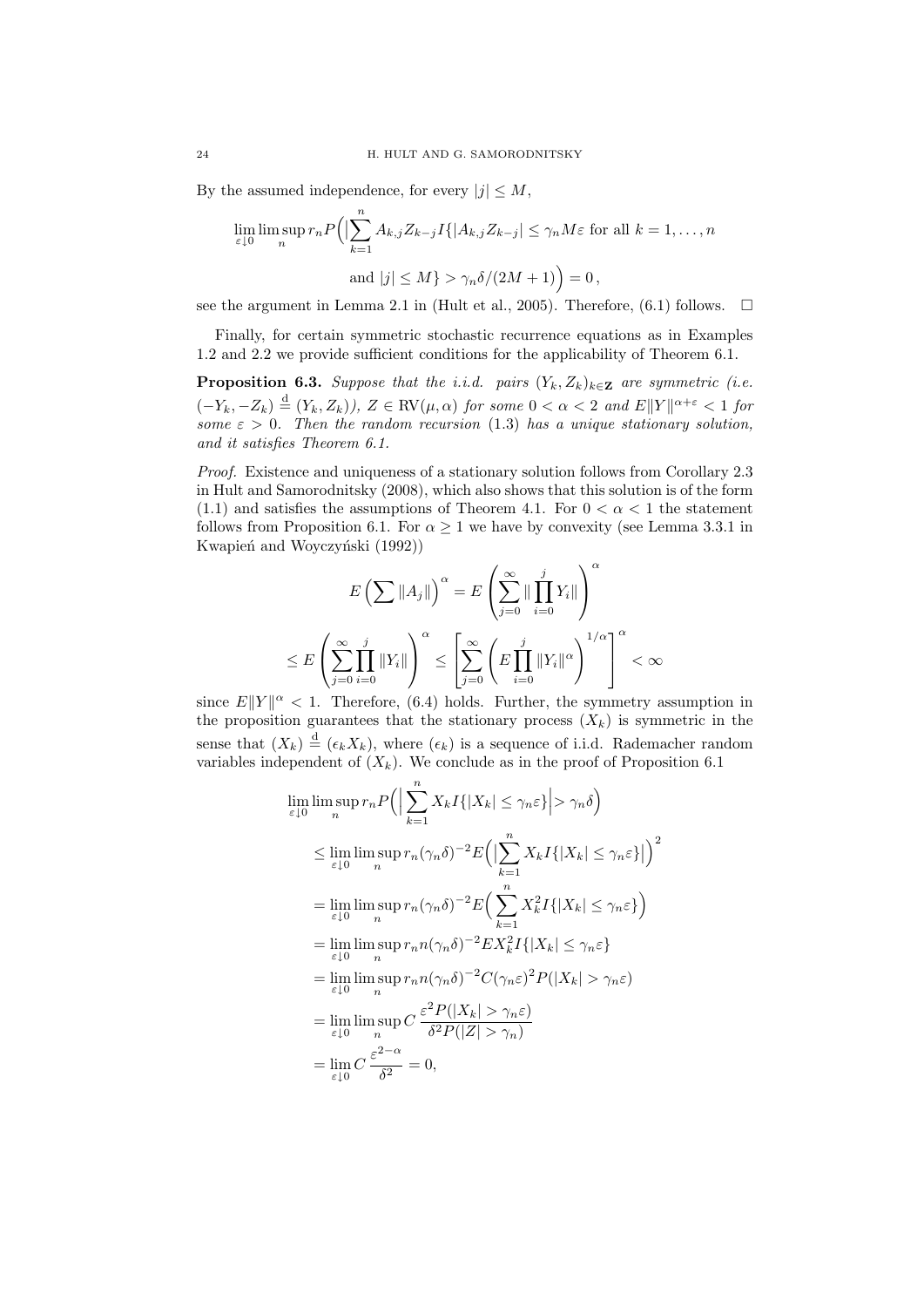proving (6.1).

 $\Box$ 

## 7. Ruin probabilities

In this section we consider the univariate  $(d = p = 1)$  ruin problem based on the sequence  $(X_k)$  in (1.1). Throughout this section we assume that  $\alpha > 1$  (which requires, according to our assumptions, that  $EZ = 0$ , and let  $c > 0$  be the "drift". We are interested in deriving the asymptotic decay of the so-called infinite horizon ruin probability

$$
\psi(u) = P\left(\sup_n (S_n - cn) > u\right)
$$

as  $u \to \infty$ . Here  $S_n = X_1 + \cdots + X_n$  is the partial sum process.

As in Section 6, we will need to assume extra technical conditions, mostly in order to control the contributions of the small jumps to the ruin probability. We start with some notation. For integer  $q \geq -1$  let

$$
\hat{X}_k^q = \sum_{|j|>q} A_{k,j} Z_{k-j}, \, k \in \mathbf{Z} \,. \tag{7.1}
$$

We assume that, for each  $q \geq -1$  and each  $\delta > 0$ ,

$$
\lim_{\varepsilon \downarrow 0} \limsup_n r_n P\Big(\Big|\sum_{k=1}^n \big(|\hat{X}_k^q| - E|\hat{X}_0^q|\big) I\{\big|\hat{X}_k^q| \le n\varepsilon\}\Big| > n\delta\Big) = 0,\tag{7.2}
$$

and that for every  $q \ge 0$  and  $\gamma > 0$ ,

$$
\lim_{\delta \to 0} \limsup_{n \to \infty} \frac{P\left(\sup_{k \le n} \left|\sum_{i=1}^k X_i^q I\{|X_i^q| \le n\delta\}\right| > n\gamma\right)}{nP(|Z| > n)} = 0. \tag{7.3}
$$

It is easy to check that condition (7.2) holds, for example, under the assumptions of Proposition 6.2. Sufficient conditions for (7.3) are given in Lemma 7.3 below.

**Theorem 7.1.** Suppose that the conditions of Theorem 4.1 hold with  $\alpha > 1$ . Suppose, additionally, that (7.2), (7.3), and (6.4) hold. Then

$$
\lim_{u \to \infty} \frac{\psi(u)}{u P(|Z| > u)} =
$$
\n
$$
E\left[w\left(\sup_{j \in \mathbf{Z}} \sum_{k=-\infty}^{j} A_{k,k}\right)^{\alpha} + (1 - w)\left(\sup_{j \in \mathbf{Z}} \sum_{k=-\infty}^{j} -A_{k,k}\right)^{\alpha}\right] \frac{1}{c(\alpha - 1)}.
$$
\n(7.4)

**Example 7.1** (iid). In the iid case  $A_{k,j} = I\{j=0\}$  and we get the classical result (see e.g. Embrechts et al. (1997))

$$
\lim_{u \to \infty} \frac{\psi(u)}{uP(|Z| > u)} = \frac{w}{c(\alpha - 1)}.
$$

Example 7.2 (SRE). Consider a univariate SRE of the Examples 1.2 and 2.2. Assume that the i.i.d. pairs  $(Y_k, Z_k)_{k \in \mathbb{Z}}$  are symmetric, and that (7.2) holds. Put

$$
M_{+} = \sup_{j \geq 0} \left( \sum_{k=0}^{j} Y_{1} \cdots Y_{k} \right)^{+},
$$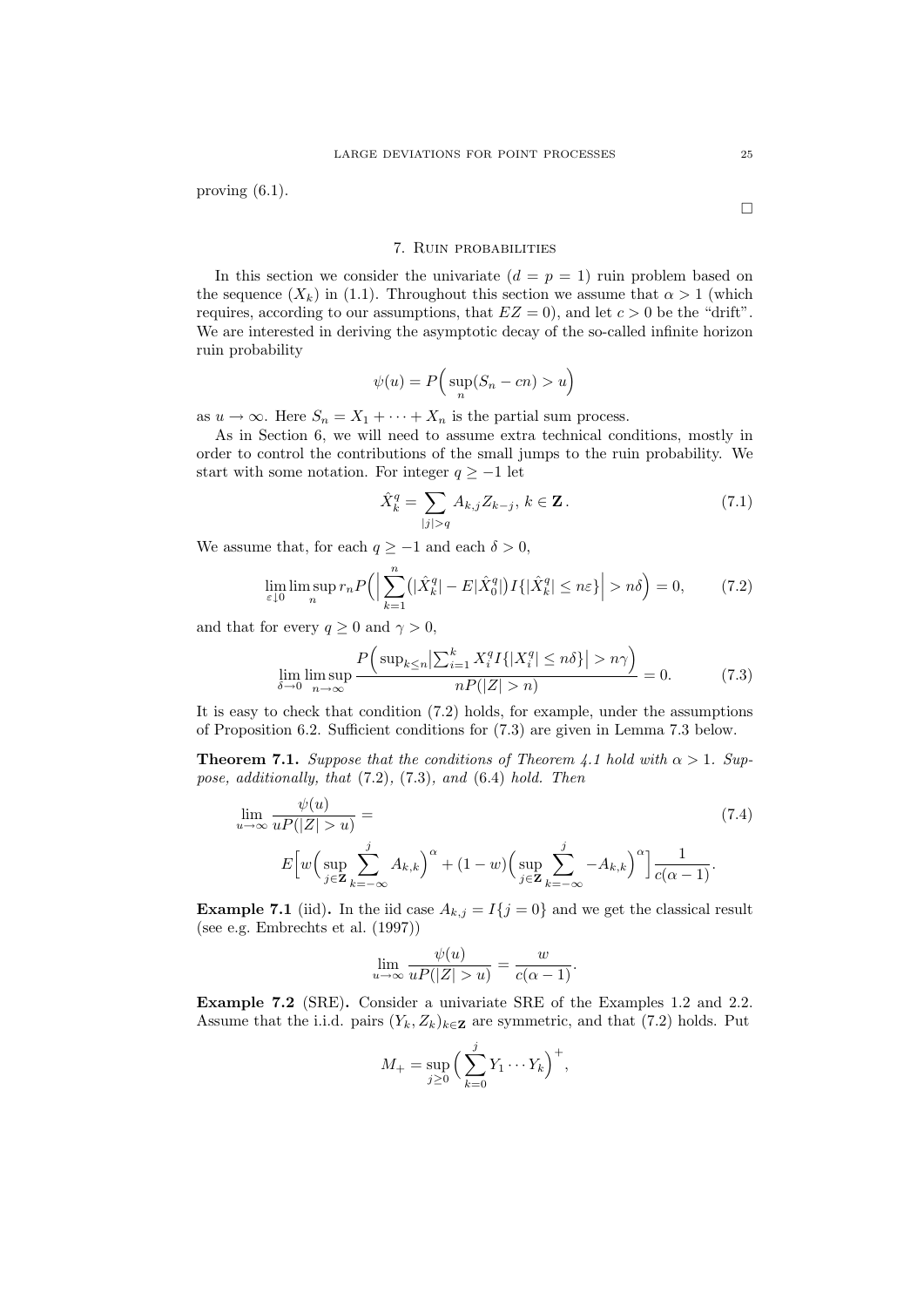$$
M_{-} = \sup_{j \geq 0} \left( \sum_{k=0}^{j} Y_1 \cdots Y_k \right)^{-}.
$$

Then

$$
\lim_{u \to \infty} \frac{\psi(u)}{uP(|Z| > u)} = \left( wE[M_+^{\alpha}] + (1 - w)E[M_-^{\alpha}] \right) \frac{1}{c(\alpha - 1)}.
$$

This result is believed to be new.

*Proof.* For  $q \ge 0$  we define a counterpart to (7.1) by

$$
X_k^q = \sum_{|j| \le q} A_{k,j} Z_{k-j}, k \in \mathbf{Z},
$$

and let

$$
S_n^q = X_1^q + \dots + X_n^q, \quad \hat{S}_n^q = \hat{X}_1^q + \dots + \hat{X}_n^q, \, n = 1, 2, \dots
$$

Let  $R$  denote the right-hand-side of  $(7.4)$ . The first step is to prove the upper bound

$$
\limsup_{u \to \infty} \frac{\psi(u)}{uP(|Z| > u)} \le R. \tag{7.5}
$$

For (a large) integer  $M = 1, 2, \ldots, \psi(u)$  is bounded above by

$$
P\Big(\sup_{k \leq [u]M} (S_k - ck) > [u]\Big) + P\Big(\sup_{k > [u]M} (S_k - ck) > [u]\Big)
$$
  
=:  $p_M^{(11)}(u) + p_M^{(12)}(u)$ .

By Lemma 7.1

$$
\lim_{M \to \infty} \limsup_{u \to \infty} \frac{p_M^{(12)}(u)}{uP(|Z| > u)} = 0,
$$

so the main contribution comes from  $p_M^{(11)}(u)$ . For any  $\varepsilon > 0$  and any integer  $q \ge 0$ , we have the upper bound

$$
p_M^{(11)}(u) \le P\Big(\sup_{k \le [u]M} (S_k^q - ck) > [u](1 - \varepsilon)\Big) + P\Big(\sup_{k \le [u]M} \hat{S}_k^q > [u]\varepsilon\Big).
$$

It follows from Remark 6.2 and assumptions (7.2) and (6.4) that

$$
\lim_{q \to \infty} \lim_{u \to 0} \frac{P(\sup_{k \leq [u]M} \hat{S}_k^q > [u]\varepsilon)}{uP(|Z| > u)} = 0.
$$

It remains to show

$$
\lim_{M \to \infty} \lim_{\varepsilon \to 0} \limsup_{q \to \infty} \limsup_{u \to \infty} \frac{P\Big(\sup_{k \le [u]M} (S_k^q - ck) > [u](1 - \varepsilon)\Big)}{uP(|Z| > u)} \le R. \tag{7.6}
$$

Putting  $n = [u]M$  and taking  $0 < \gamma < 1$ , and a small  $\delta > 0$ , we see that

$$
P\Big(\sup_{k \le [u]M} (S_k^q - ck) > [u](1 - \varepsilon)\Big)
$$
  
=  $P\Big(\sup_{k \le n} n^{-1} (S_k^q - ck) > (1 - \varepsilon)M^{-1}, \sup_{k \le n} \Big|\sum_{i=1}^k X_i^q I\{|X_i^q| \le n\delta\}| \le n\gamma\Big) (7.7)$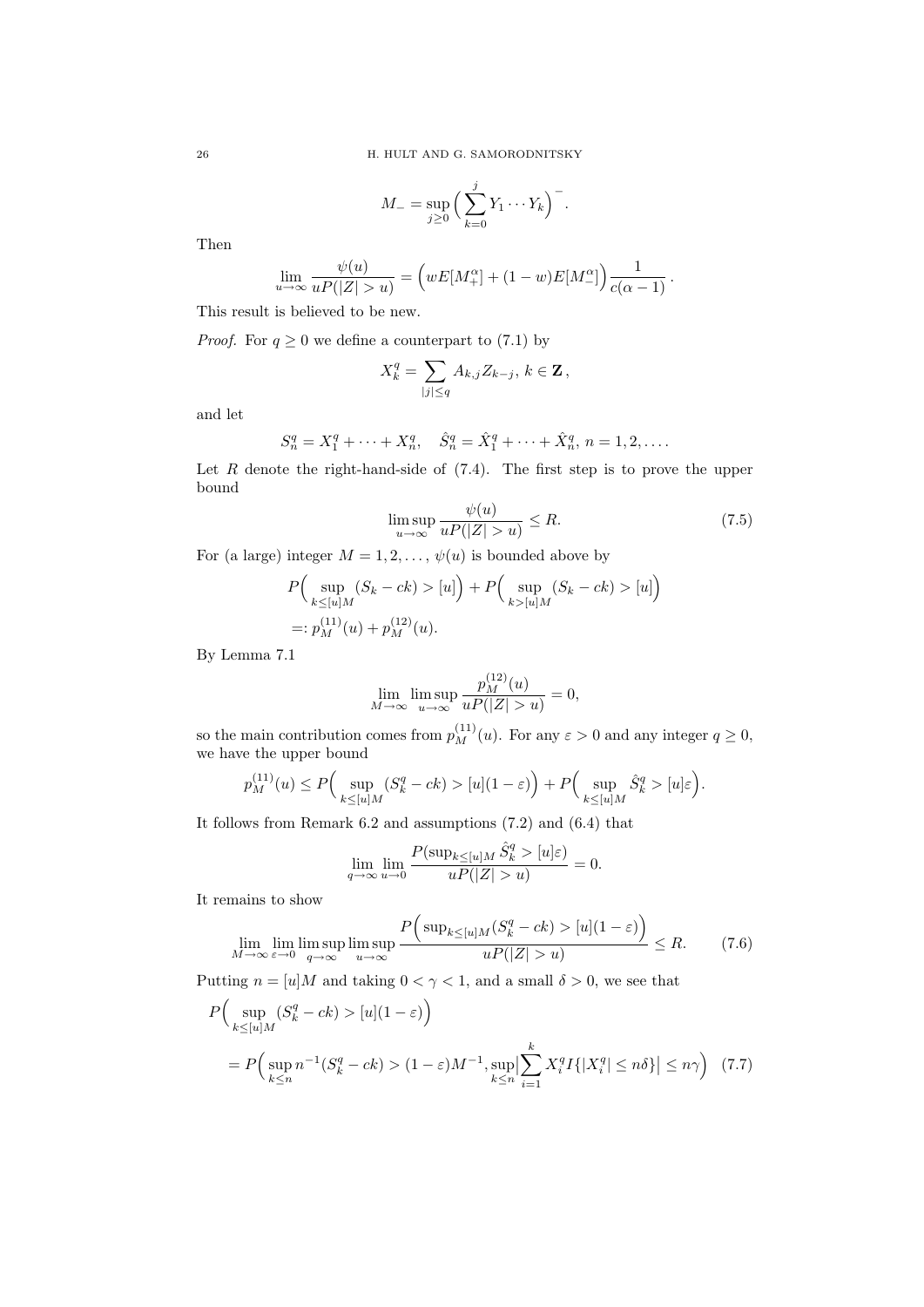$$
+P\Big(\sup_{k\leq n}n^{-1}(S_k^q-ck)>(1-\varepsilon)M^{-1},\sup_{k\leq n}\Bigl|\sum_{i=1}^kX_i^qI\{|X_i^q|\leq n\delta\}\Bigr|>n\gamma\Big).
$$

Notice that, by the regular variation and (7.3), for every M (recall  $n = [u|M]$  and  $0 < \gamma < 1$ 

$$
\lim_{\delta \to 0} \limsup_{u \to \infty} \frac{P\left(\sup_{k \le [u]M} \left|\sum_{i=1}^k X_i^q I\{|X_i^q| \le n\delta\}\right| > n\gamma\right)}{uP(|Z| > u)} = 0. \tag{7.8}
$$

Hence, we are left with estimating (7.7).

Since each noise variable Z affects at most  $2q + 1$  values of the process  $(X<sup>q</sup>)$ , it follows from the obvious fact that for every  $\delta > 0$ ,

$$
\lim_{n \to \infty} \frac{P(|Z_j| > n\delta \text{ for at least two different } j = -q, \dots, n+q)}{nP(|Z| > n)} = 0,
$$

and Remark 4.1 in Hult and Samorodnitsky (2008), that

$$
P(D_n) := P(|X_{j_i}^q| > n\delta \text{ for } j_1, j_2 = 1, ..., n, |j_1 - j_2| > 2q) = o(nP(|Z| > n)).
$$
\n(7.9)

We conclude by (7.9) and (7.8) that for the upper bound we need to prove that

$$
\lim_{M \to \infty} \lim_{\varepsilon \to 0} \limsup_{q \to \infty} \lim_{\gamma \to 0} \limsup_{\delta \to 0} \limsup_{u \to \infty} \frac{p_n(\delta)}{u P(|Z| > u)} \le R. \tag{7.10}
$$

Here  $p_n(\delta)$  is a modification of the probability in (7.7), defined as follows.

For  $n \geq 1$  and  $\delta > 0$  we denote

$$
K_{\delta}(n)=\inf\{i=1,\ldots,n:|X_i|>n\delta\},\,
$$

defined to be equal to  $n + 1$  if the infimum is taken over the empty set. Then we set

$$
p_n(\delta) = P\left(\sup_{0\leq k\leq 2q} n^{-1} \sum_{i=K_\delta(n)}^{K_\delta(n)+k} X_i - cK_\delta(n) > (1-\varepsilon)M^{-1} - 2\gamma\right).
$$

This puts us in a situation where we can use the large deviations for point processes in Theorem 4.1 and the mapping theorem in Lemma A.2.

Let  $q' = 6q + 1$ . This will correspond to the dimension of the point processes we will work with. Specifically,  $q'$  is the number of values of the process we are keeping track of in (4.2), and we will use the statement of Theorem 4.1 in the space  $\mathbf{M}_0(\mathbf{N}_p^{q'})$ . We define now a functional  $h^*: \mathbf{N}_p^{q'} \to \mathbb{R}$  as follows. Let

$$
\xi = \sum_{k \in \mathbb{Z}} \delta_{(t_k, x_k^{(1)}, \dots, x_k^{(q')})} \, \in \mathbf{N}_p^{q'}.
$$

Consider all points  $(t_k, x_k^{(1)})$  $x_k^{(1)}, \ldots, x_k^{(q')}$  $\binom{q}{k}$  of  $\xi$  satisfying the following two conditions:

- (1) for some  $m = 2q + 1, \ldots, q' 2q, |x_k^{(m)}|$  $|_{k}^{(m)}|>\delta;$
- $(2) |x_k^{(j)}|$  $|k_{k}^{(j)}| \leq \delta$  for all  $j = 1, ..., 2q$  and all  $j = q' - 2q + 1, ..., q'$ .

Note that, by the definition of the space  $\mathbf{N}_{p}^{q'}$ , the set  $H_{\delta}(\xi)$  of such points is finite. If  $H_\delta(\xi) = \emptyset$ , we set  $h^*(\xi) = 0$ .

With the obvious convention for the expression  $k \in H_\delta(\xi)$ , we set, for each such k,

$$
m_k = \min\{m = 2q + 1, \ldots, q' - 2q : |x_k^{(m)}| > \delta\},\
$$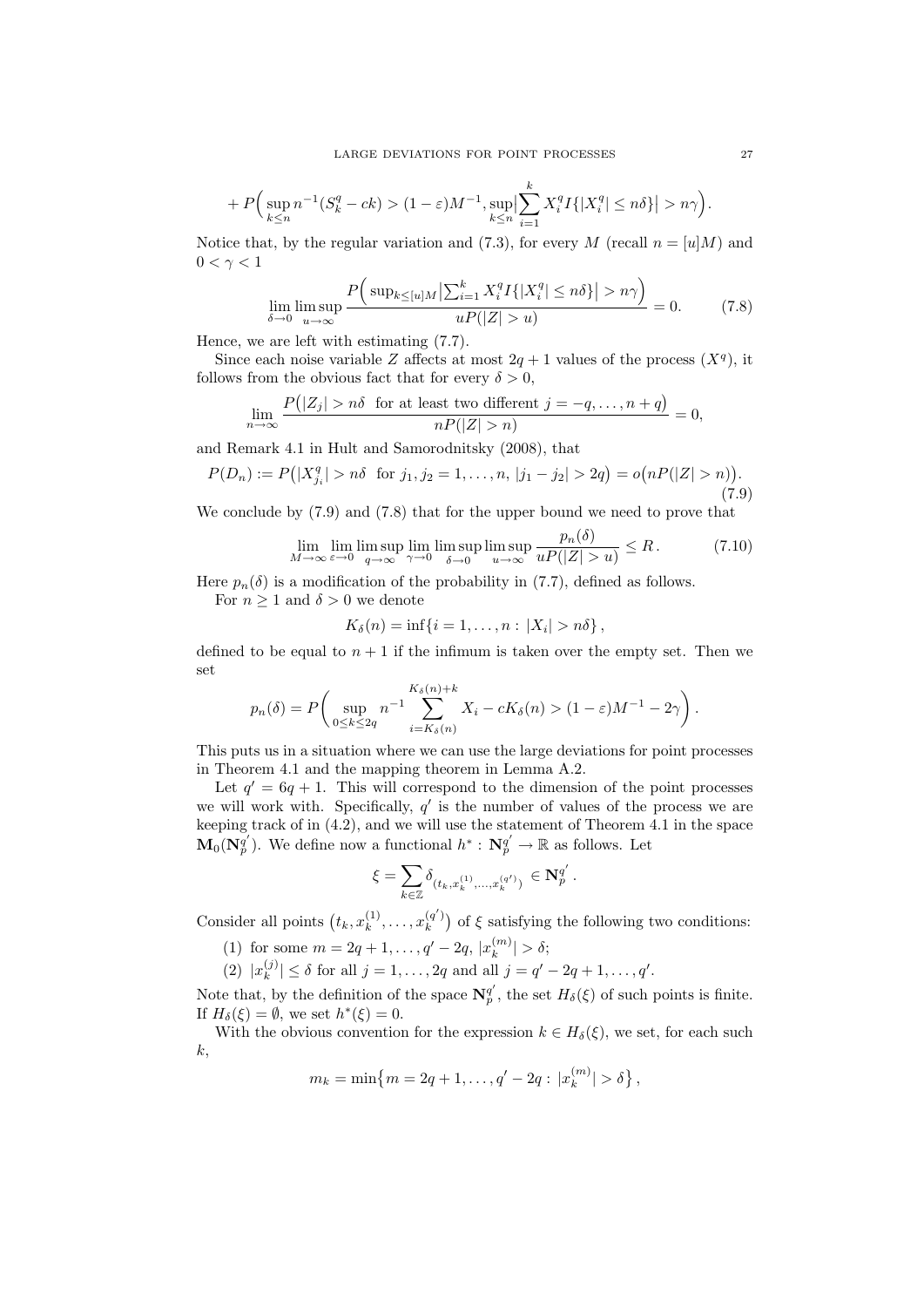and define

$$
h(t_k, x_k^{(1)}, \dots, x_k^{(q')}) = \max_{j=0,1,\dots,2q} \left( \sum_{i=m_k}^{m_k+j} x_k^{(i)} \right) - ct_k.
$$

Finally, we define

$$
h^*(\xi) = \max_{k \in H_\delta(\xi)} h(t_k, x_k^{(1)}, \dots, x_k^{(q')}) \,. \tag{7.11}
$$

It follows from Lemma 7.2 that the measure  $m^{q'}$  in Theorem 4.1 assigns zero value to the set of discontinuities of  $h^*$ .

By the mapping theorem (Lemma A.2), we conclude that for any  $\tau > 0$ ,

$$
r_n P(h^*(N_n^{q'}) > \tau) = m_n^{q'}(h^*(N_n^{q'}) > \tau) \to m^{q'}\{\xi : h^*(\xi) > \tau\},\tag{7.12}
$$

using the fact the right hand side of (7.12) is continuous in  $\tau > 0$ .

Taking now into account the definition of  $r_n$ , the estimate (7.9) and the fact that  $n = [u]M$ , one obtains from (7.12) that

$$
\limsup_{u\to\infty}\frac{p_n(\delta)}{uP(|Z|>u)}\leq M^{-(\alpha-1)}m^{q'}\Big\{\xi:\, h^*(\xi)>(1-\varepsilon)M^{-1}-2\gamma\Big\},.
$$

It follows from the form of the limiting measure  $m^{q'}$  in the one-dimensional case (see (2.6)) that for any  $\tau > 0$ ,

$$
\lim_{\delta \to 0} m^{q'} \left\{ \xi : h^*(\xi) > \tau \right\} = \frac{1}{c(\alpha - 1)} \left( \tau^{-(\alpha - 1)} - (c + \tau)^{-(\alpha - 1)} \right)
$$

$$
E \left[ w \left( \max_{j=0,1,\ldots,2q} \sum_{k=-q}^{-q+j} A_{k,k} \right)_{+}^{\alpha} + (1 - w) \left( \max_{j=0,1,\ldots,2q} \sum_{k=-q}^{-q+j} -A_{k,k} \right)_{+}^{\alpha} \right],
$$

from which we see that

$$
\limsup_{q \to \infty} \lim_{\gamma \to 0} \limsup_{\delta \to 0} \limsup_{u \to \infty} \frac{p_n(\delta)}{u P(|Z| > u)}
$$
  

$$
\leq M^{-(\alpha - 1)} \left[ \left( (1 - \varepsilon) M \right)^{\alpha - 1} - \left( c + \left( (1 - \varepsilon) M^{-1} \right) \right)^{-(\alpha - 1)} \right] R,
$$

from which (7.10) follows. This proves the upper bound (7.5).

The lower bound requires a similar estimate. Take  $\varepsilon > 0$  and let u be sufficiently large that  $([u] + 1)/[u] < 1 + \varepsilon$ . For (a large) integer  $M = 1, 2, ...$  we have

$$
\psi(u) \ge P(\sup_k (S_k - ck) > [u] + 1)
$$
  
\n
$$
\ge P(\sup_{k \le [u]M} (S_k - ck) > [u](1 + \varepsilon))
$$
  
\n
$$
\ge P(\sup_{k \le [u]M} (S_k^q - ck) > [u](1 + 2\varepsilon))
$$
  
\n
$$
- P(\sup_{k \le [u]M} \hat{S}_k^q > [u]\varepsilon).
$$

Hence, by Remark 6.2 and assumptions (7.2) and (6.4), it is sufficient to prove that

$$
\lim_{M \to \infty} \lim_{\varepsilon \to 0} \liminf_{q \to \infty} \liminf_{u \to \infty} \frac{P\Big(\sup_{k \leq [u]_M} (S_k^q - ck) > [u](1 + 2\varepsilon)\Big)}{uP(|Z| > u)} \geq R.
$$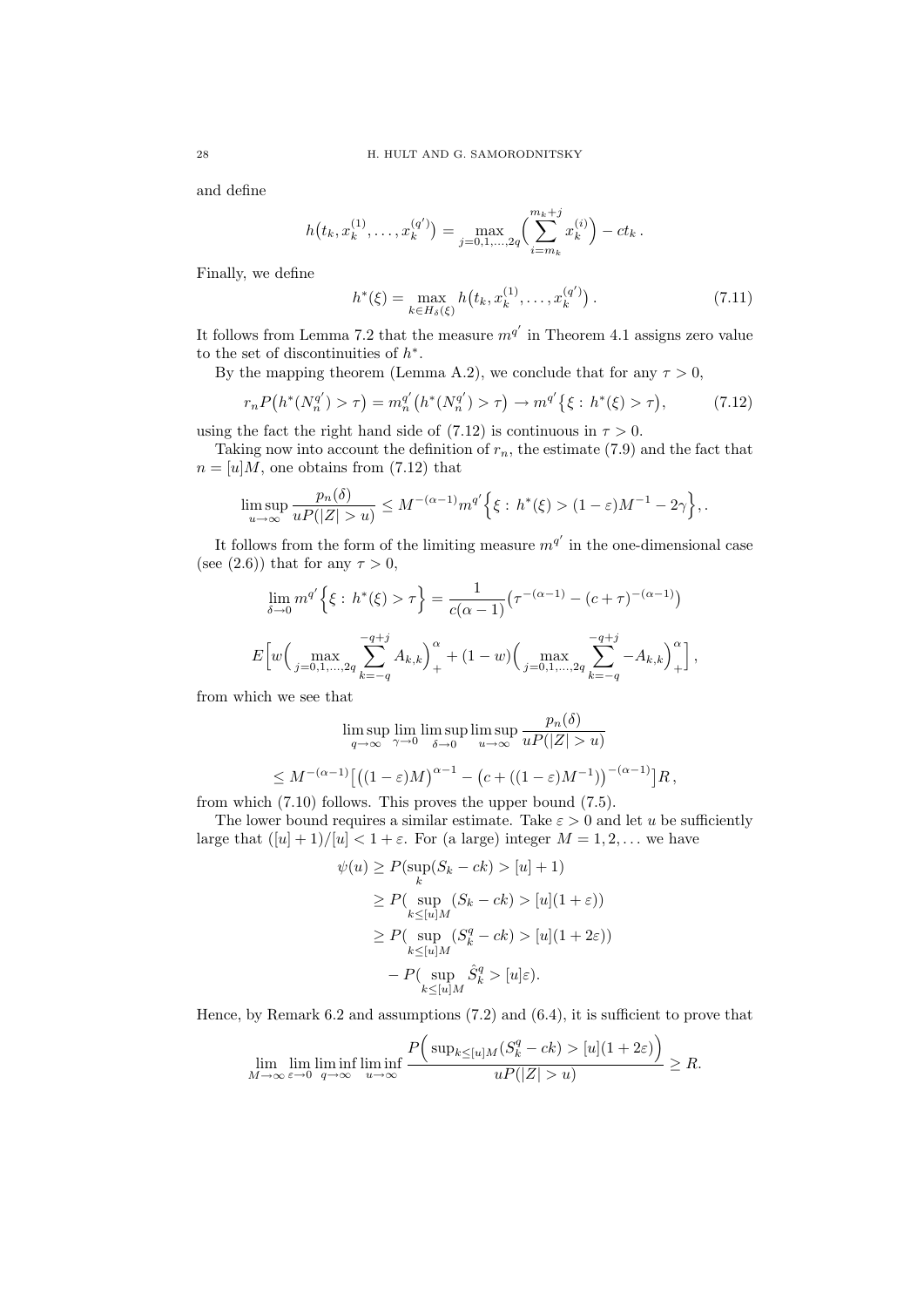Using (7.8) again it is sufficient to consider

$$
\frac{P\Big(\sup_{k\leq [u]M} n^{-1}(\sum_{i=1}^k X_i I\{n\delta < |X_i| < n/\delta\} - ck) > (1+2\varepsilon)/M + \gamma\Big)}{uP(|Z| > u)},\tag{7.13}
$$

and the argument from here is the same as in the case of the upper bound.  $\qquad \Box$ 

Below are the lemmas used in the proof of Theorem 7.1.

Lemma 7.1. Under the assumptions of Theorem 7.1

$$
\lim_{M \to \infty} \limsup_{u \to \infty} \frac{P(\sup_{k>u} M(S_k - ck) > u)}{u P(|Z| > u)} = 0.
$$

*Proof.* We use Theorem 6.1 and Remark 6.1 and 6.2 with  $\gamma_n \equiv n$ . Choose  $\beta > 1$ and  $A > 1$  such that

$$
E|X_1| < \frac{c(1 - 1/A)}{\beta - 1},\tag{7.14}
$$

and write

$$
P(\sup_{k>u M} (S_k - ck) > u) \le \sum_{j=1}^{\infty} P(S_k > ck \text{ for some } M u \beta^{j-1} \le k \le M u \beta^j).
$$

By stationarity of  $(X_k)$ , for every  $j = 1, 2, \ldots$ ,

$$
P(S_k > ck \text{ for some } Mu\beta^{j-1} \le k \le Mu\beta^j) \le P(S_{\lceil Mu\beta^{j-1}\rceil} > \frac{cMu\beta^{j-1}}{A}) + P(S_k > ck + cMu\beta^{j-1}(1 - 1/A) \text{ for some } 0 \le k \le Mu(\beta^j - \beta^{j-1})\big).
$$

Using Theorem 6.1 we see that for some positive constant  $C$  (that, as usual, may change in the sequel) we have, for  $u$  large enough,

$$
P(S_{\lceil Mu\beta^{j-1}\rceil} > \frac{cMu\beta^{j-1}}{A}\Big) \leq CMu\beta^{j-1}P(|Z| > Mu\beta^{j-1})
$$

and, by Potter's bound, for M large enough,

$$
\frac{P(|Z| > M u \beta^{j-1})}{P(|Z| > u)} \le C(M\beta^{j-1})^{-\alpha}.
$$

It follows that

$$
\limsup_{u \to \infty} \frac{\sum_{j=1}^{\infty} P\left(S_{\lceil Mu\beta^{j-1}\rceil} > \frac{cMu\beta^{j-1}}{A}\right)}{u\,P(|Z| > u)} \leq CM^{-(\alpha - 1)}\,.
$$

Using the fact that  $\alpha > 1$ , we let  $M \to \infty$  and see that the above expression converges to zero.

Furthermore, for every  $j = 1, 2, \ldots$ ,

$$
P(S_k > ck + cMu\beta^{j-1}(1 - 1/A) \text{ for some } 0 \le k \le Mu(\beta^j - \beta^{j-1})
$$
  
\n
$$
\le P\Big(\sum_{k=0}^{Mu(\beta^j - \beta^{j-1})} |X_k| > cMu\beta^{j-1}(1 - 1/A)\Big)
$$
  
\n
$$
\le P\Big(\frac{1}{Mu(\beta^j - \beta^{j-1})}\sum_{k=0}^{Mu(\beta^j - \beta^{j-1})}(|X_k| - E|X_1|) > \frac{c(1 - 1/A)}{\beta - 1} - E|X_1|\Big).
$$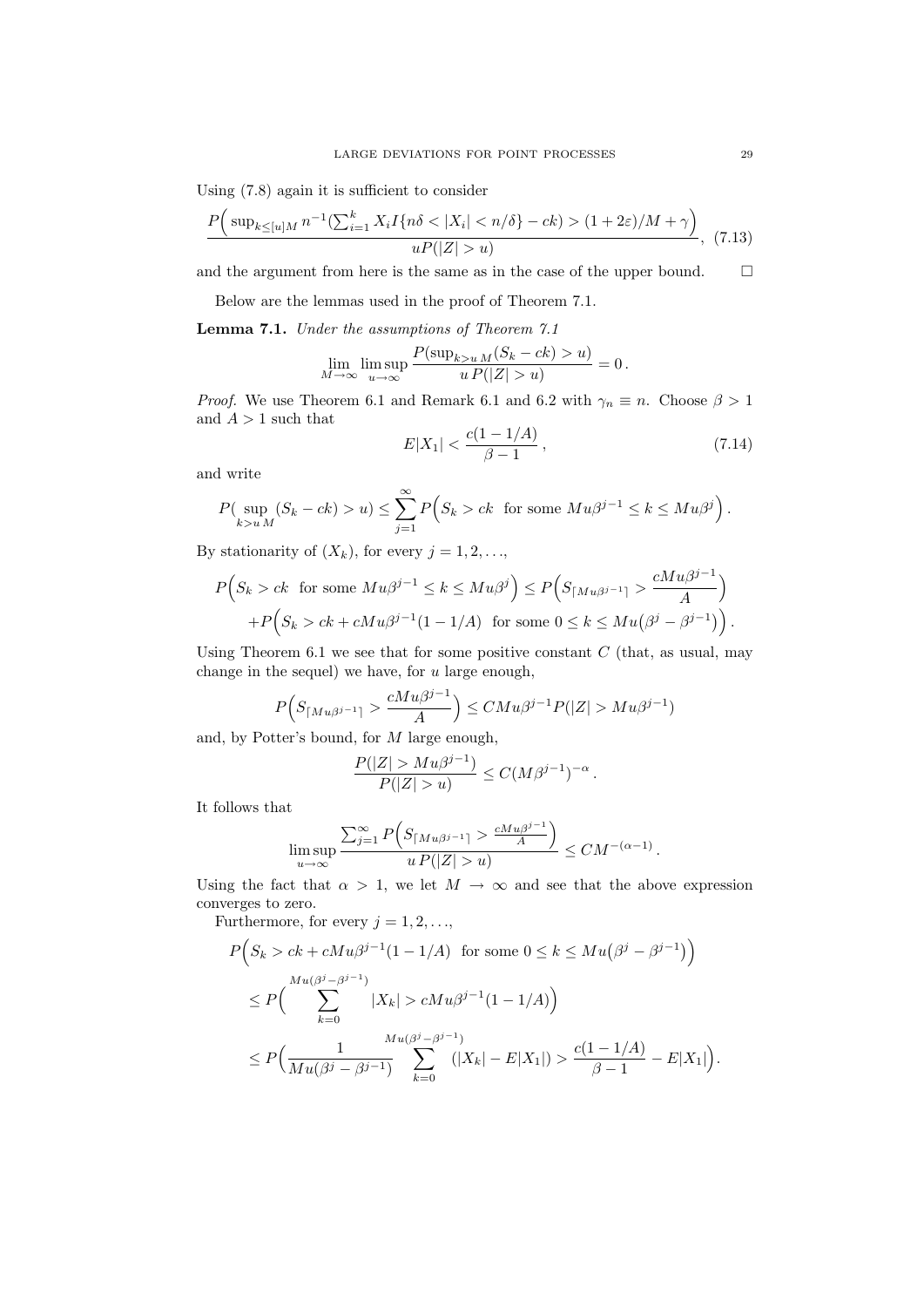By the choice of  $\beta$  and A as in (7.14) and the assuption (7.2), we can use the large deviations result  $(6.8)$ , to conclude that, just as above, for all M large enough,

$$
\limsup_{u \to \infty} \frac{P(S_k > ck + cMu\beta^{j-1}(1 - 1/A) \text{ for some } 0 \le k \le Mu(\beta^j - \beta^{j-1}))}{uP(|Z| > u)}
$$
  

$$
\le C\left(M\beta^{j-1}\right)^{-(\alpha - 1)},
$$

and, as before, these bounds can be summed up over j and, then, one lets  $M \to \infty$ and uses the fact that  $\alpha > 1$ . This proves the statement of the lemma.

**Lemma 7.2.** Under the assumptions of Theorem 7.1, the measure  $m^{q'}$  in Theorem 4.1 does not charge the set of discontinuities of  $h^*$  in (7.11).

*Proof.* Let  $\Xi$  be the subset of  $\mathbb{N}_p^{q'}$  consisting of point measures  $\xi$  such that

$$
\xi([0,1] \times \{(x_0,\ldots,x_{q'}): |x_i| = \delta, \text{ some } i \in \{0,\ldots,q'\}\}) = 0.
$$

According to Remark 4.1, the measure  $m^{q'}$  is concentrated on the set  $\Xi$ , and so it is enough to prove that the functional  $h^*$  is continuous at each  $\xi \in \Xi$ . Let  $(\xi_n)$  be a sequence in  $\mathbb{N}_p^{q'}$  such that  $\xi_n \stackrel{\nu}{\rightarrow} \xi$ . If  $H_\delta(\xi) = \emptyset$ , then  $H_\delta(\xi_n) = \emptyset$  for all n large enough, and so  $\dot{h}^*(\xi_n) = 0 \to 0 = h^*(\xi)$ .

Suppose now that  $H_\delta(\xi) \neq \emptyset$ . By the definition of the set  $\Xi$  we see that for all n large enough (say,  $n \ge n_0$ ), the cardinality of  $H_\delta(\xi_n)$  is equal the (finite) cardinality of  $H_\delta(\xi)$ . Moreover, the vague convergence  $\xi_n \stackrel{\nu}{\to} \xi$  implies that, for every  $n \geq n_0$ there is an enumeration  $\{((t_k)^n, (x_k^{(1)})\})$  $(x_k^{(1)})^n, \ldots, (x_k^{(q)})^n$  ${k^{(q')}}\choose{k}$  of  $H_\delta(\xi_n)$  such that for every  $k \in H_{\delta}(\xi),$ 

$$
((t_k)^n, (x_k^{(1)})^n, \ldots, (x_k^{(q')})^n) \to (t_k, x_k^{(1)}, \ldots, x_k^{(q')})
$$

componentwise as  $n \to \infty$  (see Resnick (1987)). Therefore, for each such k,

$$
h((t_k)^n, (x_k^{(1)})^n, \ldots, (x_k^{(q')})^n) \to h(t_k, x_k^{(1)}, \ldots, x_k^{(q')}),
$$

and, since the set  $H_\delta(\xi)$  is finite, we conclude that  $h^*(\xi_n) \to h^*(\xi)$ , as required.  $\Box$ 

Finally, as promised, we provide sufficient conditions for (7.3).

**Lemma 7.3.** Assume the hypothesis of Theorem 4.1. If  $1 < \alpha \leq 2$ , then for every  $q \geq 0$  and  $\gamma > 0$ ,

$$
\lim_{\delta \to 0} \limsup_{n \to \infty} \frac{P\left(\sup_{k \le n} \left|\sum_{i=1}^k X_i^q I\{|X_i^q| \le n\delta\}\right| > n\gamma\right)}{nP(|Z| > n)} = 0.
$$

If  $\alpha > 2$  the conclusion holds if additionally, for some  $\beta > \alpha - 1$  and all  $-q \leq j \leq q$ ,  $EA_{0,j}^{2\beta} < \infty.$  (7.15)

Proof. Write

$$
P\Big(\sup_{k\le n}\Big|\sum_{i=1}^k X_i^q I\{|X_i^q|\le n\delta\}\Big|>n\gamma\Big)
$$
  

$$
\le \sum_{|j|\le q} P\Big(\sup_{k\le n}\Big|\sum_{i=1}^k A_{i,j}Z_{i-j}I\{|X_i^q|\le n\delta\}\Big|>\frac{n\gamma}{2q+1}\Big).
$$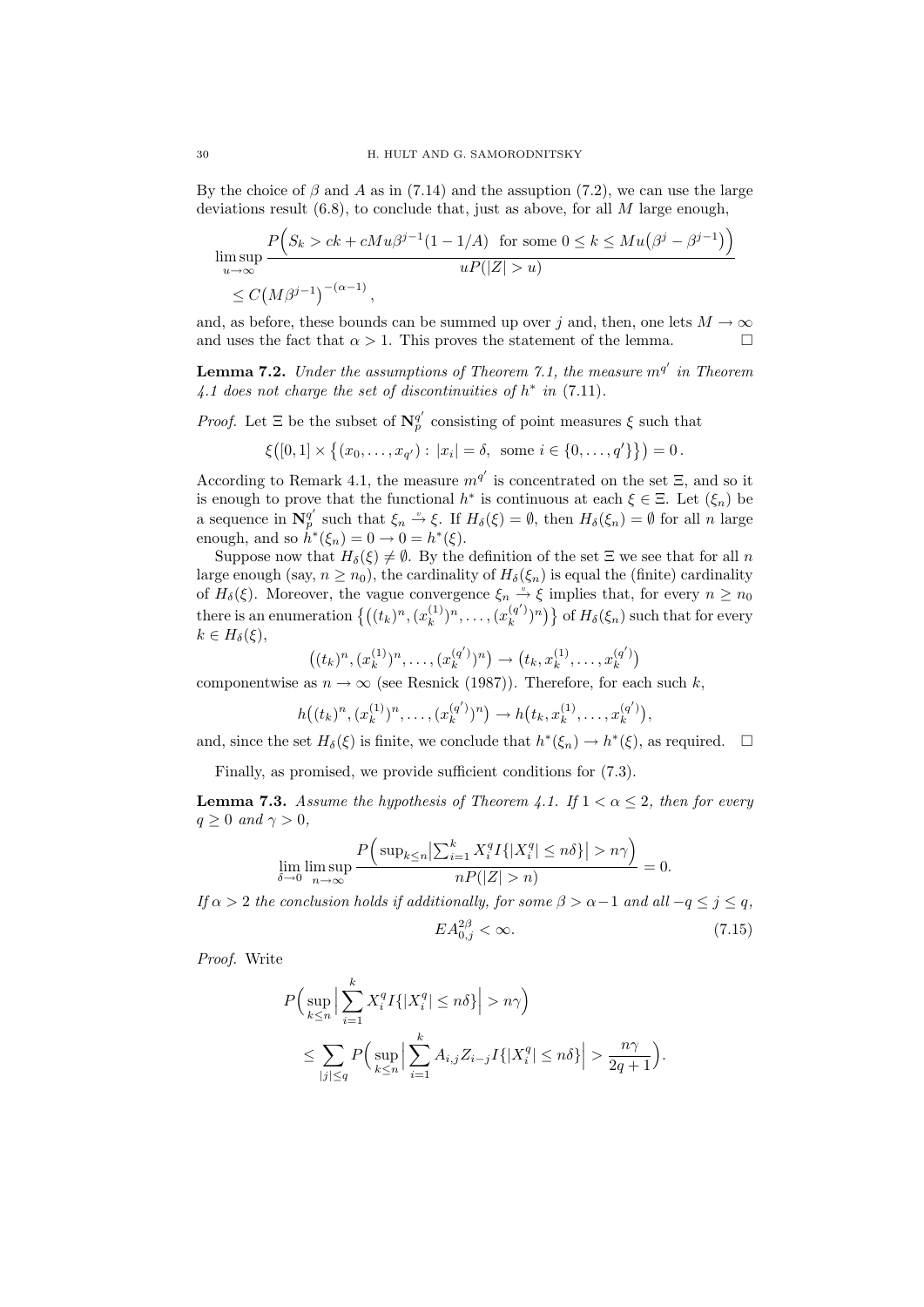We replace below, for simplicity,  $\gamma/(2q+1)$  with  $\gamma$ . Since the above sum has a finite number of terms, it is enough to prove the appropriate convergence to zero for each one of the terms separately. For simplicity we consider  $j = 0$ . Denote

$$
B_n = \Big\{\sup_{k \le n} \Big| \sum_{i=1}^k A_{i,0} Z_i I\{|X_i^q| \le n\delta\} \Big| > n\gamma\Big\},\
$$

so that we can write for a small  $\rho > 0$ 

$$
P\Big(\sup_{k\leq n}\Big|\sum_{i=1}^{k}A_{i,0}Z_{i}I\{|X_{i}^{q}|\leq n\delta\}\Big|>n\gamma\Big)
$$
  
=  $P\Big(B_{n}\cap\big\{|Z_{m}|\leq n\rho \text{ for all } m=1-q,\ldots,n+q\}\Big)$   
+  $P\Big(B_{n}\cap\big\{|Z_{m}|>n\rho \text{ for exactly one } m=1-q,\ldots,n+q\}\Big)$   
+  $P\Big(B_{n}\cap\big\{|Z_{m}|>n\rho \text{ for two or more } m=1-q,\ldots,n+q\}\Big)$   
:=  $p_{1}(n)+p_{2}(n)+p_{3}(n)$ .

Clearly, for every  $\rho > 0$ ,

$$
\lim_{n \to \infty} \frac{p_3(n)}{nP(|Z| > n)} = 0.
$$

Next, select  $0 < \theta < \delta/(2q+1)$ , and introduce the event

$$
C_n = \left\{ |A_{i_1,j}Z_{i_1-j}| > n\theta \text{ for some } i_1 = 1,\ldots,n, |j| \leq q \right\}.
$$

Then

$$
p_1(n) \le P\Big(C_n \cap \{|Z_m| \le n\rho \text{ for all } m = 1 - q, \dots, n + q\}\Big)
$$
  
+ 
$$
P\Big(B_n \cap C_n^c \cap \{|Z_m| \le n\rho \text{ for all } m = 1 - q, \dots, n + q\}\Big)
$$
  
:= 
$$
p_{11}(n) + p_{12}(n).
$$

By stationarity,

$$
p_{11}(n) \le (n+2q)P(|Z_0| \le n\rho, \max_{|j| \le q} |A_{j,j}Z_0| > n\theta)
$$
  
 
$$
\le (n+2q)P(\max_{|j| \le q} |A_{j,j}|I{\max_{|j| \le q} |A_{j,j}| > \theta/\rho}|Z_0| > n\theta).
$$

Therefore,

$$
\lim_{n \to \infty} \frac{p_{11}(n)}{nP(|Z| > n)} = \theta^{-\alpha} E\Big[\max_{|j| \le q} |A_{j,j}|^{\alpha} I\{\max_{|j| \le q} |A_{j,j}| > \theta/\rho\}\Big],
$$

and this expression can be made arbitrarily small by selecting  $\rho$  small in comparison with  $\theta$ . Furthermore, the choice of  $\theta$  guarantees that, on the event  $C_n^c$ , one automatically has  $|X_i^q| \leq n\delta$  for each  $i = 1, ..., n$ . Therefore,

$$
p_{12}(n) \le P\Big(\sup_{k\le n}\Big|\sum_{i=1}^k A_{i,0}Z_iI\{|Z_i|\le n\rho\}\Big|>n\gamma\Big)
$$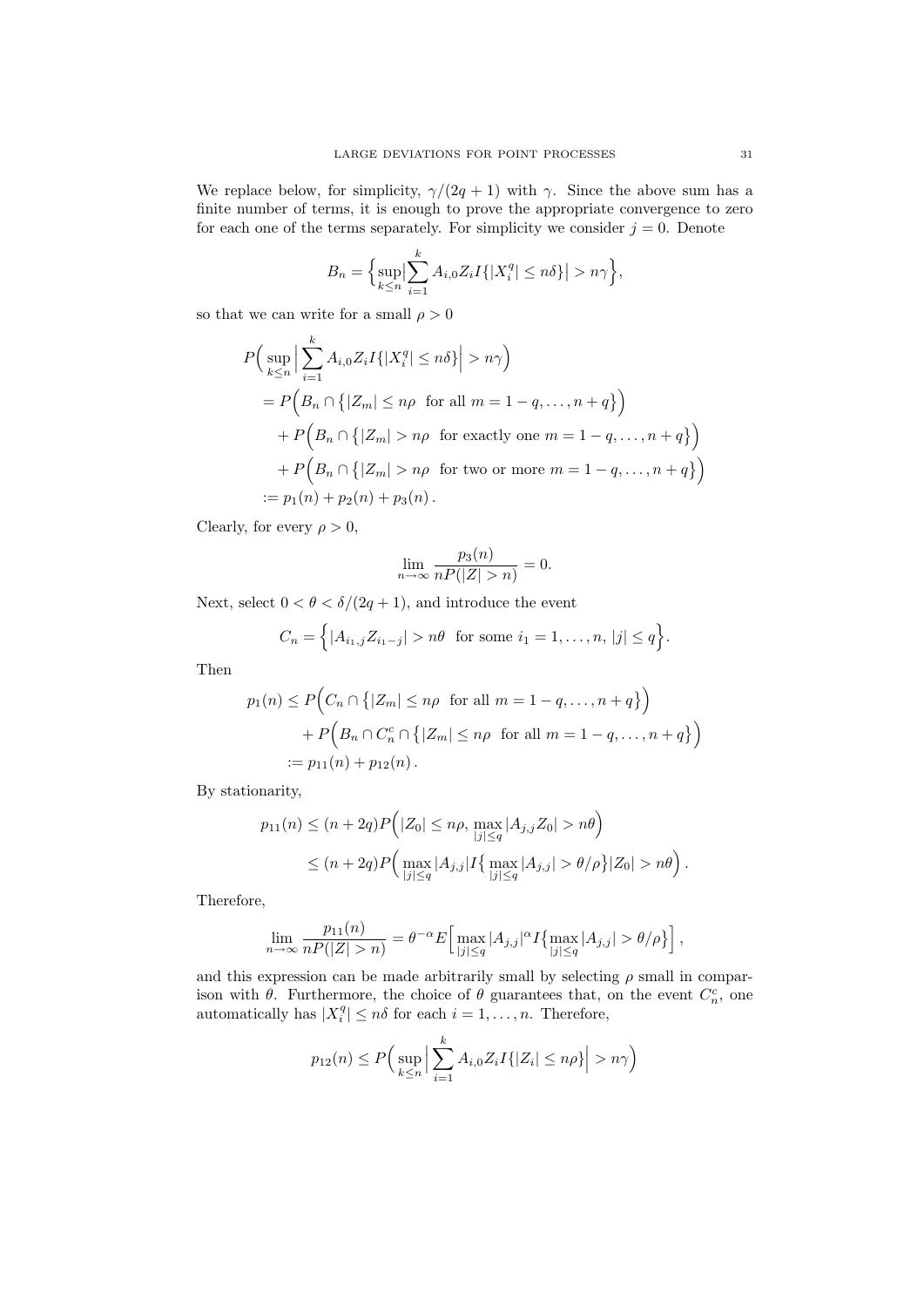Put  $m_{n\rho}=EZI\{|Z|\leq n\rho\}, \tilde{S}_k=\sum_{i=1}^k A_{i,0}(Z_iI\{|Z_i|\leq n\rho\}-m_{n\rho})$  and take  $p>\alpha$ such that  $E|A_{0,0}|^p < \infty$ . Then

$$
P\Big(\max_{k\leq n}\Big|\sum_{i=1}^{k}A_{i,0}Z_{i}I\{|Z_{i}|\leq n\rho\}\Big|>n\gamma\Big)
$$
  
 
$$
\leq P\Big(\max_{k\leq n}|\tilde{S}_{k}|>n\gamma/2\Big)+P\Big(\max_{k\leq n}\Big|\sum_{i=1}^{k}A_{i,0}m_{n\rho}\Big|>n\gamma/2\Big).
$$
 (7.16)

By Markov's inequality the second term in (7.16) is bounded above by

$$
P\left(\sum_{i=1}^{n} |A_{i,0}| > \gamma n/2 |m_{n\rho}|\right) \le \left(\frac{n\gamma}{2|m_{n\rho}|}\right)^{-p} E\left(\sum_{i=1}^{n} |A_{i,0}|\right)^{p}
$$
  

$$
\le \left(\frac{n\gamma}{2|m_{n\rho}|}\right)^{-p} n^{p-1} E \sum_{i=1}^{n} |A_{i,0}|^{p}
$$
  

$$
= \left(\frac{\gamma}{2|m_{n\rho}|}\right)^{-p} E|A_{0,0}|^{p}.
$$

Since  $p > \alpha > 1$ ,  $E |A_{0,0}|^p < \infty$ , and  $|m_{n\rho}| \sim CnpP(|Z| > n\rho)$  it follows that

$$
\limsup_{n\to\infty}\frac{P\Big(\sup_{k\leq n}\Big|\sum_{i=1}^k A_{i,0}m_{n\rho}\Big|>n\gamma/2\Big)}{nP(|Z|>n)}\leq \limsup_{n\to\infty}C\frac{[n\rho P(|Z|>n\rho)]^p}{nP(|Z|>n)}=0.
$$

To handle the first term in (7.16) we divide into two cases. For  $1 < \alpha < 2$ we can take  $\alpha < p < 2$  and use the fact that  $\tilde{S}_k$  is a martingale with respect to  $\mathcal{F}_k = \sigma(\{A_{i,0}\}_{i=1}^n, Z_1, \ldots, Z_k)$ . Then the Burkholder-Davis-Gundy inequality implies that

$$
P\Big(\max_{k\leq n}|\tilde{S}_k| > n\gamma/2\Big) \leq \frac{C}{(n\gamma)^p} E\Big([\tilde{S}]_n^{p/2}\Big)
$$
  
\n
$$
\leq \frac{C}{(n\gamma)^p} E\Big(\sum_{i=1}^n |A_{i,0}|^p |Z_i I\{|Z_i| \leq n\rho\} - m_{n\rho}|^p\Big) \qquad (7.17)
$$
  
\n
$$
\leq \frac{C}{(n\gamma)^p} nE|A_{0,0}|^p (E|Z|^p I\{|Z| \leq n\rho\} + |m_{n\rho}|^p)
$$
  
\n
$$
\sim \frac{C}{(n\gamma)^p} n(E|A_{0,0}|^p (n\rho)^p P(|Z| > n\rho) + |m_{n\rho}|^p),
$$

where, in the last step, we use Karamata's theorem. In particular,

$$
\lim_{\rho \to 0} \limsup_{n \to \infty} \frac{\frac{C}{(n\gamma)^p} n(E|A_{0,0}|^p (n\rho)^p P(|Z| > n\rho) + |m_{n\rho}|^p)}{nP(|Z| > n)} = 0.
$$

For  $\alpha \geq 2$  a variation of the Fuk-Nagaev inequality (see Petrov (1995) 2.6.6, p. 79) implies

$$
P\Big(\max_{k\leq n}|\tilde{S}_k| > n\gamma/2\Big) = E\Big[P\Big(\max_{k\leq n}|\tilde{S}_k| > n\gamma/2\Big|\{A_{i,0}\}\Big)\Big]
$$
  

$$
\leq E\Big[C_1(n\gamma)^{-p}\sum_{i=1}^n|A_{i,0}|^pE|Z_iI\{|Z_i|\leq n\rho\}-m_{n\rho}|^p\Big]
$$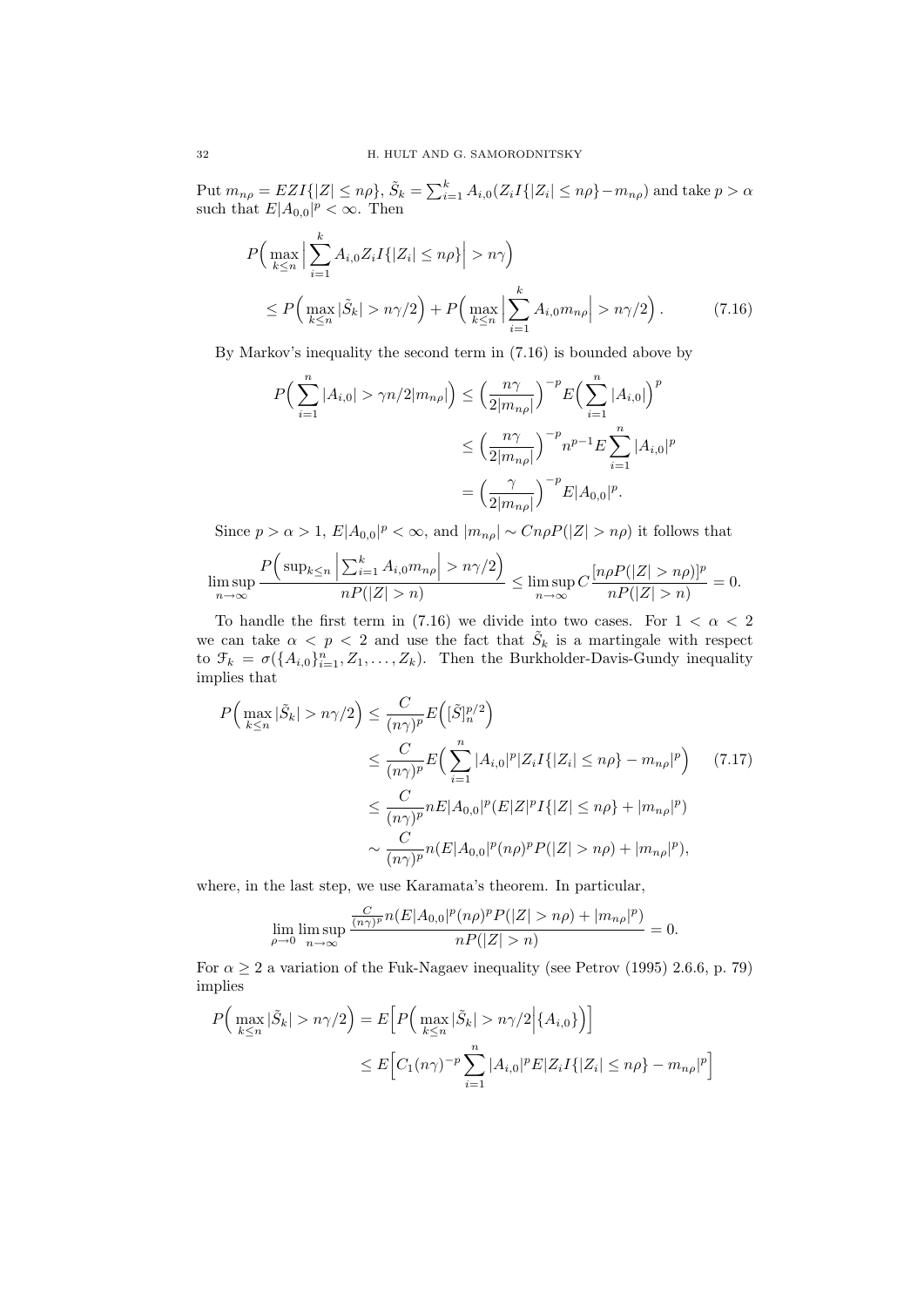$$
+ E\Big[\exp\Big\{-C_2n^2\Big(\sum_{i=1}^n A_{i,0}^2\operatorname{Var}(ZI\{|Z|\leq n\rho\})\Big)^{-1}\Big\}.
$$

The first of these terms can be bounded just as (7.17) above. To handle the second term we write  $W_n := \sum_{i=1}^n A_{i,0}^2$  and note that, since  $\alpha \geq 2$ ,  $Var(ZI\{|Z| \leq n\rho\})$ is a slowly varying function (this quantity is even bounded when  $\text{Var}(Z) < \infty$ ). Therefore, it is bounded by  $n^{\varepsilon}$  for all n sufficiently large, where we choose  $\varepsilon$  to satisfy  $\beta > \frac{\alpha - 1}{1 - \varepsilon}$ . Then it follows that for each  $\lambda > 0$ ,

$$
E\left[\exp\left\{-C_2n^2\left(W_n\operatorname{Var}(ZI\{|Z|\leq n\rho\})\right)^{-1}\right\}\right] \leq E\left[\exp\left\{-C_3\frac{n^{2-\epsilon}}{W_n}\right\}\right]
$$

$$
= E\left[\exp\left\{-C_3\frac{n^{2-\epsilon}}{W_n}\right\}I\{W_n \leq \lambda n^{2-\epsilon}/\log n\}\right]
$$

$$
+ E\left[\exp\{-C_3\frac{n^{2-\epsilon}}{W_n}\right\}I\{W_n > \lambda n^{2-\epsilon}/\log n\}\right]
$$

$$
\leq n^{-C_3\lambda} + P(W_n > \lambda n^{2-\epsilon}/\log n).
$$

In particular we may choose  $\lambda > (\alpha - 1)/C_3$ , which will imply

$$
\frac{n^{-C_3\lambda}}{nP(|Z|>n)} \to 0,
$$

as  $n \to \infty$ . We also have, for large n, by the choice of  $\varepsilon$ ,

$$
\frac{P(W_n > \lambda n^{2-\varepsilon}/\log n)}{nP(|Z| > n)} \le \frac{n^{-\beta(2-\varepsilon)}}{nP(|Z| > n)} E\left(\sum_{i=1}^n A_{i,0}^2\right)^{\beta}
$$

$$
\le \frac{n^{-\beta(1-\varepsilon)}}{nP(|Z| > n)} E A_{0,0}^{2\beta} \to 0,
$$

by assumption (7.15).

Finally, the term  $p_2(n)$  can be treated in the same way as the term  $p_1(n)$ , if one notices that the single large value of  $Z_m$  can contribute to at most  $2q + 1$  different  $X_i$ . If one chooses  $\delta$  small enough so that  $(2q + 1)\delta < \gamma$ , then these terms can be excluded from the sum  $\sum_{i=1}^{k} X_i^q I\{|X_i^q| \leq n\delta\}$  in the first place. Hence the statement of the lemma.  $\hfill \square$ 

### Appendix A. Framework

Let **E** be a locally compact complete separable metric space and consider the space  $\mathbf{N}_p$  of Radon point measures on **E**. In the main part of the paper **E** will be the space  $[0,1] \times (\mathbf{R}^{d(q+1)} \setminus \{0\})$  for some  $q \geq 0$  and  $d \geq 1$ , but here it can be quite arbitrary. Let  $(h_i)_{i\geq 1}$  be a countable dense collection of functions in  $C_K^+(\mathbf{E})$ , the space of nonnegative continuous functions on  $E$  with compact support, such that  $\xi_n(h_i) \to \xi(h_i)$  as  $n \to \infty$  for each  $i \geq 1$  implies  $\xi_n \stackrel{\nu}{\to} \xi$  in  $\mathbb{N}_p$ . Here  $\stackrel{\nu}{\to}$ denotes vague convergence. The existence of such a sequence  $(h_i)_{i\geq 1}$  is established by Kallenberg (1983) (see also Resnick, 1987, Proposition 3.17). Note also that the functions  $h_i$  may be chosen to be Lipschitz with respect to the metric on **E**. This follows from the fact that the approximating functions in the version of the Urysohn lemma used for the purpose of this construction are already Lipschitz (see Resnick, 1987, Lemma 3.11). In particular, a measure  $\xi$  in  $N_p$  is uniquely determined by the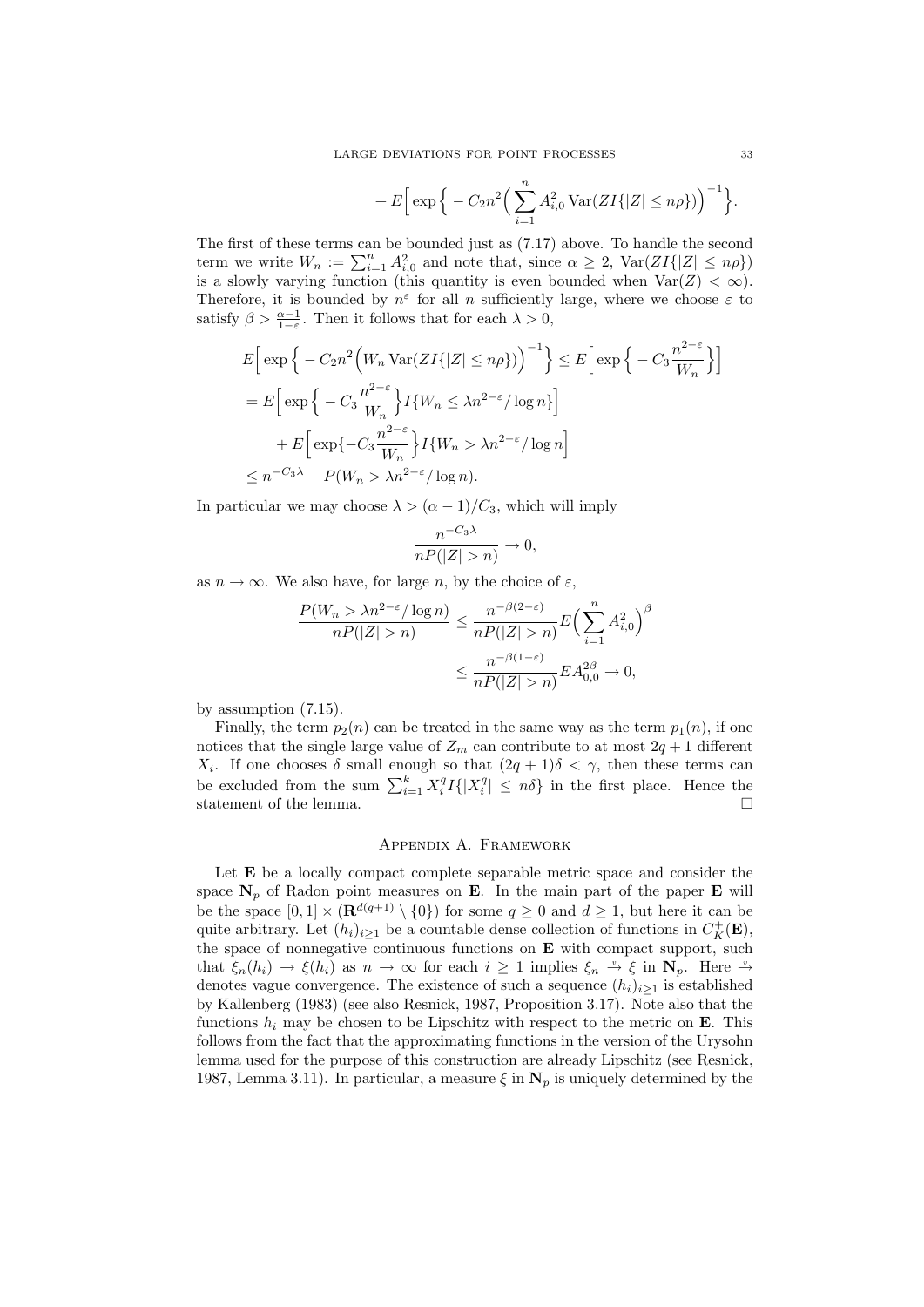sequence  $(\xi(h_i))_{i\geq 1}$ . We may and will assume that the collection  $(h_i)_{i\geq 1}$  is closed under multiplication by positive rational numbers.

We can identify  $N_p$  with a closed subspace of  $[0,\infty)^\infty$  via the mapping h:  $\mathbf{N}_p \to [0,\infty)^\infty$  given by  $h(\xi) = (\xi(h_i))_{i \geq 1}$ . To see that  $h(\mathbf{N}_p)$  is closed in  $[0,\infty)^\infty$ , let  $(x_i^n)_{i\geq 1}$  be a convergent sequence in  $h(\mathbf{N}_p)$ . That is,  $x_i^n \to x_i$  for each i. Then there exist  $\xi_n \in \mathbb{N}_p$  such that  $\xi_n(h_i) = x_i^n$  for each  $i \geq 1$ . The collection  $(\xi_n)_{n\geq 1}$  is relatively compact in  $N_p$  because  $\sup_n \xi_n(h_i) = \sup_n x_i^n < \infty$  for each *i*. Hence, there is a convergent subsequence  $\xi_{n_k} \rightarrow$  some  $\xi$ . This  $\xi$  necessarily satisfies  $\xi(h_i) = x_i$  and we conclude that  $(x_i)_{i\geq 1} \in h(\mathbf{N}_p)$ . Thus,  $h(\mathbf{N}_p)$  is closed.

The vague convergence on  $N_p$  can be metrized via a metric d induced from  $[0,\infty)^\infty$ , defined by

$$
d(x,y) = \sum_{i=1}^{\infty} 2^{-i} \frac{|x_i - y_i|}{1 + |x_i - y_i|},
$$
\n(A.1)

for elements  $x = (x_i)_{i\geq 1}$  and  $y = (y_i)_{i\geq 1}$  in  $[0, \infty)^\infty$ . This makes  $N_p$  into a complete separable metric space (since it is a closed subspace of the complete separable metric space  $[0,\infty)^\infty$ ). The open ball of radius  $r>0$  in  $\mathbf{N}_p$  centered at  $\xi$  is denoted  $B_{\xi,r}$ . Recall that we denote by  $\xi_0$  the null measure in  $N_p$ .

We will consider convergence of Radon measures m on the space  $N_p$ . The framework considered here is that of Hult and Lindskog (2006) where the underlying space, denoted **S** by Hult and Lindskog (2006), is taken to be  $N_p$ . The space of Radon measures on  $N_p$  whose restriction to  $N_p \setminus B_{\xi_0,r}$  is finite for each  $r > 0$  is denoted  $M_0 = M_0(N_p)$ . Convergence in  $M_0(m_n \to m)$  is defined as the convergence  $m_n(f) \to m(f)$  for all  $f \in C_0(\mathbf{N}_p)$ , the space of bounded continuous functions on  $N_p$  that vanishes in a neighborhood of "the origin"  $\xi_0$ .

The typical situation in this paper is that we have a sequence of random point measures  $(N_n)$  on **E**, and we are interested in the convergence

$$
m_n(\cdot) := r_n P(N_n \in \cdot) \to m(\cdot), \quad \text{in } \mathbf{M}_0.
$$

A.1. Convergence in  $M_0(N_p)$ . We start with relative compactness criteria. For measures on a general metric space such criteria are given in Theorem 2.7 in Hult and Lindskog (2006).

**Theorem A.1.** Let  $M \subset M_0(N_p)$ . M is relatively compact if

(i) for each  $\varepsilon > 0$ ,

$$
\sup_{m\in M} m\Big(\xi:\sum_{i=1}^\infty 2^{-i}\frac{\xi(h_i)}{1+\xi(h_i)}>\varepsilon\Big)<\infty,
$$

and

(ii) for each  $h \in C_K^+(\mathbf{E})$  and  $\delta > 0$  there exists R such that

$$
\sup_{m \in M} m(\xi : \xi(h) > R) \le \delta.
$$

*Proof.* We need to check  $(2.2)$  and  $(2.3)$  of Theorem 2.7 in Hult and Lindskog (2006). Since the metric on  $N_p$  is given by (A.1) (i) immediately implies (2.2) in that reference.

Next note that any set of the form  $\prod_{i=1}^{\infty} [0, R_i]$  is a compact subset of  $[0, \infty)^\infty$ . Hence,  $C = \{\xi : \xi(h_i) \leq R_i \text{ for each } i\} \setminus B_{\xi_0, \varepsilon}$  is a compact subset of  $\mathbf{N}_p \setminus B_{\xi_0, \varepsilon}$  and

$$
\sup_{m \in M} m(\mathbf{N}_p \setminus (B_{\xi_0, \varepsilon} \cup C)) \le \sup_{m \in M} m(\xi : \xi(h_i) > R_i \text{ some } i \ge 1)
$$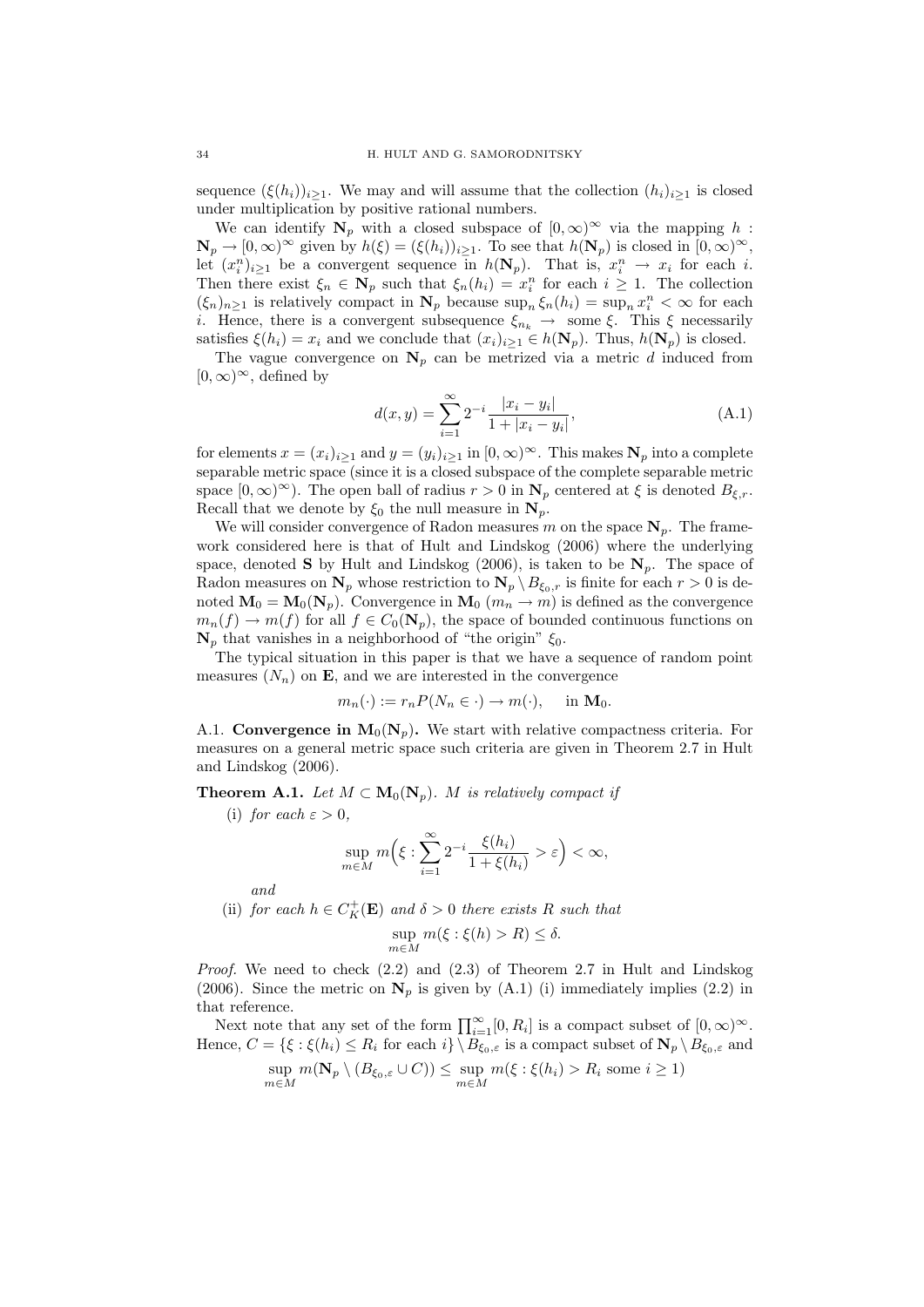$$
\leq \sup_{m \in M} \sum_{i=1}^{\infty} m(\xi : \xi(h_i) > R_i).
$$

By (ii) we can take  $R_i$  such that  $\sup_{m \in M} m(\xi : \xi(h_i) > R_i) < 2^{-i}\delta$ , which implies  $(2.3)$  of Hult and Lindskog  $(2006)$ .

To show actual convergence, one needs, in addition to relative compactness, to identify subsequential limits. For this purpose we define for  $g_1, g_2 \in C_K^+(\mathbf{E}),$  $\varepsilon_1, \varepsilon_2 > 0$ , a function  $F_{g_1, g_2, \varepsilon_1, \varepsilon_2} : \mathbf{N}_p \to [0, \infty)$  by

$$
F_{g_1, g_2, \varepsilon_1, \varepsilon_2}(\xi) = (1 - \exp\{-(\xi(g_1) - \varepsilon_1)_+\}) (1 - \exp\{-(\xi(g_2) - \varepsilon_2)_+\}) \,. \tag{A.2}
$$

Note that each  $F_{g_1,g_2,\varepsilon_1,\varepsilon_2}$  is a bounded continuous function that vanishes on a neighborhood of the null measure  $\xi_0$ .

**Lemma A.1.** Let  $m_1$ ,  $m_2$  be measures in  $\mathbf{M}_0(\mathbf{N}_p)$ . If for all Lipschitz functions  $g_1, g_2 \in C_K^+(\mathbf{E}), \ \varepsilon_1, \varepsilon_2 > 0, \text{ one has } m_1(F_{g_1, g_2, \varepsilon_1, \varepsilon_2}) = m_2(F_{g_1, g_2, \varepsilon_1, \varepsilon_2}), \text{ then } m_1 =$  $m<sub>2</sub>$ .

*Proof.* We use the assumption with  $g_i = h_{j_i}$ ,  $i = 1, 2$ . Replacing  $h_{j_1}$  by  $bh_{j_1}$  and  $\varepsilon_1$  by  $b\varepsilon_1$  with positive rational b, and let  $b \to \infty$  and  $\varepsilon_2 \to 0$ , we obtain

$$
\int_{\mathbf{N}_p} I\{\xi(h_{j_1}) \ge \varepsilon_1\} e^{-\xi(h_{j_2})} m_1(d\xi)
$$
\n
$$
= \int_{\mathbf{N}_p} I\{\xi(h_{j_1}) \ge \varepsilon_1\} e^{-\xi(h_{j_2})} m_2(d\xi). \tag{A.3}
$$

Replacing, in (A.3),  $h_{j_2}$  by  $bh_{j_2}$  as above, and letting  $b \to 0$ , we obtain also

$$
m_1(I\{\xi(h_{j_1}) \ge \varepsilon_1\}) = m_2(I\{\xi(h_{j_1}) \ge \varepsilon_1\}).
$$
\n(A.4)

Since the family  $(h_i)_{i\geq 1}$  is dense in  $C_K^+(\mathbf{E})$ , we conclude that  $(A.3)$  holds with  $h_{j_2}$  replaced by any function in  $C_K^+({\bf E})$ . To see that (A.4) and (A.3) imply  $m_1 = m_2$ we define, for any  $j_1 \geq 1$  and  $\varepsilon_1 > 0$ , probability measures on  $N_p$  by

$$
\tilde{m}_1(\cdot) = \frac{m_1(\cdot \cap \{\xi : \xi(h_{j_1}) \ge \varepsilon_1\})}{m_1(\xi : \xi(h_{j_1}) \ge \varepsilon_1)}
$$

$$
\tilde{m}_2(\cdot) = \frac{m_2(\cdot \cap \{\xi : \xi(h_{j_1}) \ge \varepsilon_1\})}{m_2(\xi : \xi(h_{j_1}) \ge \varepsilon_1)}.
$$

The uniqueness property of the Laplace functionals (see Resnick, 1987, Section 3.2) (A.3) implies that  $\tilde{m}_1$  and  $\tilde{m}_2$  coincide. Hence  $m_1$  and  $m_2$  coincide on the set  $\{\xi(h_i) \geq \varepsilon\}$  for any j and  $\varepsilon$ . Letting  $\varepsilon \to 0$  we obtain the claim.

Finally, we are ready to state necessary and sufficient conditions for convergence in  $\mathbf{M}_0(\mathbf{N}_p)$ .

**Theorem A.2.** Let  $m, m_1, m_2, \ldots$  be measures in  $\mathbf{M}_0(\mathbf{N}_p)$ . The condition

$$
\lim_{n \to \infty} m_n(F_{g_1, g_2, \varepsilon_1, \varepsilon_2}) = m(F_{g_1, g_2, \varepsilon_1, \varepsilon_2})
$$

for all  $g_1, g_2 \in C_K^+(\mathbf{E}), \varepsilon_1, \varepsilon_2 > 0$ , is necessary and sufficient for the convergence  $m_n \to m$  in  $\mathbf{M}_0(\mathbf{N}_p)$ . Furthermore, it is sufficient to check the condition only for the Lipschitz functions in  $C_K^+(\mathbf{E})$ .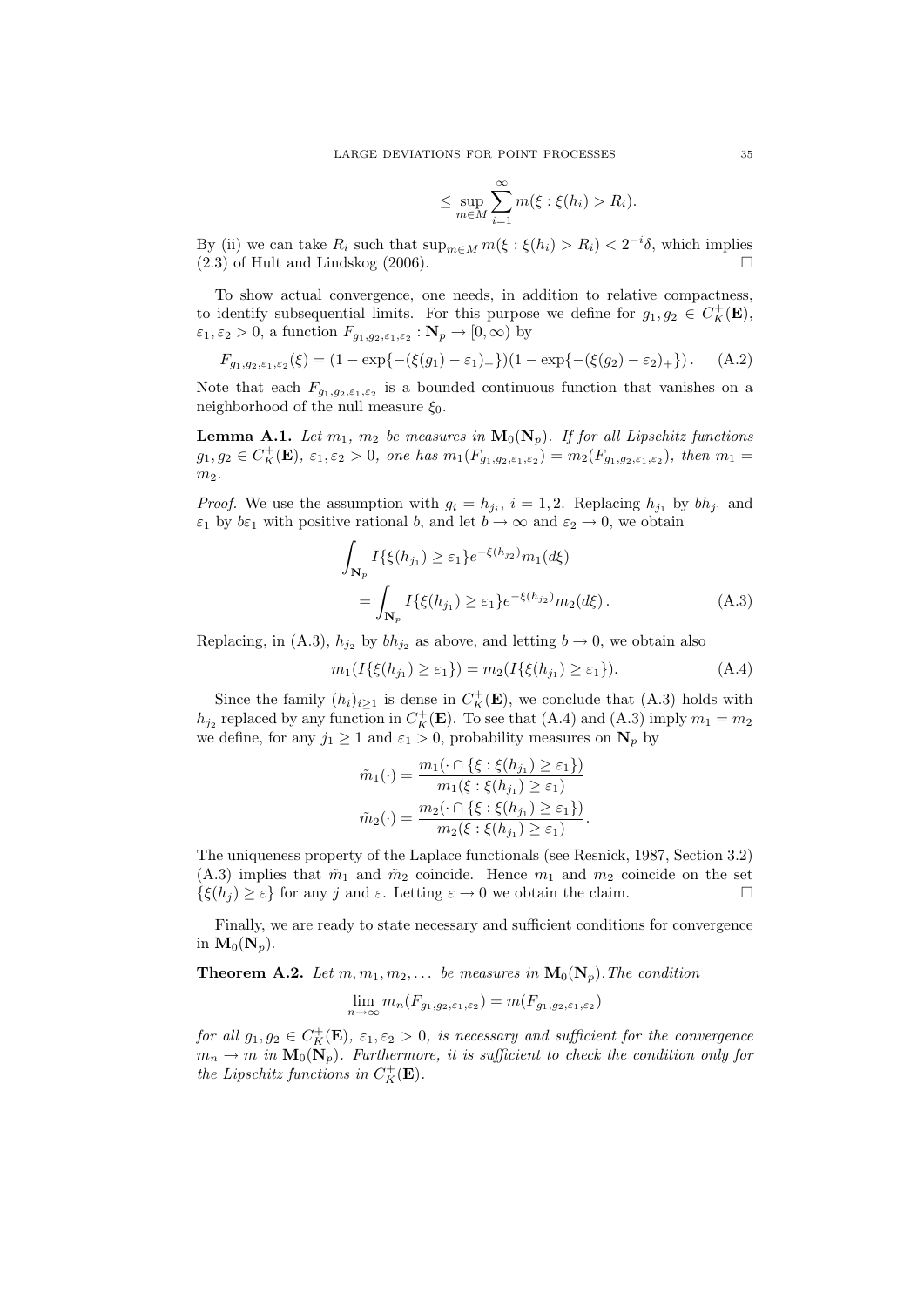Proof. The necessity of the condition is obvious. For the sufficiency we start with checking that the sequence  $(m_n)_{n\geq 1}$  is relatively compact in  $\mathbf{M}_0(\mathbf{N}_p)$ , for which we will check (i) and (ii) in Theorem A.1.

Start by choosing a Lipschitz collection  $(h_i)_{i\geq 1}$  as above. Take  $\varepsilon > 0$ . With  $J_{\varepsilon} = \lceil -\log_2 \varepsilon \rceil + 1$  we have

$$
m_n\Big(\Big\{\xi:\sum_{i=1}^{\infty}2^{-i}\frac{\xi(h_i)}{1+\xi(h_i)}\geq\varepsilon\Big\}\Big)\leq m_n\Big(\Big\{\xi:\sum_{i=1}^{J_{\varepsilon}}2^{-i}\frac{\xi(h_i)}{1+\xi(h_i)}>\frac{\varepsilon}{3}\Big\}\Big)
$$
  

$$
\leq \sum_{i=1}^{J_{\varepsilon}}m_n\Big(\Big\{\xi:\frac{\xi(h_i)}{1+\xi(h_i)}>\frac{\varepsilon}{3J_{\varepsilon}}\Big\}\Big)
$$
  

$$
\leq \sum_{i=1}^{J_{\varepsilon}}m_n\Big(\Big\{\xi:\xi(h_i)>\frac{1}{(3J_{\varepsilon}/\varepsilon-1)}\Big\}\Big).
$$

Note that, for any  $h \in C_K^+(\mathbf{E})$  and  $R > 0$ ,

$$
m(F_{h,h,R/2,R/2}) = \int (1 - e^{-(\xi(h) - R/2)_+})^2 m(d\xi)
$$
 (A.5)

$$
\geq \int (1 - e^{-(\xi(h) - R/2)_+})^2 I\{\xi(h) > R\} m(d\xi) \tag{A.6}
$$

$$
\geq (1 - e^{-R/2})^2 m(\xi : \xi(h) > R). \tag{A.7}
$$

For  $\varepsilon > 0$  we choose  $R = R(\varepsilon) = \frac{2}{3J_{\varepsilon}/\varepsilon - 1}$ . By the assumption of the proposition there is  $n_1$  such that for all  $n \geq n_1$  the bound

$$
m_n(F_{h_i,h_i,R/2,R/2}) \le m(F_{h_i,h_i,R/2,R/2}) + 1
$$

holds for each  $i = 1, \ldots, J_{\varepsilon}$ . It follows from (A.5) that for all such n,

$$
m_n\Big(\Big\{\xi \in \mathbf{N}_p : \sum_{i=1}^{\infty} 2^{-i} \frac{\xi(h_i)}{1 + \xi(h_i)} \ge \varepsilon\Big\}\Big)
$$
  

$$
\le \left(1 - e^{-R(\varepsilon)}\right)^{-2} \sum_{i=1}^{J_{\varepsilon}} [m(F_{h_i, h_i, R(\varepsilon)/2, R(\varepsilon)/2}) + 1],
$$

which is finite, establishing (i) in Theorem A.1.

The next step is to check (ii) in Theorem A.1. For  $h \in C_K^+(\mathbf{E})$  and  $R > 0$  we have by (A.5)

$$
\limsup_{n \to \infty} m_n(\{\xi : \xi(h) > R\}) \le \limsup_{n \to \infty} (1 - e^{-R/2})^{-2} m(F_{h,h,R/2,R/2})
$$

$$
= (1 - e^{-R/2})^{-2} m(F_{h,h,R/2,R/2}).
$$

The latter expression converges to zero as  $R \to \infty$ , which implies (ii) in Theorem A.1.

We conclude that  $(m_n)$  is relatively compact in  $\mathbf{M}_0(\mathbf{N}_p)$ .

Since the assumptions of Lemma A.1 are satisfied for any subsequential vague limit point of the sequence  $(m_n)$  and the measure m, we conclude that all subsequential vague limit points of the sequence  $(m_n)$  coincide with m and, hence,  $m_n \to m$  in  $\mathbf{M}_0(\mathbf{N}_p)$ .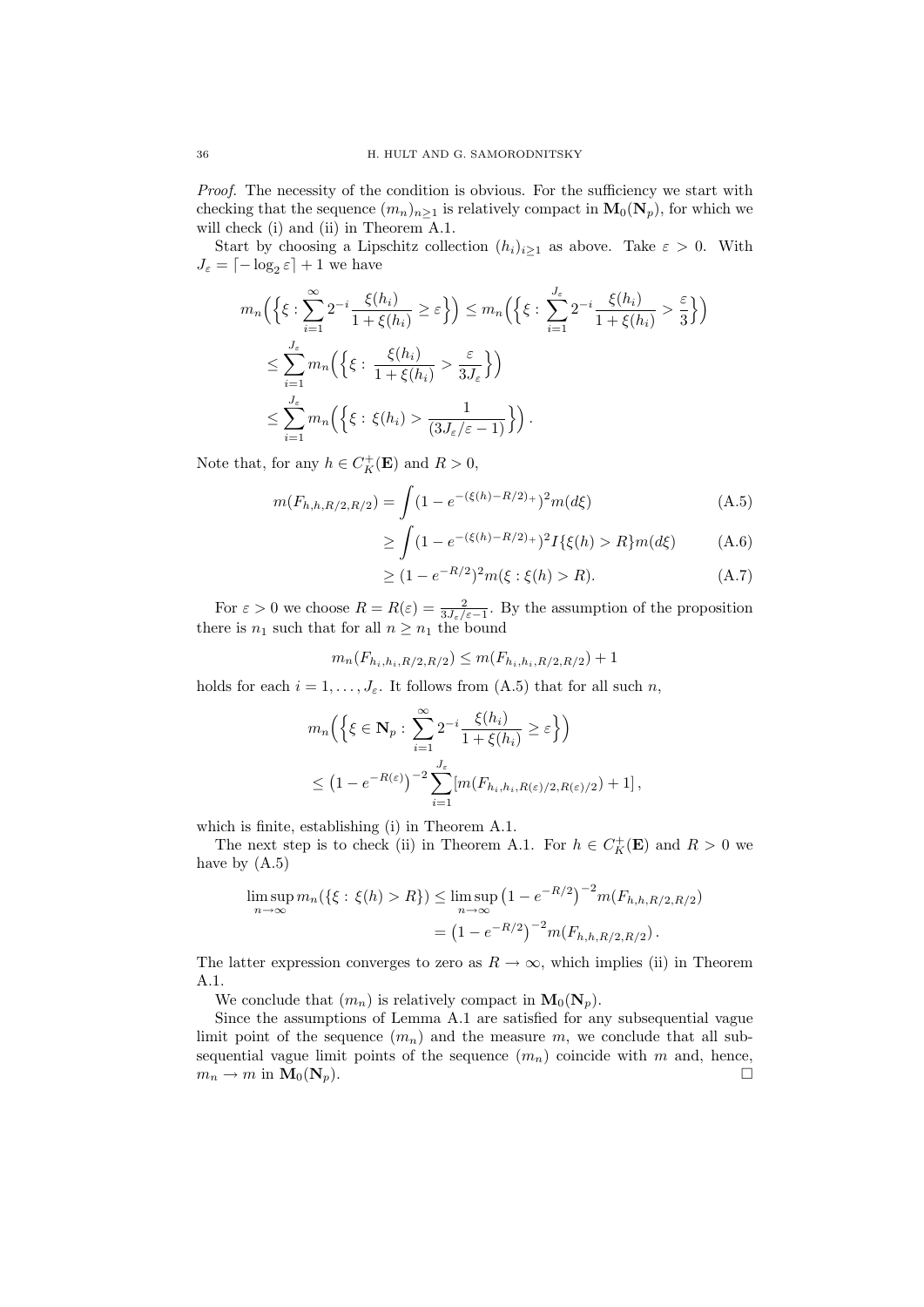A mapping theorem. The general version of the mapping theorem is given in Theorem 2.5 in Hult and Lindskog (2006). Here we will state a useful special case.

**Lemma A.2.** Suppose  $m_n \to m$  in  $\mathbf{M}_0(\mathbf{N}_p)$  and  $f : \mathbf{E} \to \mathbf{R}^d$  is a measurable function with a bounded support, such that  $m(\xi : \xi(\mathcal{D}_f) > 0) = 0$ , where  $\mathcal{D}_f$  is the set of discontinuities of the function f. Define  $T : \mathbb{N}_p \to \mathbb{R}^d$ , by  $T(\xi) = \xi(f)$ . Then

$$
m_n \circ T^{-1}(\cdot) \to m \circ T^{-1}(\cdot),
$$

in  $\mathbf{M}_0(\mathbf{R}^d)$ .

*Proof.* This follows from Theorem 2.5 in Hult and Lindskog  $(2006)$  since T is discontinuous on a set of measure m equal to zero,  $T(\xi_0) = 0$ , and T is continuous at  $\xi_0$ .

#### **REFERENCES**

Asmussen, S., 2000. Ruin Probabilities, World Scientific Publishing Company.

- Basrak, B., 2000. The Sample Autocorrelation Function of Non-Linear Time Series, PhD Thesis, Department of Mathematics, University of Groningen.
- Basrak, B., Davis, R.A. and Mikosch, T., 2002. Regular variation of GARCH processes, Stochast. Process. Appl. 99 95–116 .
- Billingsley, P., 1968. Convergence of Probability Measures, first ed., Wiley, New York.
- Breiman, L., 1965. On some limit theorems similar to the arc-sine law, Theory Probab. Appl. 10, 323-331.
- Daley, D.J. and Vere-Jones, D., 2003. An Introduction to the Theory of Point Processes, 2nd Ed., Springer-Verlag, New York.
- Dembo, A. and Zeitouni, O., 1998. Large Deviations Techniques and Applications, 2nd Ed., Springer, New York.
- Embrechts, P., Klüppelberg, C. and Mikosch, T., 1997. Modelling Extremal Events for Insurance and Finance, Springer, Berlin.
- Grey, D.R., 1994. Regular variation in the tail behaviour of solutions to random difference equations. Ann. Appl. Probab. 4, 169–183.
- Hult, H. and Lindskog, F., 2006. Regular variation for measures on metric spaces. Publ. l'Inst. Math., 79(93), 121–140.
- Hult, H., Lindskog, F., Mikosch, T., and Samorodnitsky, G., 2005. Functional large deviations for multivariate regularly varying random walks. Ann. Appl. Probab. 15(3).
- Hult, H. and Samorodnitsky, G., 2008. Tail probabilities for infinite series of regularly varying random vectors. Bernoulli, 14, 838-864.
- Kallenberg, O., 1983. Random Measures, 3rd ed., Akademie-Verlag, Berlin.
- Kesten, H., 1973. Random difference equations and renewal theory for products of random matrices, Acta Math. 131 207–248.
- Konstantinides, D.G. and Mikosch, T., 2005. Large deviations for solutions to stochastic recurrence equations with heavy-tailed innovations. Ann. Probab. 33(5).
- Kwapień, S. and Woyczyński, N.A., 1992. Random Series and Stochastic Integrals: Single and Multiple. Birkhäuser, Boston.
- Mikosch, T. and Samorodnitsky, G., 2000. The supremum of a negative drift random walk with dependent heavy-tailed steps. Ann. Appl. Probab. 10(3) 1025-1064.